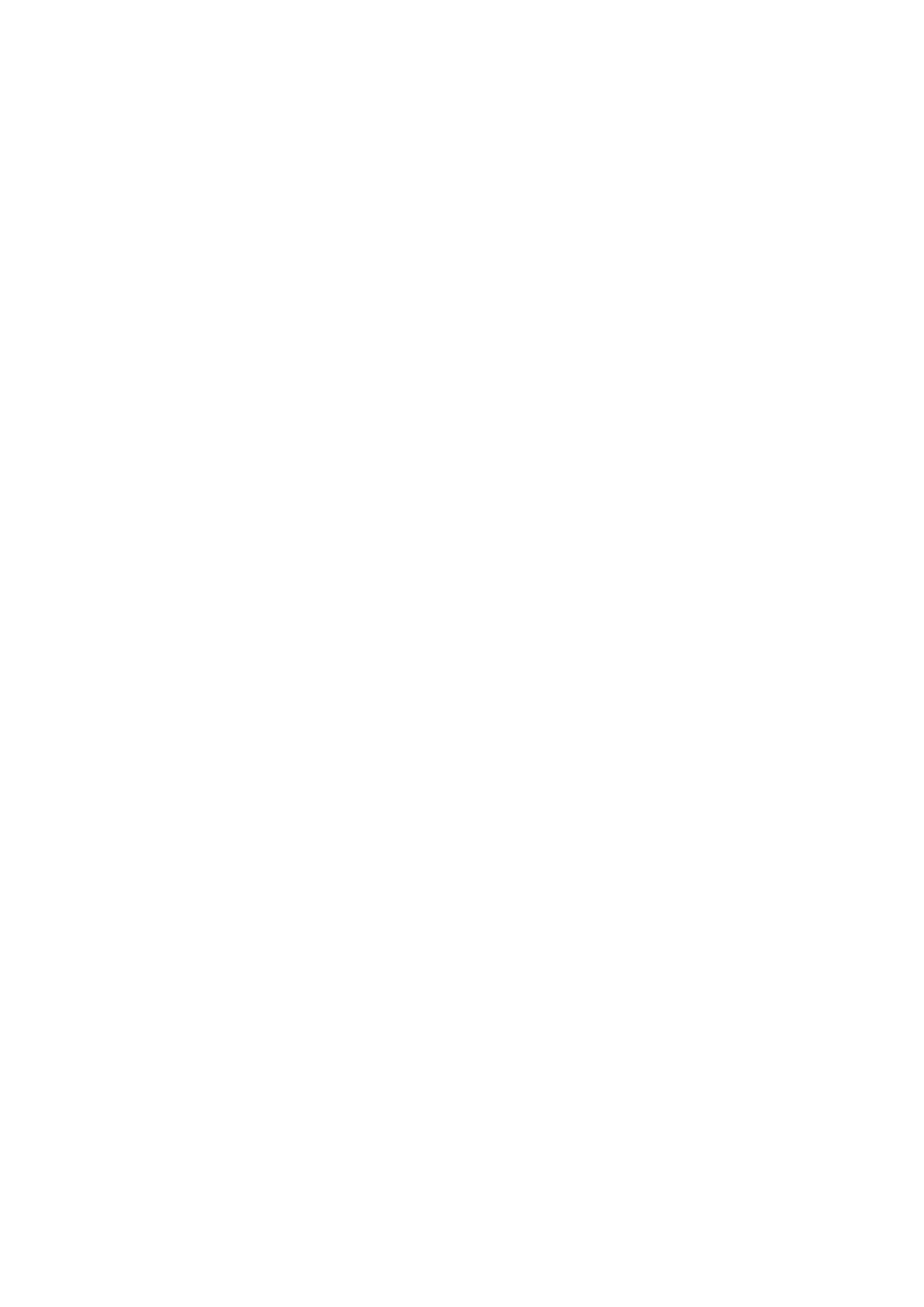## **Abstract**

| <b>Titel</b>              | En del av massan - Förutsättningarna för små enheter i offentlig<br>sektor att vara varumärkesorienterade                                                                                                                                                                                                                                                                                                                                                                                                                                                                                                                                                              |  |  |
|---------------------------|------------------------------------------------------------------------------------------------------------------------------------------------------------------------------------------------------------------------------------------------------------------------------------------------------------------------------------------------------------------------------------------------------------------------------------------------------------------------------------------------------------------------------------------------------------------------------------------------------------------------------------------------------------------------|--|--|
| Författare                | Carl Tengroth                                                                                                                                                                                                                                                                                                                                                                                                                                                                                                                                                                                                                                                          |  |  |
| <b>Kurs</b>               | Examensarbete i medie- och kommunikationsvetenskap.<br>Institutionen för journalistik, medier och kommunikation,<br>Göteborgs universitet                                                                                                                                                                                                                                                                                                                                                                                                                                                                                                                              |  |  |
| <b>Termin</b>             | Vårterminen 2015                                                                                                                                                                                                                                                                                                                                                                                                                                                                                                                                                                                                                                                       |  |  |
| <b>Handledare</b>         | Mathias Färdigh                                                                                                                                                                                                                                                                                                                                                                                                                                                                                                                                                                                                                                                        |  |  |
| <b>Sidantal</b>           | 35, exklusive bilaga.                                                                                                                                                                                                                                                                                                                                                                                                                                                                                                                                                                                                                                                  |  |  |
| <b>Syfte</b>              | Syftet med uppsatsen är att undersöka förutsättningarna för mindre<br>enheter i stora organisationer inom den offentliga sektorn att<br>bedriva varumärkesorienterad kommunikation.                                                                                                                                                                                                                                                                                                                                                                                                                                                                                    |  |  |
| <b>Metod och material</b> | Sex kvalitativa respondentintervjuer.                                                                                                                                                                                                                                                                                                                                                                                                                                                                                                                                                                                                                                  |  |  |
| <b>Huvudresultat</b>      | Studien visar att huruvida en enskild enhet i en stor offentlig<br>organisation har förutsättningar för att bedriva varumärkesinriktad<br>kommunikation i stor utsträckning beror på<br>uppdragsformuleringen. En mer funktionell roll innebär ett svårare<br>varumärkesarbete. Detta gäller även om intressenterna själva anser<br>att enheten har en funktionell roll för dem i deras dagliga arbete.<br>Vidare är det en utmaning men inte en omöjlig sådan att distansera<br>sig från den större organisationen man är en del av. Faktum är att<br>det kan vara till den enskilda enhetens fördel att kunna visa vad<br>som skiljer dem från verksamheten i stort. |  |  |
| <b>Antal ord</b>          | 17 030, exclusive bilaga.                                                                                                                                                                                                                                                                                                                                                                                                                                                                                                                                                                                                                                              |  |  |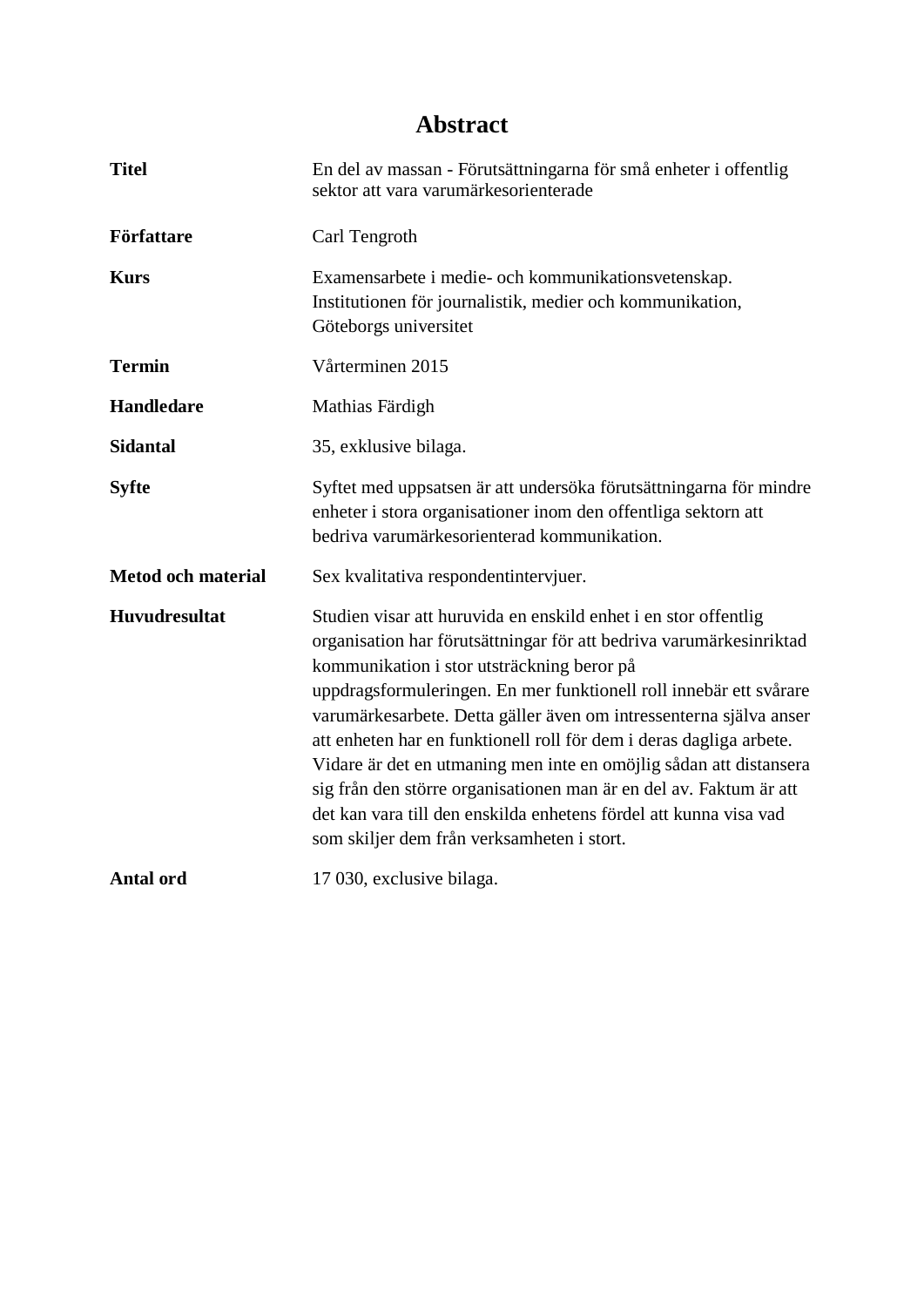## **Innehållsförteckning**

| 1. Inledning                                        | 1  |
|-----------------------------------------------------|----|
| Varumärkets funktion                                | 1  |
| Uppdragsgivaren $-CLP$                              | 3  |
| Förutsättningar för varumärkesorientering           | 4  |
| Syfte och frågeställningar                          | 5  |
| 2. Teori                                            | 6  |
| Uppdrag, identitet och varumärke                    | 8  |
| New public management                               | 8  |
| Kritik mot varumärkesorientering i offentlig sektor | 9  |
| Varumärkets funktion                                | 11 |
| <b>Metod</b>                                        | 12 |
| Urval och avgränsning                               | 14 |
| Intervjuguide                                       | 15 |
| Metoddiskussion                                     | 16 |
| <b>Resultat och analys</b>                          | 18 |
| Mål, uppdrag och vision                             | 20 |
| Fombrun och van Riels fem kriterier                 | 24 |
| Byrkjeflot och Wæraass kritik                       | 27 |
| <b>Slutdiskussion</b>                               | 30 |
| Förslag på fortsatt forskning                       | 33 |
| Avslutningsvis, till CLP                            | 34 |
| Referenser                                          | 36 |
| Bilaga: Intervjuguide                               | 38 |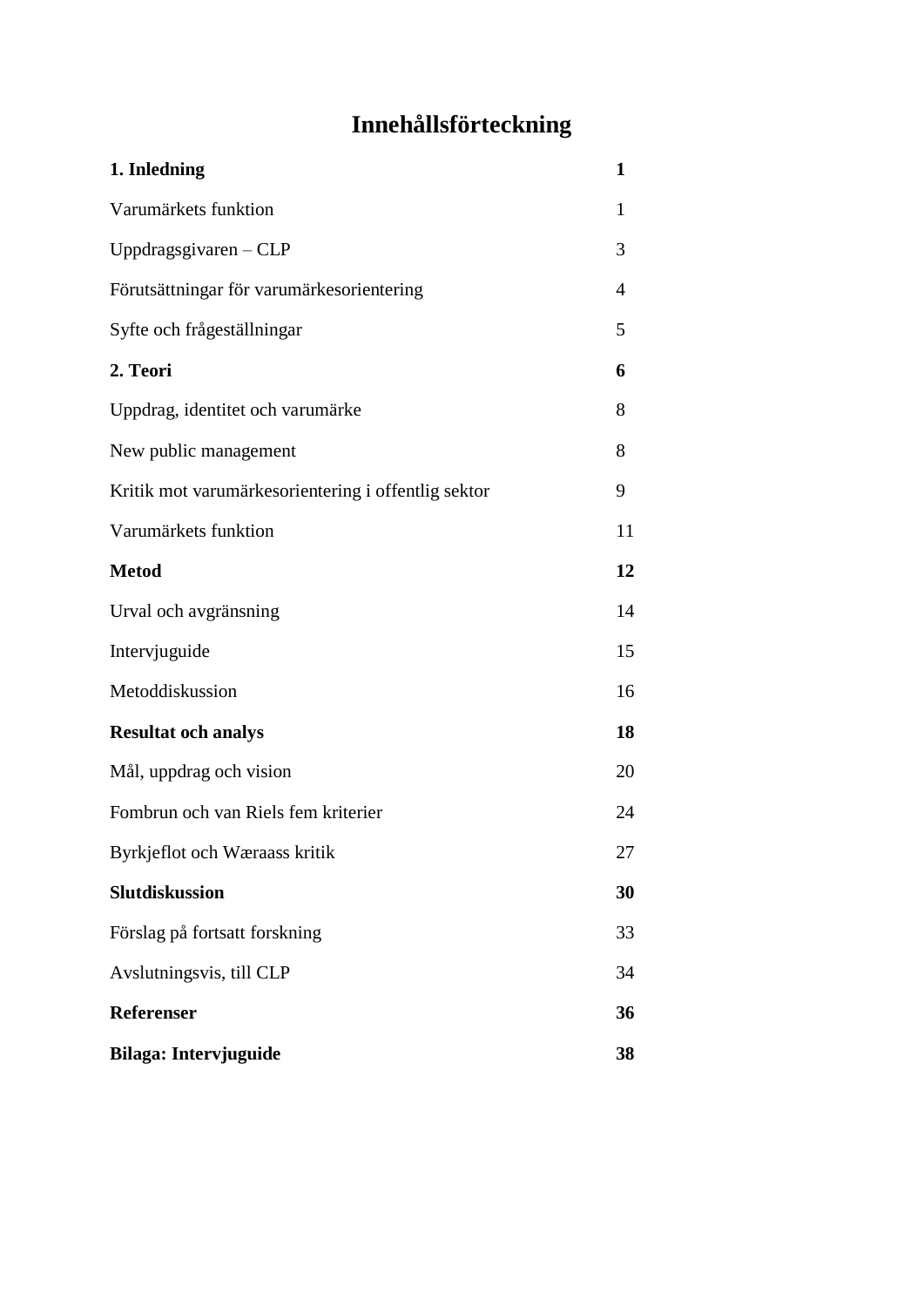## **Executive Summary**

This bachelor thesis is written on the behalf of *Centrum för Läkemedelsnära Produkter (CLP),* a department in the Swedish county council *Västra Götalandsregionen.* The assignment was to examine the department's stakeholders, and see to what extend they were familiar with their operations. CLP intend to develop their brand, and the results of this study will function as a starting point in that process. From an academic point of view this study intends to look at the preconditions for a department such as this to use the brand management concept. The organizations that the study covers are defined as smaller units in large public organizations. The purpose of this thesis is therefore *to study the preconditions for smaller departments in large public organizations to successfully use a brand oriented strategy.*

When the brand concept was first introduced in the Swedish public sector, about ten years ago, the doctrines and ideas of the notion was significantly different from what it is today. It is therefore to be considered as a relatively new concept, which has reformed a lot since it first was introduced. Because of this, the research field is to be considered as undeveloped in many ways. In addition to the fact that the concept is new, the public sector in different countries are in many ways diverse. This means that studies that have been done in other countries are not as valuable in terms of relating then to a Swedish context. Private organizations are by nature more alike, which makes those kinds of studies more relevant in international terms. Public organizations however, are always connected to a political superordinate level. Because of this, the public sectors are in many ways vastly different between countries.

Charles Fombrun and Cees van Riel are two eminent scholars in the field of brand research. They have identified factors that are common among organizations that are successful in terms of brand communication. According to them, it is crucial to be transparent and in a distinctive way communicate the organization's fundamental aspects. These aspects include the overall mission statement, values and goals. It is in other words important to make the discrepancy between the stakeholder's image of the organization and what they actually are as small as possible. Based on that model, Haldor Byrkjeflot and Arild Wæraas, from the University of Oslo and Stanford University, published in 2012 a paper that argued against brand orientation in the public sector. According to them pubic organizations can never in a successful way implement a brand oriented strategy. These two scientific perspectives are closely connected, but draw different conclusions from the same basic thought of what successful branding is. This study will therefore, for comparative purposes, use them both as the theoretical framework in the interpretation of the results.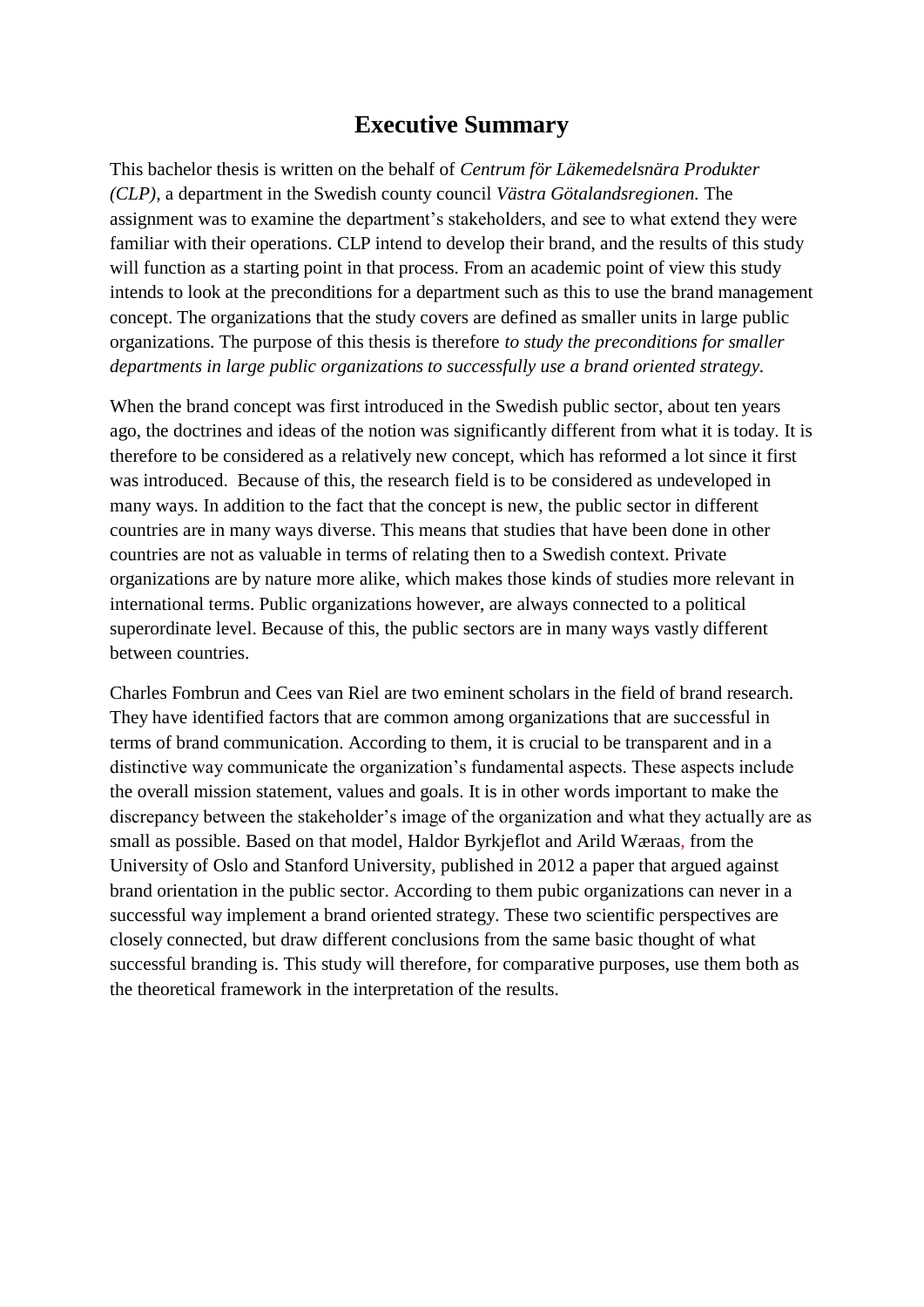Based on the scientific state and the thesis' purpose, the following problem statements where used:

- 1. To what extent do the concerned stakeholders have knowledge about CLP's mission statement, methods and goals?
- 2. What kind of communication between CLP and their stakeholders is taking place today? And what communicative needs do the stakeholders have?
- 3. To what extent do the stakeholders identify themselves with their own organization and what image do they have of CLP's organizational identity?

Qualitative research in form of interviews where used to answer the problem statements and overall purpose. Six nurses, that in their daily work had tasks that where related to CLP's function in some way where selected to participate in the study. They were specialists in different areas and had employment in both private and public organizations.

The results showed that they had wide-ranging knowledge of what kind of services CLP offered, as long as they were directly related to their daily tasks. Those services that where more than purely functional was to a large extend unknown by the interviewed nurses. None of them could explicit express the department's goals and mission statement. They could however through reasoning make fairly good guesses. This very practical image of CLP was recurring in terms of the communicative situation. In general, not much activity in terms of communication between CLP and their stakeholder could be noticed. The themes that where communicated between them could be described as nothing but practical and functional. The communicative needs that where expressed during the interviews, was however described in less practical terms. The cultural identity was not originated from the actual borders of the organizations. It was rather based on the area of medicine that they were working in. None could express any significant traits of CLP's cultural identity. The cultural factors of the larger organization than the department is part of overshadowed them.

The conclusion is that small organizations in the public sector have fairly good preconditions to apply a brand oriented strategy in their communication. However, there has to be parts in the organizations goals and mission statements that can satisfy other needs than the purely functional. Another crucial factor is that smaller departments that are connected to a larger organization have to show their uniqueness.

It is clear from CLP's perspective that they have a lot of work ahead of them when it comes to communicating who they are, and what they have to offer. It is essential that they think about how they can appeal to other needs than the practical their stakeholders may have. It is however possible that they cannot do this, that their fundamental role is purely functional. In that case a brand oriented strategy will hardly be successful.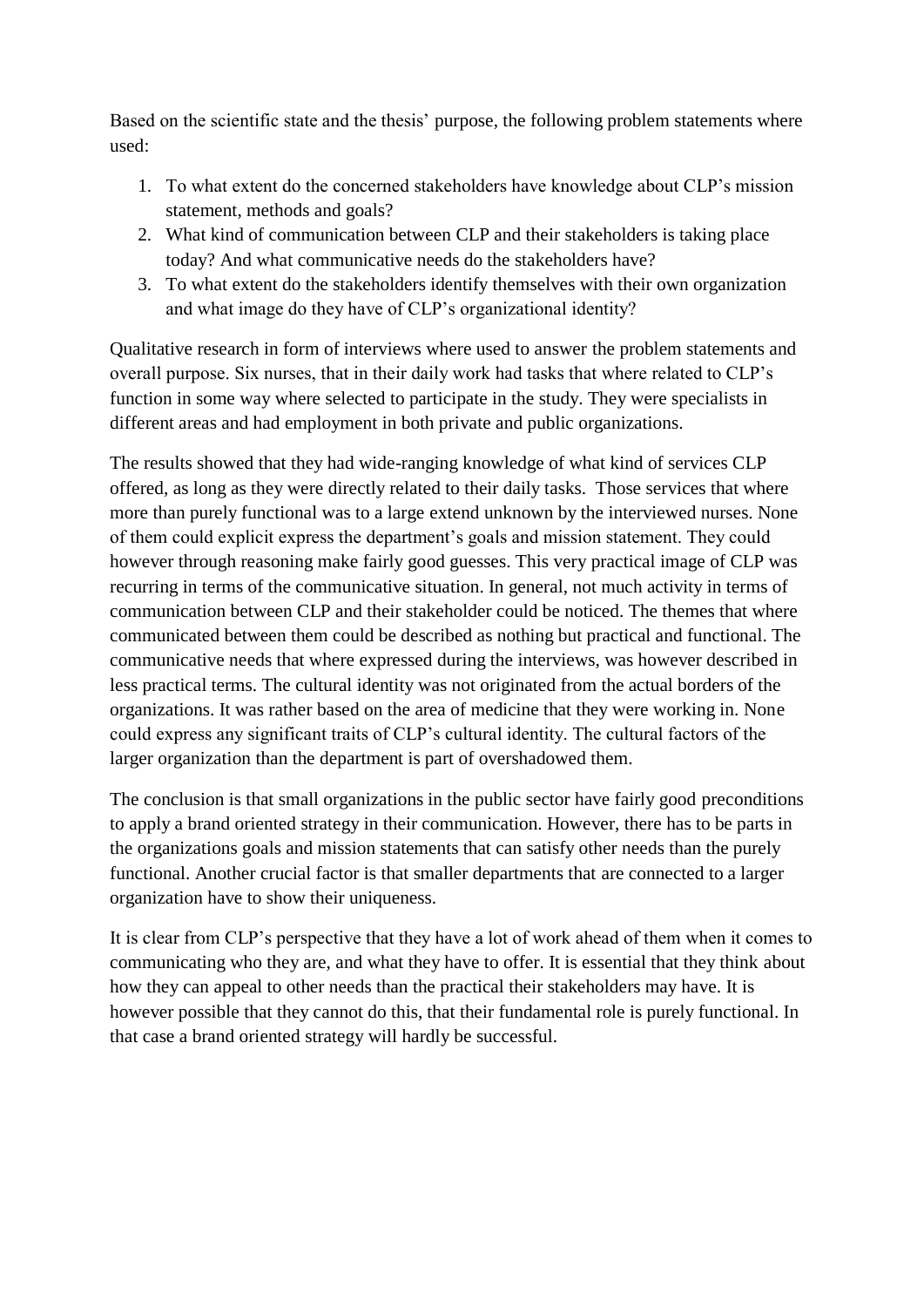## **Inledning**

Både i Sverige och internationellt har offentliga organisationer börjat bli allt mer varumärkesinriktade i sin kommunikation. Ursprunget till detta är bland annat att man har blivit mer angelägna om att vårda sitt rykte (Byrkjeflot & Wæraas;2012, 186; Gromark & Melin;2013, 1009). På senare år har däremot bilden av vad man kan få ut av att tänka på sitt varumärke utvecklats och breddats. Idag handlar det i större utsträckning om att lyckas nå ut med vad som är kärnan i verksamheten, för att på så sätt arbeta mer effektivt mot sina mål (Hatch & Schultz;2008, 67; Gromark & Melin;2013, 1117-1118). Med andra ord är varumärkesidén fortfarande i ett tidigt, och i viss mån experimentellt stadie inom det offentliga. Detta trots att det funnits länge i det privata, har det inte fullt ut funnit sin plats i offentlig sektor.

I den privata sektorn har man länge arbetat med varumärken mer eller mindre aktivt. Det finns därför mycket kunskap kring hur ett sådant arbete går till, och vilka konsekvenser det får. Man känner även väl till vilka förutsättningar olika organisationer, i olika miljöer har för att vara framgångsrika inom området (Fomburn & Van Rel; 2004). Den offentliga sektorn är däremot i sin natur vitt skild från den privata. Många menar därför att varumärkesbegreppet inte rakt av kan importeras från det privata till det offentliga. Faktum är att vissa forskare argumenterar för att offentliga organisationer aldrig kan implementera ett varumärkesarbete på ett framgångsrikt sätt (Byrkjeflot & Wæraas; 2012, 186-187).

Det råder med andra ord delade meningar hos både forskare, och kommunikatörer inom det offentliga kring vilken roll varumärkesarbetet har i den sektorn. Till detta har mycket av debatten hittills utgått ifrån större myndigheter och andra offentliga organ. Mindre fokus har lagts på mindre enheter, som i mer eller mindre stor utsträckning själva ansvarar för sin kommunikation. Det är utifrån den problematiken som detta arbete studerar vilka förutsättningar organisationer av den typen har för att bedriva varumärkesinriktad kommunikation. Förhoppningen är därför att resultatet i denna studie kommer sätta ljus på kritiska faktorer som den typen av enheter behöver beakta i ett varumärkesarbete. Givet att verkligheten ligger någonstans mellan de som argumenterar för och emot fenomenet. Även om det inte kan uteslutas i resultatet.

Uppdragsgivaren för denna studie är just en mindre enhet i en mycket stor offentlig organisation, Västra Götalandsregionen, och man planerar att framöver arbeta med sitt varumärke. Detta gör dem till ett bra exempel för den problematik som nämns här. Vilka förutsättningar man har för det arbete som kommer framöver vet man inte, och inte heller forskningen är tydlig i den frågan.

#### **Varumärkets funktion**

Inom den offentliga sektorn har *New Public Management*(NPM) vunnit mark de senaste 30 åren (Gromark & Melin;2013, 1105). Det är ett brett begrepp som kortfattat går ut på att offentlig verksamhet bör ta efter den privata sektorn. NPM är prestationsinriktat med stort fokus på mätbara resultat. Detta innebär bland annat att resultat, snarare än tillvägagångssätt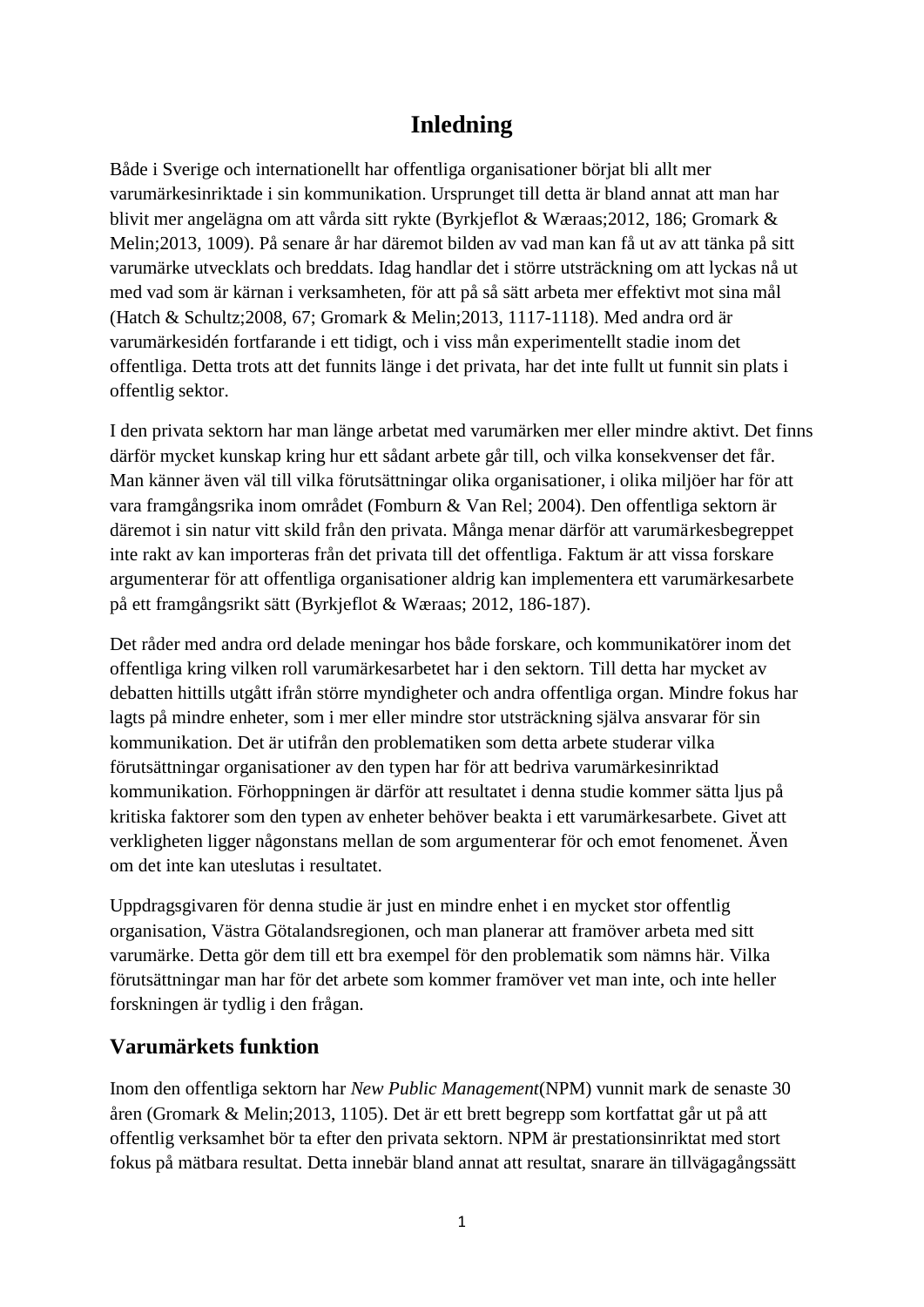bör vara i fokus (Hood;2007, 3). Även om NPM på många områden fortfarande i högsta grad fortsätter att breda ut sig finns det andra exempel där utvecklingen går i motsatt riktning.

En influens från den privata sektorn är varumärkesbegreppet. Detta bör däremot inte nödvändigtvis betraktas som en vidareutveckling av NPM, utan kan även ses som en motreaktion. Den senaste tiden har NPM ifrågasatts av såväl politiker, forskare som andra aktörer. Man menar att de övergripande mål offentliga organisationer har skiljer sig från de privata på ett sådant sätt att det i många avseenden är kontraproduktivt att sträva efter mätbara resultat. När varumärkesbegreppet appliceras i offentlig verksamhet är det i regel väsenskilt från den traditionella synen på det. Tidigare har varumärkesutveckling i större utsträckning handlat om att öka kunskapen och skapa en positiv bild kring enskilda produkter eller fenomen. Den nya inriktningen handlar snarare om att organisationens grundläggande värderingar, uppdrag och målsättningar ska genomsyra allt man gör, och korrelera med den bild andra har av organisationen. Det handlar med andra ord om att eftersträva transparens och kontinuitet vilket leder till att externa aktörer får en bättre förståelse för verksamheten, vilket i sin tur gör det lättare att nå de målsättningar man har (Gromark & Melin;2013, 1115- 1118).

En förutsättning för detta är att de inom organisationen delar den bild andra har av den. Med andra ord måste bilden man avser etablera hos externa aktörer vara väl förankrad inom den egna organisationen. Detta innebär att varumärkesarbetet utgår från den egna organisationen för att sedan ta arbetet vidare utåt. Om en organisation försöker etablera ett varumärke som inte överensstämmer med de faktiska värderingarna blir resultatet aldrig lika starkt som om de egna anställda inte håller med om den bild som förmedlas (Hatch & Schultz;2008, 67; Hatch & Schultz;2005, 1014).

Detta aktualiseras och försvåras då organisationers gränser blir allt mer vaga. Det är inte längre okomplicerat att säga vilka som är en del av den egna organisationen och vilka som tillhör andra. Var man är anställd är inte längre tillräckligt för att göra den distinktionen. Även om det i teknisk bemärkelse går att säga vem som är anställd var genom lönespecifikationen är verkligheten betydligt mer invecklad. En anledning är att organisationsstrukturerna ser annorlunda ut idag jämfört med vad de gjort tidigare. Nära samarbeten med leverantörer, bemanningsföretag och andra intressenter gör att de som de facto tillhör andra organisationer berörs av den interna kommunikationen. I stora organisationer, som exempelvis Västra Götalandsregionen, blir traditionella interkommunikativa metoder ineffektiva och klumpiga på grund av dess storlek(Heide et al.;2012, 64; Cheney & Christensen;2001, 231-269). De diffusa gränserna kan därför försvåra ett varumärkesinriktat arbete då ett sådant bör utgå från de inom den egna organisationen. Samtidigt innebär det att mycket kommunikation ändå behöver vara gränsöverskridande, vilket gör att steget till en varumärkesorienterad kommunikation minskar.

Samtidigt som varumärkesorientering blir vanligare inom offentlig sektor finns det forskning som argumenterar mot fenomenet. Även kritikerna tar avstamp i att varumärket bör avspegla de fundamentala delarna i verksamheten, så som dess målsättningar och uppdrag. Man anser att offentliga organisationer i grunden saknar förutsättningarna för att vara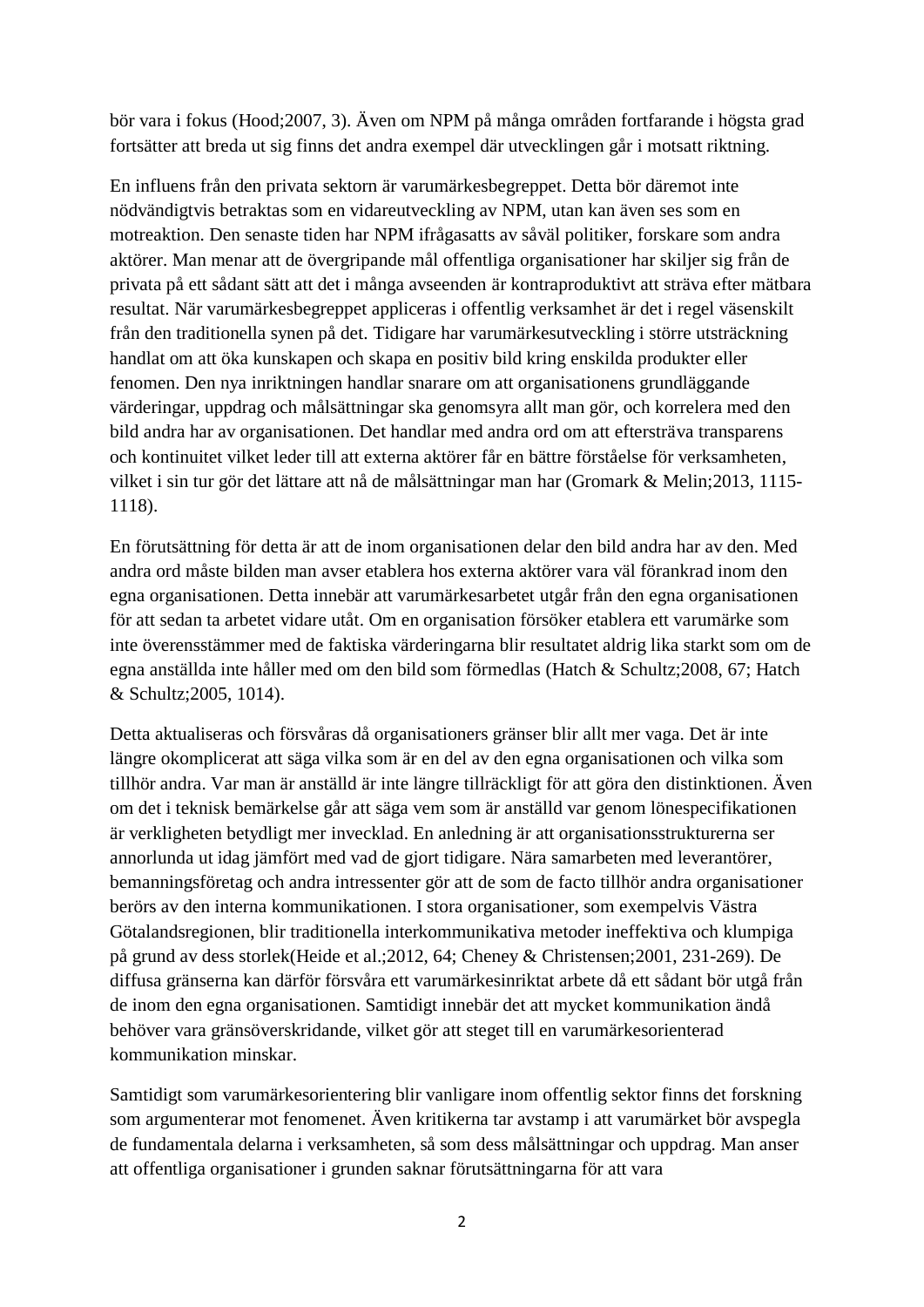varumärkesinriktade i sin kommunikation. Bland annat menar man att uppdragen de har ofta är för mångfasetterade vilket gör det svårt att etablera ett tydligt varumärke. Privata organisationer har målsättningar och uppdrag som är mindre motsägelsefulla, och mer konstanta över tid menar man. (Byrkjeflot & Wæraas;2012, 186-206).

Få studier har tidigare gjorts som behandlar varumärken i den svenska offentliga sektorn. I synnerhet ur landstingens perspektiv, och än mindre om enskilda enheter inom dem. Troligen beror detta på att begreppet är förhållandevis nytt inom den offentliga sektorn. Från att New Public Management dominerat utvecklingen under lång tid har det först på senare år börjat väckas en tanke på att ha en varumärkesinriktad kommunikation. Skillnaden är påtaglig om man ser till vilka de grundläggande värderingarna och doktrinerna är inom de båda områdena. Detta gör att en övergång till varumärkesinriktad kommunikation innebär en drastisk förändring för organisationer som tidigare mer utgått från NPM-teorierna. Dessutom är de utlänska studier som tangerar ämnet ofta inte applicerbara i en större utsträckning utanför det land som behandlats. Det faktum att den offentliga sektorn är uppbyggd på olika sätt i olika länder, och inte minst kulturella skillnader, gör det svårt att överföra slutsatserna. De studier som gjorts har dessutom i regel ett avsändarperspektiv och behandlar hur de offentliga aktörerna har överfört tankesättet från det privata. Man har med andra ord studerat hur organisationer arbetar med varumärken, och inte i lika stor utsträckning vilka förutsättningar man har för detta. Den forskningen har i regel dessutom utgått från större organisationer som utgångspunkt. (Gromark & Melin;2013, 1115-1118).

Det finns därför ett behov att studera vilka förutsättningar offentliga verksamheter har för att bedriva varumärkesinriktad kommunikation. Och i synnerhet mindre avdelningar som är en del av en större organisation. Dels är de vetenskapliga rönen motsägelsefulla i detta ämne. Dessutom skiljer sig den offentliga sektorn åt mellan olika länder. Detta gör att tidigare forskning på samma tema kan vara svår att applicera på svenska verksamheter. Vidare bygger de argument som motsäger att offentliga organisationer bör vara varumärkesorienterade ofta på att det är väldigt stora organisationer. Mindre enheter blir därför mindre relevanta i dessa fall. Därför tar denna studie tar avstamp i en liten enhet i en mycket stor organisation.

## **Uppdragsgivaren – CLP**

I likhet med de egenskaper som nämns ovan är uppdragsgivaren, centrum för läkemedelsnära produkter, en enskild avdelning i en mycket stor organisation – Västra Götalandsregionen. Enheten har enligt sin hemsida (CLP, 2015) tio anställda, vilket kan sättas i relation till landstingets cirka 50 000 (Ekonomifakta, 2015). Man är i högsta grad en liten enhet i en stor organisation. De uttrycker en vilja att arbeta med sitt varumärke, vilket gör deras situation än mer relevant för den problematik som denna studie behandlar. Utgångspunkten för uppdraget är att de i dagsläget saknar vetskap om vad deras intressenter vet om dem. Här följer en kort beskrivning av enhetens verksamhet:

Centrum för läkemedelsnära produkter (hädanefter, CLP) är en enhet inom Västra Götalandsregionen som bildades i januari 2010. Man upphandlar och kvalitetssäkrar de nedan nämnda produkterna och ansvarar dessutom för distributionen av dessa. Vidare ansvarar man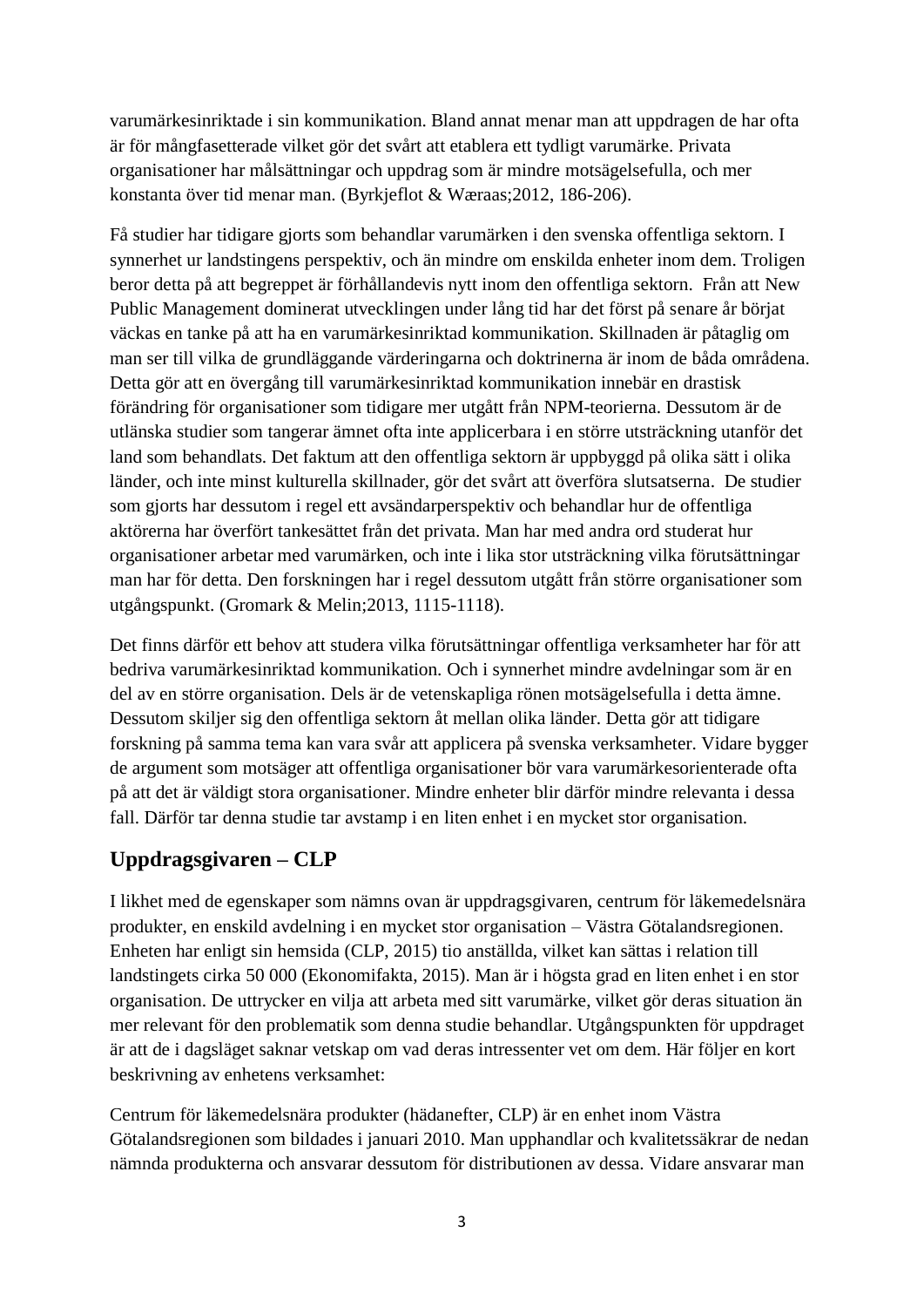för att förskrivningsprocessen fungerar på ett säkert sätt och ser likadan ut oavsett var i regionen patienterna bor eller får vård. CLP fungerar även som ett centralt stöd för den berörda vårdens kvalitetsutveckling. Det sistnämnda sker genom utbildningsinsatser och tillhandahållande av produktinformation som är producentneutral. CLP arbetar mot vårdenheter inom regionen och kommuner i Västra Götaland som arbetar med de berörda produkterna. Man arbetar även mot privata aktörer med särskilda avtal, som verkar inom deras område (CLP, 2015).

Verksamheten omfattar följande produktområden:

- Livsmedel för särskilda näringsändamål och sondmatningstillbehör (särnär).
- Förbrukningsartiklar för de med blås- och tarmfunktionsstörning (inkontinens).
- Diabeteshjälpmedel.
- Stomiprodukter.

Man har även formulerat fem strategiska mål för verksamheten, som man ska arbeta mot:

- 1. Kompetensutveckling i vårdkedjans alla led.
- 2. Kvalitetssäkrat sortiment till en heterogen patientgrupp.
- 3. Friktionsfri beställning, distribution och fakturering.
- 4. Kostnadseffektivisering.
- 5. Riktlinjer för produktleverantörernas produktinformation.

(CLP, 2015).

#### **Uppdraget**

CLP upplever att man är i behov av en kartläggning av hur väl deras intressenter känner till deras verksamhet. Man är inte bara intresserade av om de känner till CLP, utan även vad man vet. På sikt vill man arbeta med sitt varumärke. Denna studie kommer ligga till grund för det arbetet.

#### **Förutsättningar för varumärkesorientering**

För mindre enheter i en stor organisation kan det finnas mycket att vinna på en varumärkesinriktad kommunikation. Verksamheten startade i januari 2010 och detta innebar att hanteringen av produkterna inom området centraliserades. Ändringen har inneburit ett förändrat arbetssätt för många inom vården i regionen. Det har dessutom inneburit en förändrad vardag för många patienter. I många fall kroniskt sjuka människor i starkt beroende av de produkter CLP tillhandahåller. Om de som arbetar inom området har en felaktig bild av vad CLP gör försvårar det arbetet för både dem och CLP, men även patienternas situation kan potentiellt försämras. Genom att väl förankra vilka man är och vad man gör, kan verksamheten effektiviseras då vårdgivarna vet vad de kan få ut av CLP.

Varumärkets vara eller inte vara i offentlig sektor är som redan nämnts omdebatterat (Byrkjeflot & Wæraas;2012). Denna studie syftar inte till att ta ställning för eller emot fenomenet i stort. Snarare är syftet att utreda förutsättningarna för det genom att studera hur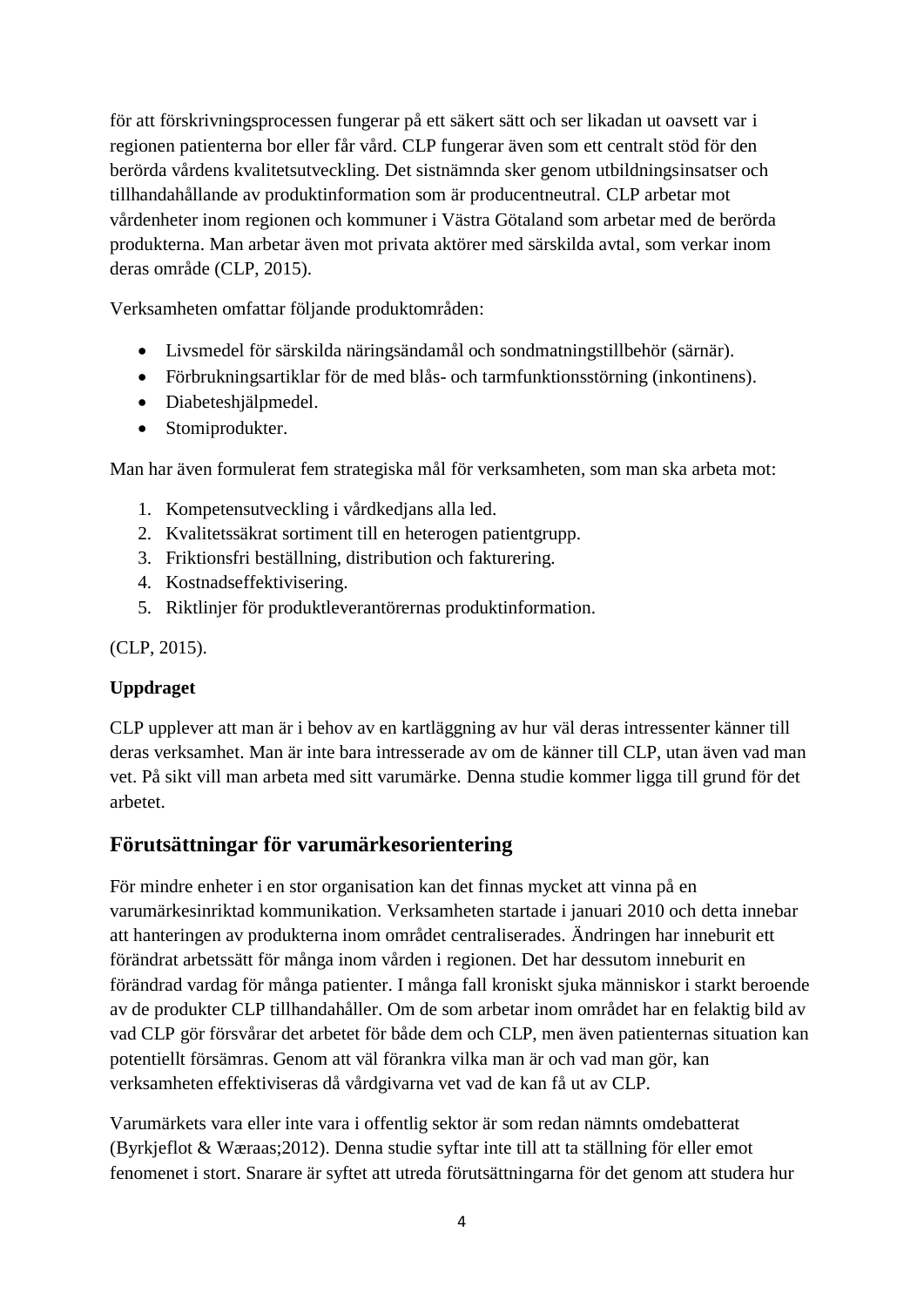CLPs varumärke ser ut, och hur de berörda intressenterna arbetar inom området. Det finns flera faktorer som är typiska för deras situation som varumärkesforskningen hittills lyft fram. Som redan nämnts är det en ny enhet vilket påverkar kontinuiteten i kommunikationen. De intressenter som denna studie berör är dessutom både inom den egna organisationen (Västra Götaland) men finns även externt. Detta aktualiserar problematiken gällande den interna och externa förankringen som forskningen tar upp. Inte minst är man i början av ett varumärkesarbete, vilket gör det än mer relevant att studera förutsättningarna, snarare än metoder.

## **Syfte och frågeställningar**

Utifrån den problematiken som beskrivits har studiens syfte formulerats på följande sätt:

*Denna studie syftar till att undersöka förutsättningarna för mindre enheter i stora organisationer inom den offentliga sektorn att bedriva varumärkesorienterad kommunikation.*

För att arbetet ska uppfylla syftet har tre frågeställningar formulerats:

#### **Frågeställningar**

#### **1. Hur väl känner de berörda vårdgivarna till CLP:s uppdrag, arbetssätt och målsättningar?**

Denna frågeställning söker svar på vilka tjänster man känner till att enheten tillhandahåller, och hur de arbetar med dessa. Men även om de är medvetna om vilka övergripande målsättningar och uppdrag enheten har. Det är av stor vikt att se i vilken utsträckning dessa faktorer anses vara relevanta för vårdgivarna. Om de inte anser sig ha ett behov av att känna till mer än det som direkt påverkar deras dagliga arbete försvårar det ett varumärkesarbete.

#### **2. Vilken typ av kommunikation sker mellan CLP och vårdgivarna?**

I syfte att inte bara kartlägga hur kommunikationen mellan dem ser ut idag, utan även vilka kommunikativa behov som finns kommer denna frågeställning ge en bild av hur vårdgivarna ser på CLP:s roll, och vilka kommunikativa förutsättningar som finns.

#### **3. Hur identifierar sig vårdgivarna med sin egen organisation och hur ser man på CLP:s identitet?**

Den kulturella tillhörigheten är viktig av tre skäl: Dels är det nödvändigt att studera hur vårdgivarna ser på organisationsgränserna. Om de som de facto inte är anställda hos Västra Götalandsregionen ändå ser sig som en del av organisationen förändrar det förutsättningarna markant. Då landstinget är en mycket stor organisation är det dessutom relevant att se i vilken utsträckning de som är anställda hos dem känner samhörighet med CLP. Slutligen påverkas CLP:s varumärkesarbete om de i första hand betraktas som en del av landstinget, på bekostnad av en mer autonomisk bild.

Vårdgivare definieras som:

*"fysisk eller juridisk person som yrkesmässigt bedriver hälso- och sjukvård […]"* – 1 kap. 2 §, lag om biobanker i hälso- och sjukvården m.m. (2002:297).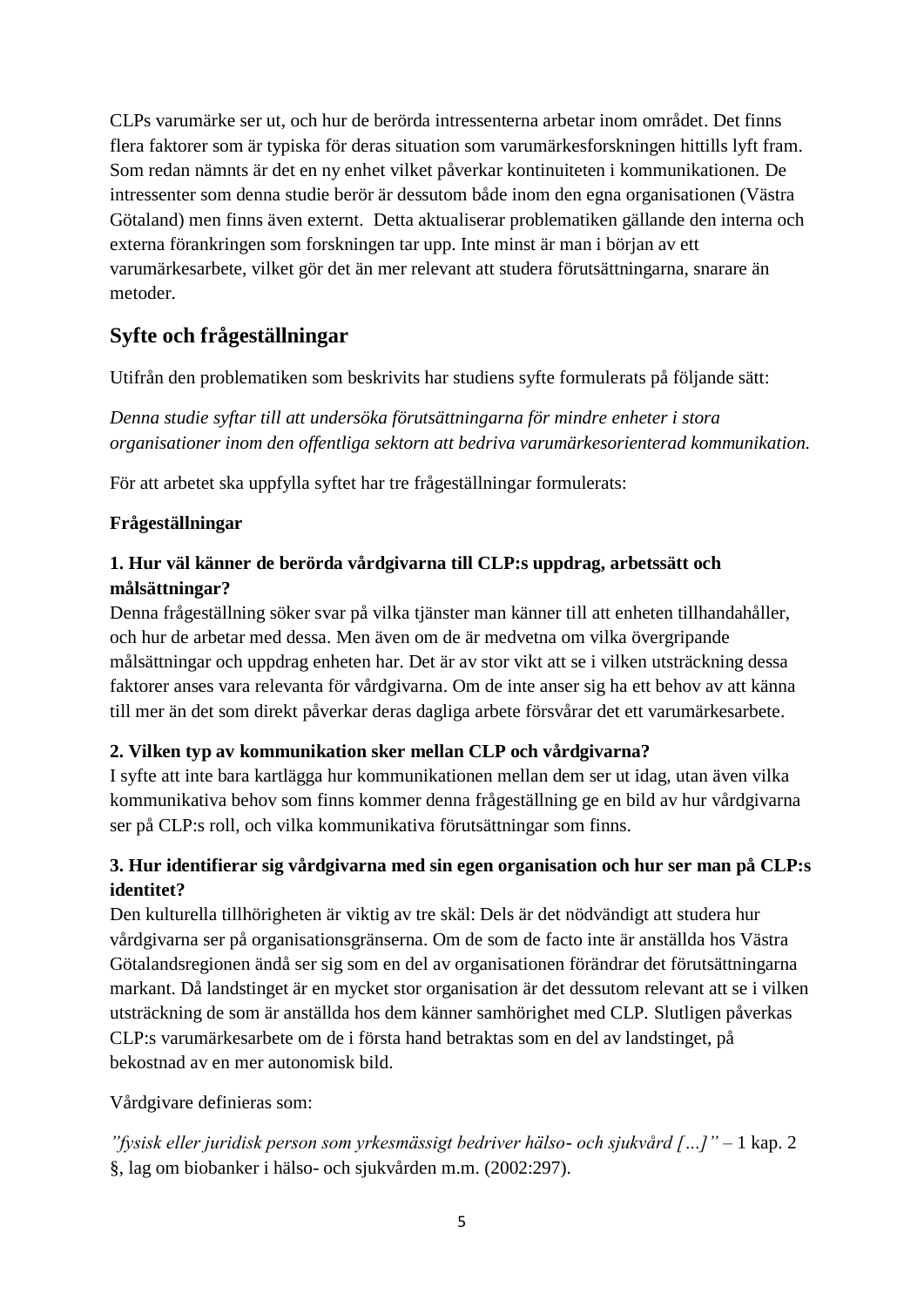I denna studie kommer vårdgivare avgränsas och definieras enligt följande kriterier:

- De ska i sitt arbete med patienter använda produkter som CLPs verksamhet omfattar.
- De ska i detta arbete vara i kontakt med CLP. Exempelvis genom att beställa produkter.

Avgränsningen och motiveringen av urvalet utvecklas vidare i metodkapitlet.

## **Teori**

Att studera vilken kunskap och attityd intressenter har gentemot en organisation är inget nytt inom medie- och kommunikationsvetenskap. Att mäta och värdera ett varumärke ligger nära effektstudier, vilket har intresserat kommunikationsforskare så länge området funnits. Trots att det finns många likheter finns det tydliga skillnader. Att mäta effekter är otacksamt och i regel svårt då det är problematiskt att härleda orsakerna bakom människors attityder och beteenden(Cornelissen; 2014, 120). Genom att använda varumärkesteori ur ett mottagarperspektiv underlättar man det arbetet genom de teorier som tydligt definierar vad ett varumärke är och hur det fungerar. Det är därför viktigt att poängtera att denna studie inte avser mäta effekter, utan studera varumärkesbegreppet. Det är inte heller ett specifikt varumärkes styrka som avses utan snarare hur fenomenet fungerar inom det valda området.

#### **Organisationsidentitet**

Med anledning av att varumärke är ett välanvänt begrepp som används flitigt i många sammanhang, även utanför det akademiska området, kommer begreppet definieras. Vidare råder det delade meningar kring vad begreppet innebär, och följaktligen vad en organisation kan få ut av att vara varumärkesorienterade.

För att illustrera varumärke som begrepp bör det sättas i relation till *image* och*, profil,* men även *organisationsidentitet*. Majken Schultz och Mary Jo Hatch (2008, 67;2002, 989-1015) beskriver organisationsidentitet som något i grunden likt vår egen identitet. Den formas genom ett samspel mellan vilken bild man uppfattar att externa intressenter har av organisationen och vilken bild man själv har. På individnivå fungerar det på samma sätt då vi hela tiden väger vad andra verkar tycka om oss mot vad vi själva anser oss vara. Det är en process där självreflektion och spegling i andra tillsammans formar vår självbild. På samma sätt formas organisationens identitet av svaret på två frågor; *Vilka är vi?* och *Vad är andras bild av oss?*. Den förstnämnda likställs med organisationskultur. Vilken bild andra har av organisationen är vad man kallar för *image*. Det är en dynamisk modell där de två frågeställningarna påverkar varandra och är hela tiden sammankopplade genom organisationsidentiteten. Detta gör att identiteten alltid är föränderlig. Hatch och Schultz (2008, 67) menar även att det inte går att beskriva varken *organisationskulturen* eller dess *image* utan att behandla båda.

Vad andra tycker och vet om organisationen är naturligtvis något man vill påverka. Därför måste en organisation bestämma sig för *vilka man vill vara* och *hur man vill bli betraktade*. Med andra ord, en vision. Schultz och Hatch (2008, 67-70) menar att den vision mar har, likt bilden av vilka man är och bilden andra har, påverkar organisationsidentiteten. Det sker oavsett om verksamheten aktivt strävar efter att implementera visionen, eller om den över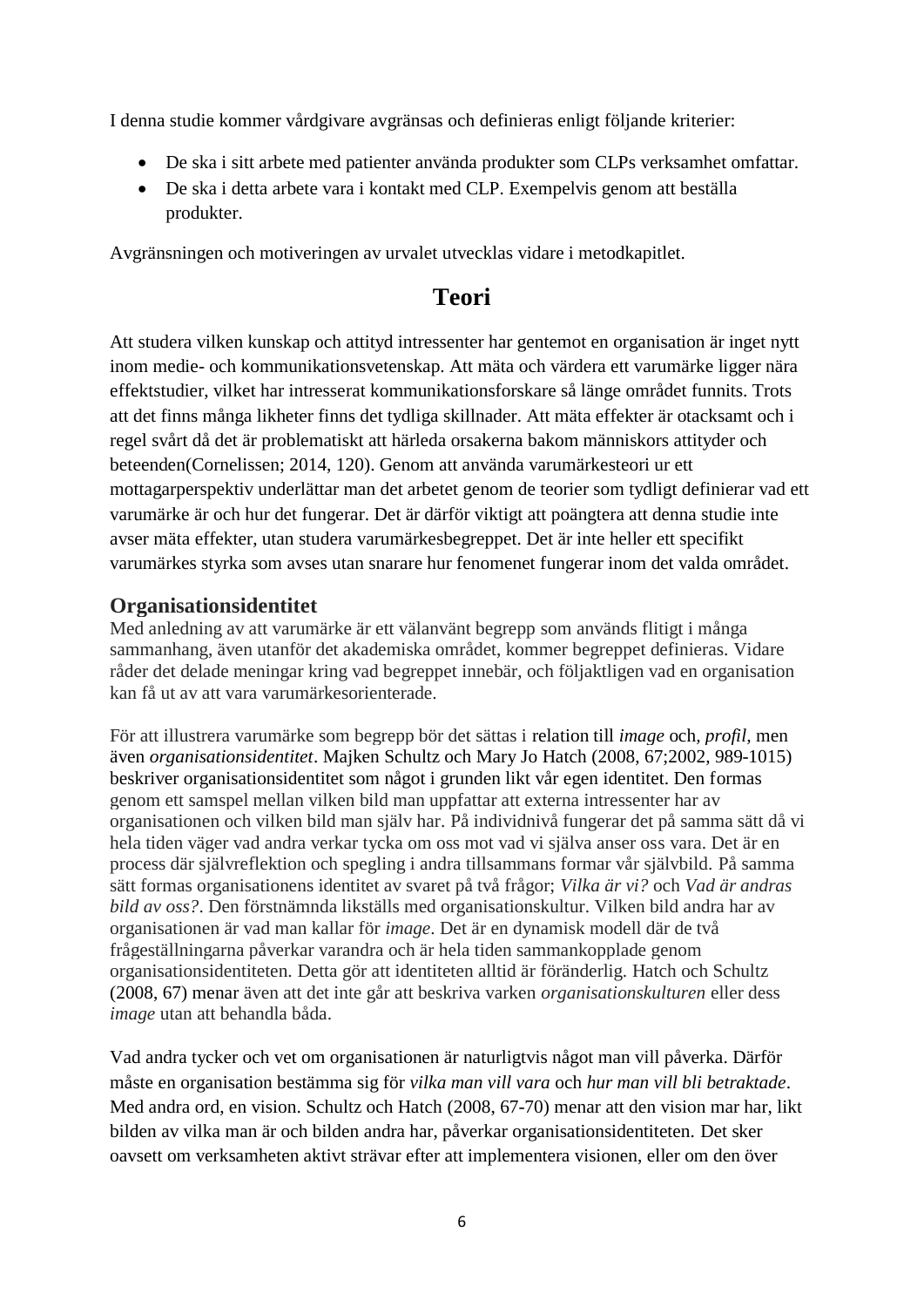huvud taget är uttalad. Bara genom att det finns en tanke kring vilka man vill vara och hur man vill att andra ska betrakta organisationen påverkar det dess image och identitet.

En organisations vision är ligger här väldigt nära varumärkesarbetet. Schultz och Hatch (2008, 67-76) menar att det är viktigt att förstå hur identiteten skapas då den måste ligga i linje med den bild man vill förmedla. Men andra ord är det svårt att försöka bygga ett varumärke som strider mot den bild de inom den egna organisationen har av den. Att förändra andras bild av en organisation är därför inte ett arbete som avgränsas till det externa. Det är en process som måste ske även internt. På samma sätt måste den som analyserar ett varumärke ta hänsyn till alla fyra faktorer som nämns ovan:

- 1. Identiteten
- 2. Vilka man anser sig vara (organisationskultur)
- 3. Vad andra anser att organisationen är (image)
- 4. Visionen

Mats Heide m.fl. (2012, 213) väljer att utifrån det ovan nämnda resonemanget problematisera begreppen *profil* och *image*. Image är i likhet med Schultz och Hatchs resonemang den bild andra har av organisationen. Profil, menar man, är den bild ledningen önskar förmedla. Med andra ord ligger det nära vad Schultz och Hatch väljer att kalla *Vision*. Profilen är däremot, menar man, inte alltid det samma som varumärke. För att visa på skillnaden gör man distinktionen mellan vad man kallar produkt- och företagsvarumärke. Ett produktvarumärke är har kortsiktiga och mer avgränsade syften. Det riktar sig i regel till endast ett eller ett fåtal grupper, som exempelvis kunder. Företagsvarumärke däremot har ett längre perspektiv och har ambitionen att påverka flera intressenter inklusive de egna organisationsmedlemmarna. Företagsvarumärke och profil är därför svåra att separera. I denna studie tas ansatsen att företagsvarumärket är det som studeras. Det faktum att det är offentliga organisationer som berörs leder inte till att termen inte går att applicera då den inte utgår från privata organisationer, även om det kan tyckas så. Syftet med att redogöra distinktionen är att påvisa att varumärken gällande enskilda företeelser inom en organisation inte är relevant här, utan istället tas ett helhetsgrepp om organisationerna.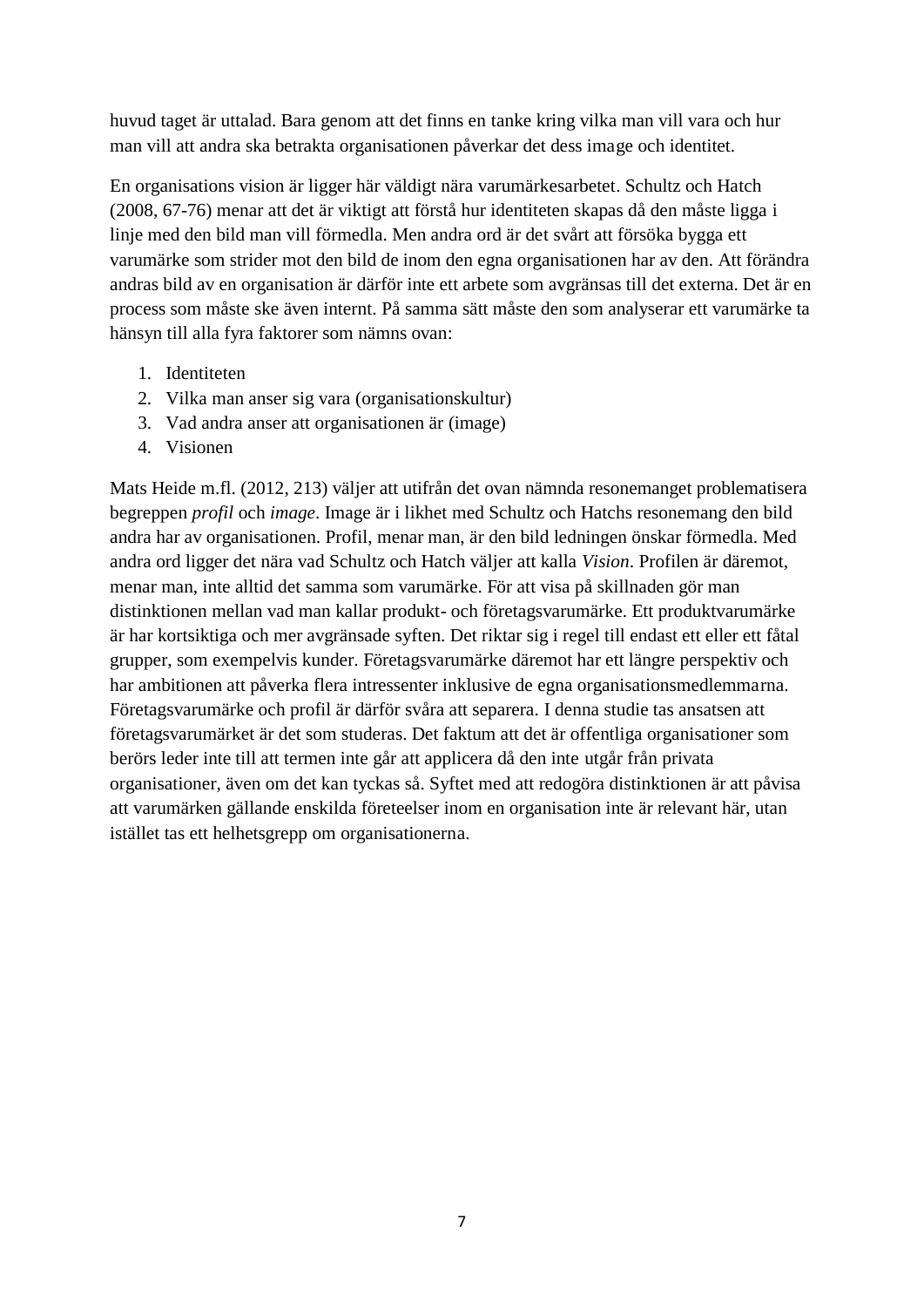## **Uppdrag, identitet och varumärke**

Charles Fombrun och Cees van Riel (2004) listar fem karaktärsdrag hos de organisationer som man menar är framgångsrika på området. De är:

- Synliga.
	- o De är aktiva i sin kommunikation både internt och externt.
- Distinkta.
	- o De är tydliga med vilken position och identitet de har. Det leder även till att man distanserar sig själva och visar varför organisationen är unik.
- Autentiska.
	- o Man kommunicerar värden som finns förankrade i organisationens kultur. Man menar att ett varumärkesarbete som utgår ifrån fabricerade värderingar, uppdrag, mål och visioner har betydligt svårare att vara framgångsrikt.
- Transparenta.
	- o Nära kopplat till det autentiska då det är en stor fördel att vara öppen gällande hur man arbetar. Detta skapar ett större förtroende för organisationen hos dess intressenter.
- Konsekventa.
	- o Det man kommunicerar är genomgående över tid, i olika kanaler och med olika målgrupper.

Modellen sammanfattar en mängd faktorer man i tidigare forskning sett hos organisationer med starka varumärken. Den har fått stort genomslag och gett upphov till en mängd vidare forskning inom fältet (Fombrun & Van Riel 2004; Elving;2015, 109 ff).

Joep Cornelissen (2014, 72) utgår från deras resonemang. Han drar slutsatsen att organisationens identitet och varumärket måste vara nära sammankopplade för att det arbetet ska fungera. Med andra ord måste det övergripande uppdraget vara väl förankrat hos de egna anställda, och den bild andra har av organisationen måste vara den samma som de inom den egna organisationen har. Med andra ord är det av största vikt att de grundpelare som utgör en organisation korrelerar med den bild som andra har av den.

Genom att utgå från de fem punkterna kommer detta arbete systematiskt studera vilka delar som finns i CLP:s relation med vårdgivarna. Därefter kommer slutsatser dras kring huruvida deras bild av organisationen korrelerar med hur det faktiskt är i avseende mål, uppdrag och vision. Men andra ord är det en ansatts som kommer kunna besvara huruvida en enhet likt CLP har goda förutsättningar för att bedriva ett varumärkesorienterat arbete.

## **New Public Management**

För att definiera varumärkesbegreppet i den offentliga sektorn bör man sätta det i relation till New Public Management (NPM). Johan Gromark och Frans Melin (2013, 1100-1105) vid Lunds Universitet menar att varumärkesorientering i den offentliga sektorn i viss mån har ersatt NPM, vilket är en filosofi som präglat den offentliga sektorn de senaste 30 åren. Grunden i den är att det offentliga bör lära av den privata sektorn och hämta metoder från den.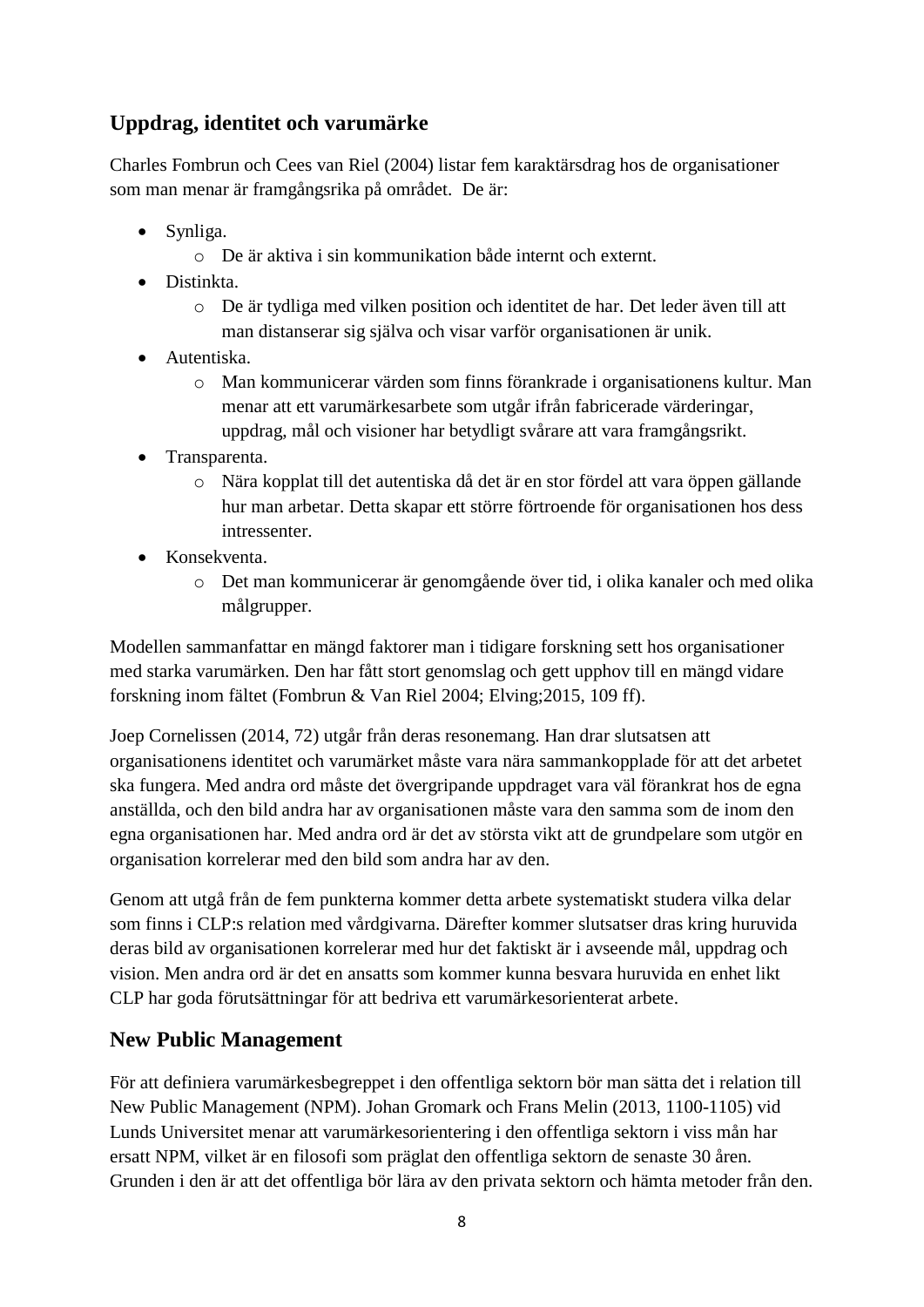Då fenomenet är mångfasetterat och baseras på många idéer och doktriner är det svårt att kortfattat beskriva NPM. Christopher Hood (1991, 3-19) identifierade sju doktriner som sammanfattar gemensamma grunder för vad han ansåg forskningen tidigare hade identifierat i försök att förklara NPM. Även om samtliga sju faktorer inte är relevanta i alla länder där det fått fäste ger de tillsammans en bild av vilka mål man vill nå genom tillämpningen av metoden. Hoods sju doktriner i NPM är följande:

- Offentliga organisationer bör vara mer resultatinriktade. Vilket innebär att resultatet, snarare än tillvägagångssättet bör prioriteras.
- Organisationernas mål måste vara tydliga och mätbara.
- Konkurrensen i den offentliga sektorn bör öka då fler aktörer, bland annat privata, tvingar organisationer att bli effektivare.
- Ledningen i privat sektor ska vara en förebild för den offentliga.
- Det bör finnas en större återhållsamhet med de ekonomiska resurserna.
- Man bör effektivisera genom att bryta ner större organisationer i mindre, självständiga enheter.
- Offentliga organisationer bör styras av personer med mycket handlingsutrymme och ansvar.

Trots att dessa punkter under lång tid vunnit allt med mark, har de enligt Gromark & Melin (2013, 1117-1118) ifrågasatts. En del menar att det är ett kortsiktigt tänk som inte går ihop med ett starkt kommunikationsarbete. Varumärkets intåg i det offentliga kan ses som ett försök att frångå *NPM*-doktrinerna genom att ge ett bredare och mer långsiktigt arbetssätt. Genom att vara varumärkesinriktade kan offentliga organisationer ge kontinuitet i sitt sätt att kommunicera, men även ge mer utrymme åt demokratiska värderingar istället för bara de ekonomiska. De är med andra ord positiva till att begreppet vinner mark i den offentliga sektorn. Andra menar däremot att en offentlig organisation som implementerar ett varumärkesarbete riskerar att göra mer skada än nytta.

## **Kritik mot varumärkesorientering i offentlig sektor**

Haldor Byrkjeflot och Arild Wæraas (2012, 186-206) utgår från Fombrun och van Riels (2004) fem karaktärsdrag och ställer sig kritiska till att offentliga organisationer i större utsträckning blir varumärkesinriktade. Man menar att det finns fundamentala karaktärsdrag hos den typen av organisationer som leder till att varumärkesorientering blir kontraproduktivt och mycket svårt att applicera på verksamheten. Man menar bland annat att de saknar autonomin som privata aktörer har som är en förutsättning för varumärkesbyggande. Dessutom leder den kontext som de verkar i till flera faktorer som omöjliggör det arbetet. I sin artikel sammanfattar man de största problemen med, eller argumenten mot varumärkesorientering offentligt i fem huvudpunkter:

- 1. *The politics problem*
- 2. *The charisma problem*
- 3. *The consistency problem*
- 4. *The uniqueness problem*
- 5. *The excellence problem*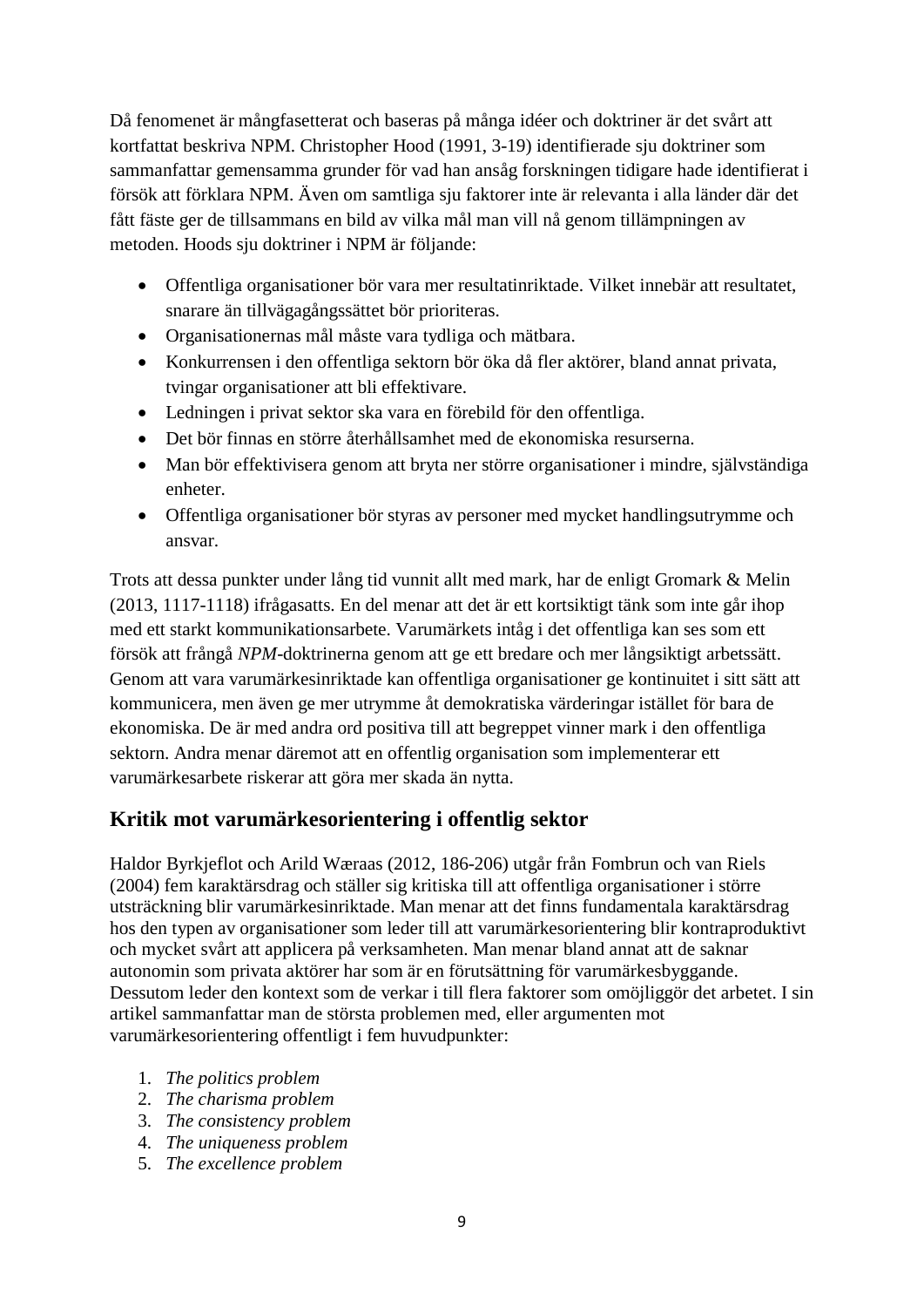Det första argumentet baseras på det faktum att alla offentliga organisationer i slutändan utgår från politiska organ och beslut. Detta innebär att organisationens riktning när som helst kan ändras av politiska skäl. Med andra ord är det inte ur organisationens perspektiv, och för dess bästa, som uppdraget ändras. Detta gör att arbetet med att ta fram en vision och långsiktig plan för hur varumärkesarbetet ska se ut blir mycket svårt. Även om politiker och tjänstemän arbetar mycket nära varandra kvarstår faktumet att en utomstående aktör genom uppdragsformuleringen styr organisationens övergripande riktning. Det faktum att den politiska makten snabbt kan ändras som följd av valresultaten bidrar ytterligare till att uppdragen snabbt kan omformuleras. Ägarstrukturen i privata företag, menar man, är inte lika föränderlig. En offentlig organisation kan dessutom ha ett uppdrag som inte nödvändigtvis tas emot positivt av deras intressenter. I den privata sfären kan kunder, leverantörer och andra intressenter välja att bryta samarbeten som inte är till deras fördel. Interaktion med en offentlig organisation kan vara framtvingad genom lagstiftning eller avsaknad av alternativ. Även om ökad privatisering minskar den effekten kvarstår det faktum att offentliga aktörer inte alltid bör arbeta för att tillfredsställa mottagarna av kommunikationen (Byrkjeflot & Wæraas;2012, 193-194). Det är nära relaterat till det andra problemet som grundas i organisationernas *brist på karisma*. Man menar att starka varumärken finns hos de organisationer som tillfredsställer andra behov hos människor än bara de rent funktionella. Med andra ord går det inte att på ett effektivt sätt arbeta med varumärket om man inte också kan tillfredsställa mjukare värden hos mottagarna, vilket offentliga organisationer har svårt att göra. En del av dem har dessutom uppdrag som tas emot som direkt negativt av många (Byrkjeflot & Wæraas;2012, 196-197). Exempelvis kan inte kronofogden eller polisen sträva efter att tillfredsställa alla som kommer i kontakt med dem. Det skulle av naturliga skäl inte vara en effektiv metod.

Det tredje argumentet man framhäver är att offentliga organisationer har mångfasetterade och ofta motsägelsefulla uppdrag. De organisationer som har starka varumärken är konsekventa i sin kommunikation, något offentliga organisationer inte kan vara. Man menar att de har flera värderingar och identiteter samtidigt, vilket omöjliggör ett konsekvent sätt att kommunicera utan att samtidigt utelämna viktiga delar i organisationen, eller motsäga sig själva (Byrkjeflot & Wæraas;2012, 195).

Det fjärde problemet man står inför är att ett varumärke måste sticka ut och vara unikt för att bli starkt. Många offentliga aktörer är förvisso ensamma inom sitt område. Man har inga konkurrenter som tävlar om samma marknad. Man menar att det trots det är mycket svårt för dem att kommunicera vad det är som gör dem unika. En anledning tros vara att människor vill att de offentliga organisationerna ska vara *normala*. Med andra ord vill människor att de inte ska sticka ut. Det finns en bild av vad en offentlig organisation är och vad de kan erbjuda. Genom att utmana den bilden skadas anseendet och varumärkesarbetet blir därför en paradox. Ju mer man försöker visa varför man är något speciellt för att stärka varumärket, desto mer skadas det. Avsaknaden av konkurrenter leder även till att man inte kan jämföras med andra. Man menar att en viktig faktor för att kommunicera unika egenskaper är att de kan sättas i relation till andra (Byrkjeflot & Wæraas;2012, 197-198).

Slutligen tar man upp det man kallar *the excellence problem*. Med detta menar man att samtliga offentliga organisationer har samma yttersta mål – att arbeta för ett bättre samhälle. Vinstdrivande företag har förvisso det i likhet med varandra att man vill maximera vinsten. Men de tävlar mot varandra. Att man stärker sin egen position gentemot andra är ett grundläggande drag för den typen av organisationer. Men en offentlig organisation bör inte missgynna andra som delar samma yttersta målsättning. Ett varumärke eller ett rykte är,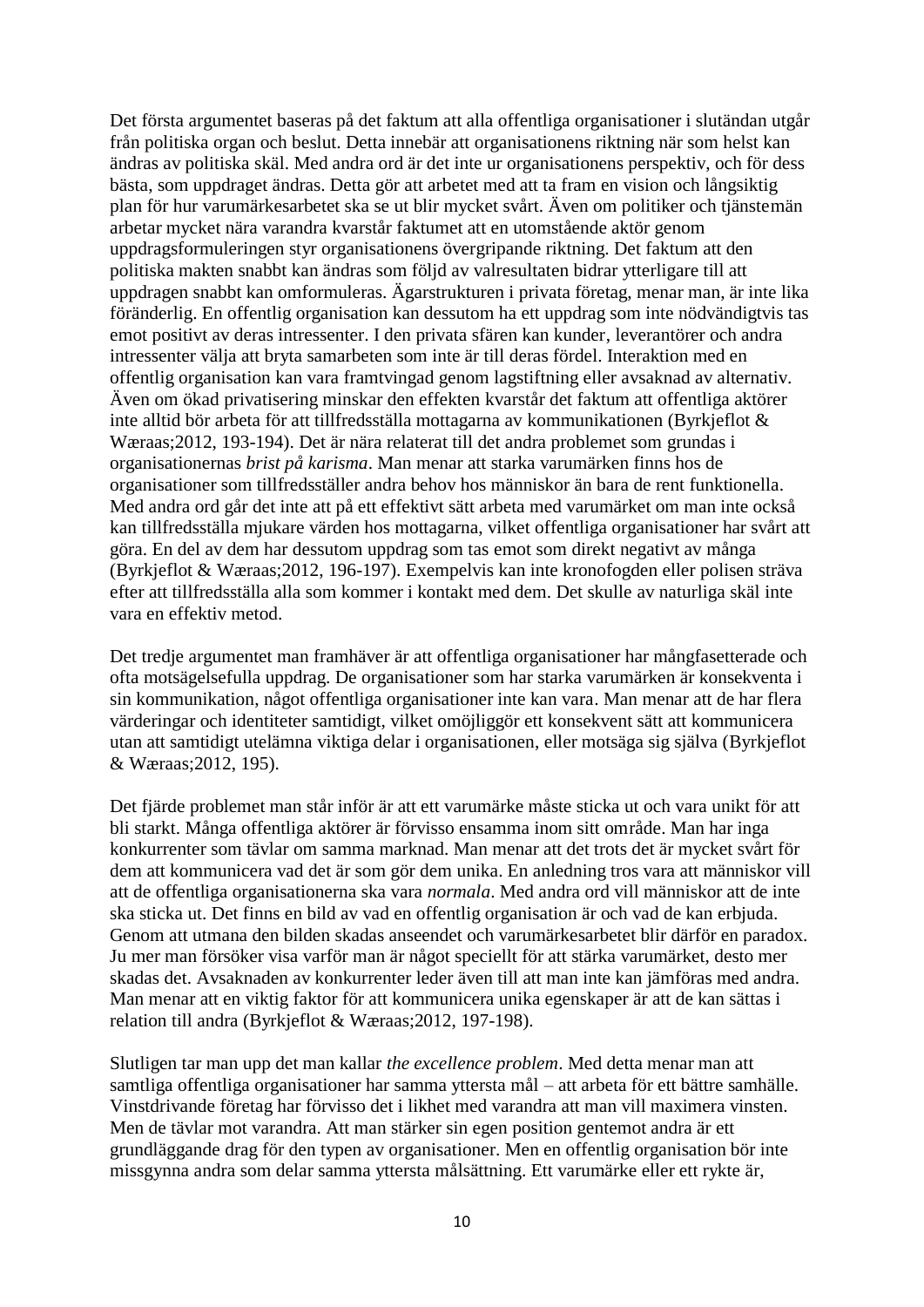menar man, alltid relativt till andra. Då alla offentliga aktörer sitter i samma båt missgynnar de som är varumärkesorienterade helheten, och i slutändan direkt dem själva. Detta problem är i första hand ett argument som tar ett bredare samhällsperspektiv. De offentliga organisationerna tar däremot det i beaktning menar man, därför är det även relevant ur ett mindre perspektiv (Byrkjeflot & Wæraas;2012, 199-200).

#### **Varumärkets funktion**

Tydligt är att Schultz och Hatch har en annan syn på vilken funktion varumärken fyller i offentlig sektor, jämfört med Byrkjeflot och Wæraas. Om varumärkesorientering ses som ett arbete där uppdraget ska förankras inom organisationen och sedan hos externa intressenter kan motargumenten i många avseenden avfärdas. Byrkjeflot och Wæraas utgår även från att ett starkt varumärke ligger nära ett gott rykte. Schultz och Hatch (2008;2002) men även Heide m.fl. (2012) utesluter inte att ett framgångsrikt varumärkesarbete inte per automatik måste göra organisationen omtyckt. Det bör därför tydliggöras att denna studie kommer ta avstamp i det senare tankesättet. Slutsatsen att CLP har ett starkt varumärke kan dras trots att vårdgivarna saknar positiva associationer med dem. Däremot bör det belysas att genom Byrkjeflot och Wæraas kastas ett annat ljus på situationen

En analys utifrån Bjyrkeflot och Wæraass (2012) resonemang ger därför en helt annan förklaringsmodell till resultatet. Fördelen med att beakta båda aspektera är att man öppnar upp för fler potentiella möjligheter och hinder. I vilket fall har denna studie den ansatsen att varumärkesorientering förekommer i det offentliga, men att det inte är synonymt med att förbättra en organisations rykte. Det är dock viktigt att poängtera att forskningen inte är enig kring varken definitionen av begreppet eller vilken hur varumärken fungerar i den offentliga sektorn. Tesen att varumärkesarbetet är synonymt med hur väl förankrat verksamhetens delar är ligger däremot till grund för denna studie.

## **Internkommunikation?**

Som tidigare nämnts är det i denna studie svårt att säga huruvida CLP:s utmaning är av interneller externkommunikativ karaktär. Den problematiken är inte unik och många forskare inom fältet menar att det är en generell tendens. De flesta studier gör fortfarande en tydlig distinktion mellan dem. Men idén att de flyter samman är något som vinner mark inom forskningen. Det är inte bara forskarnas inställning som påverkar detta. Det är även det faktum att organisationsstrukturerna har ändrats kraftigt de senaste åren. De som i teknisk mening tillhör en annan organisation berörs i större utsträckning av den interna kommunikationen. Ny teknik som bidrar till snabbare informationsspridning är en annan faktor som man menar är en bakomliggande orsak(Heide; 2012, 64; Cheney & Christensen;2001, 231-234).

George Cheney och Lars Thøger Christensen (2001, 231-269) är två forskare som är starka anhängare till det tankesättet. Man menar att det inte bara är svårt att göra distinktionen. Det är dessutom kontraproduktivt då man får fel perspektiv. Cheney och Christensens resonemang kan utvecklas med hjälp av Stanley Deetzs inlägg i *The New Handbook of Organizational Communication* (2001, 3-46). Han föreslår flera sätt att se på kommunikation i organisationer. Bland annat menar han att kommunikation är ett sätt att förklara hur en organisation fungerar. Precis som företagsekonomi eller socialpsykologi. Således bör man utgå från hur organisationens kommunikation de facto ser ut. Och därefter göra eventuella distinktioner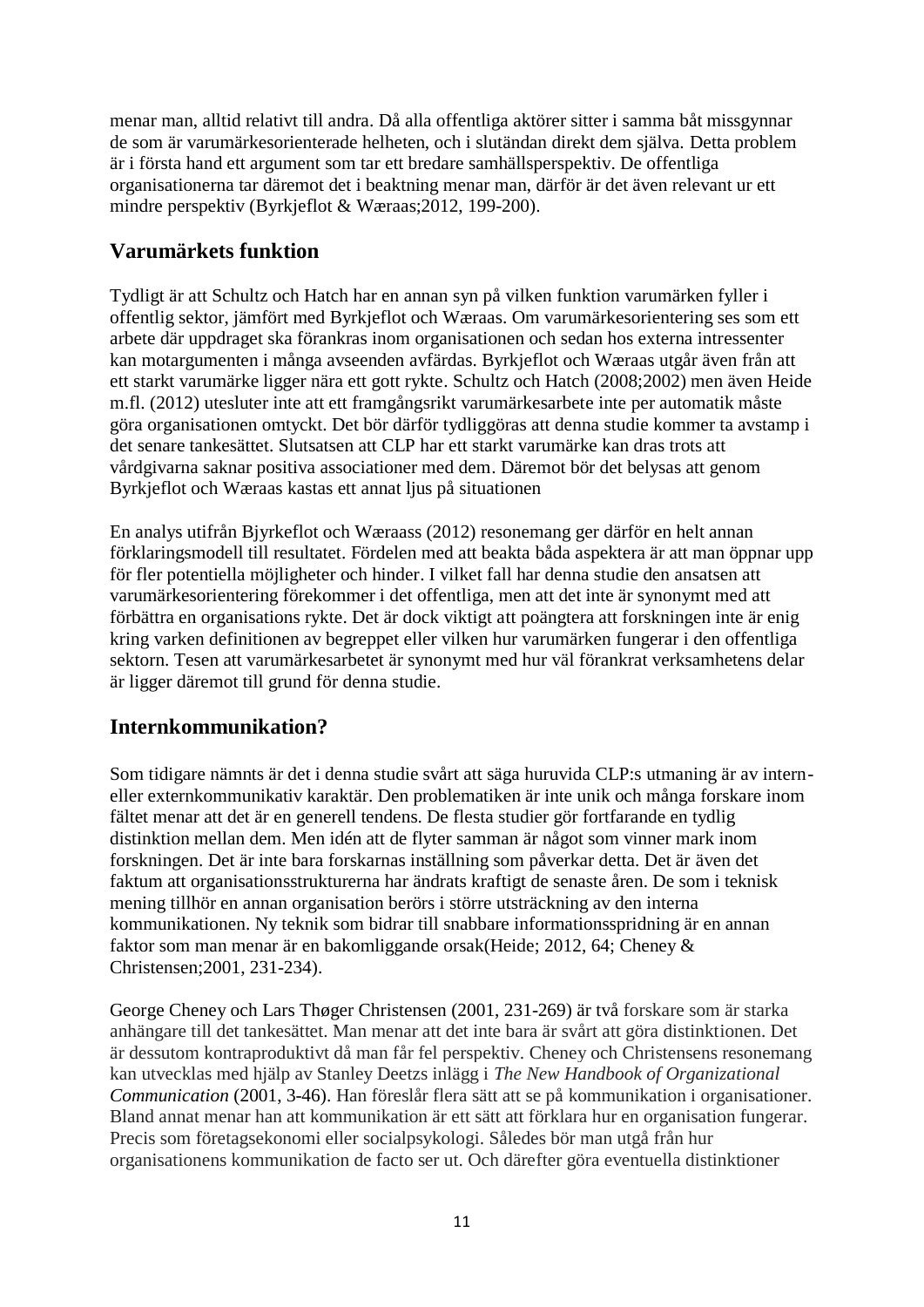man hittar och utgå från dessa. Det går inte att på förhand göra distinktioner mellan intern och extern kommunikation menar man.

Vid tolkningen av resultatet i denna studie kommer de som är inom Västra Götalandsregionen behandlas på samma sätt som de utanför den. Genom att utgå från att det finns skillnader i hur de uppfattar CLP baserat på vilken arbetsgivare de har riskeras det att bli en självuppfyllande profetia. Att göra en distinktion som sannolikt inte existerar är med andra ord inte bara onödigt, utan kan även skada validiteten. Att identifiera de kulturella gränserna är däremot av central betydelse för resultatet. Bjyrkeflot och Wæraass (2012, 197) *uniqueness problem* går i stor utsträckning ut på att offentliga organisationer har svårt att visa vad det är som gör dem unika. Därför är de kulturella organisationsgränserna av stor betydelse för att se om CLP lyckas distansera sig från Västra Götalandsregionen i stort. Givet att gränsdragningen mellan intern- externkommunikation är svår att dra kommer det däremot inte förutsättas att dessa existerar.

## **Metod**

#### **Kvalitativa respondentintervjuer**

Utifrån studiens syfte kommer en kvalitativ metod ur ett mottagarperspektiv användas. Med utgångspunkt i tesen att varumärkesarbetet bör sträva efter konsensus mellan det faktiska uppdraget och intressenternas syn på den samma (Heide et al.;2012, 214; Cornelissen; 2014, 72-72) kommer berörda vårdgivares uppfattning om CLP att studeras. Kvantitativa metoder som exempelvis en surveyundersökning hade medfört en risk att oväntade svar inte presenteras. Även om öppna frågor hade kunnat användas hade dynamiken som en intervjusituation innebär uteblivit. Sociala företeelser, som i högsta grad är temat för denna studie, riskerar att tappa sin komplexitet om de mäts på ett kvantitativt sätt (Johansson;2010, 87). Kvalitativa intervjuer medför att de intervjuade får möjligheten att utveckla sina resonemang. Därför är de lämpliga i fall där man önskar kartlägga relationer mellan individer och grupper, samt deras attityder. Man lämnar på så sätt dörren öppen för svar som är svåra att förebåda (Larsson;2010, 54;Esaiasson et al.;2007, 282). Då denna studie gör anspråk på en bredare kartläggning än att mäta omfattningen av ett antal utvalda kärnfrågor, likt ett kunskapstest, är det därför en förutsättning att möjliggöra svar man inte på förhand kunnat se som möjliga.

En alternativ kvalitativ metod är att samla data genom fokusgrupper. I likhet med intervjusituationen finns det möjlighet att gå djupare och ge respondenterna möjlighet att svara bredare än i kvantitativa metoder. Metoden leder till att intervjuarens roll minskar och respondenterna ges än större möjlighet att ta plats i samtalet (Larsson;2010, 80; Esaiasson et al.;2007, 362). I detta fall finns det påtagliga praktiska problem med att samla tillräckligt många personer på samma plats för att utföra undersökningen. Den geografiska spridningen som är önskvärd (se urval och avgränsning) innebär att avsevärt mycket mer tid tas i anspråk av deltagarna för att de ska ta sig till samma plats. Två fördelar med fokusgruppssamtal som ofta framhävs är att känsliga ämnen kan diskuteras lättare, och att samma tema kan vidareutvecklas mer ingående (Esaiasson et al.;2007, 362). I detta fall är inga uppenbart känsliga ämnen aktuella, samtidigt som ett behov av att täcka ett större antal teman finns.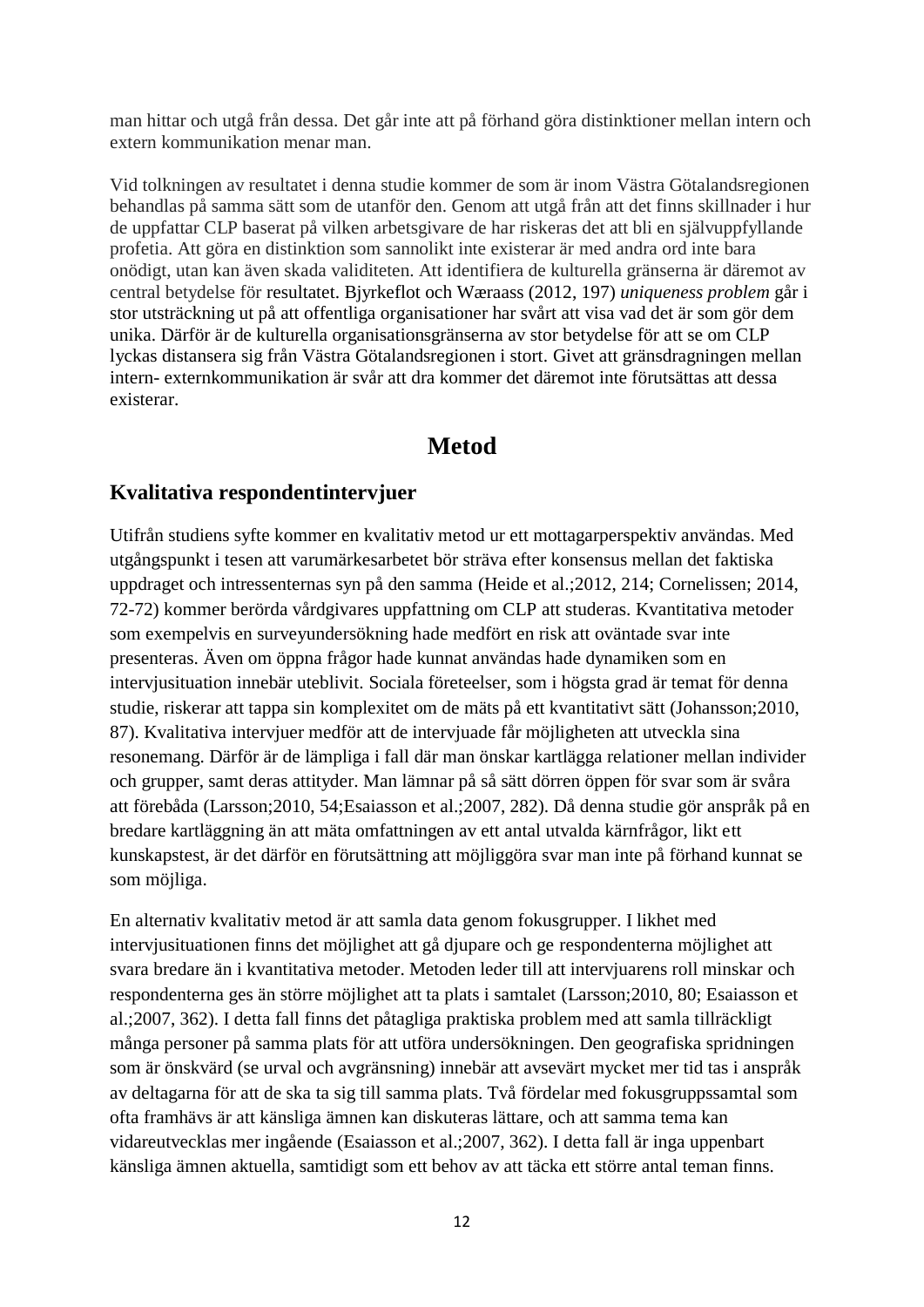Därför är personliga intervjuer att föredra framför fokusgruppstudier. Vidare elimineras risken att deltagarna påverkar varandra, och kunskapsluckor som eventuellt finns hos en del deltagare blottas aldrig då andra tar upp ämnet. Genom att bara en respondent åt gången uttalar sig, utan påverkan av andra, är det lättare att härleda svaren till den enskilda respondenten.

## **Tematisering och förarbete**

En naturlig utgångspunkt i arbetet var att genom uppdragsgivaren få en tydlig bild kring hur deras verksamhet fungerar. Den inledande fasen präglades av att få en förståelse för enheten genom samtal CLP och redan framtaget material från dem. Under vintern 2014/2015 hade jag under tio veckor praktiserat på staben på Västra Götalandsregionens hälso- och sjukvårdsavdelning. Det arbetet låg i stor utsträckning mycket nära denna studies problematisering. Detta då mycket kom att handla om kommunikation från en enhet inom landstinget till vårdgivare inom den egna organisationen samt kommunala och privata vårdgivare. En viss förståelse och nyfikenhet för problematiken fanns med andra ord redan.

Då uppdraget var att kartlägga hur väl intressenter inom vården känner till enheten kom det att prägla tematiseringen av studien. En enklare karläggning i syfte att enbart se vilka av CLPs tjänster som var kända hos vårdgivarna bedömdes sakna djup och akademisk relevans. Detta då det hade varit svårt att applicera resultatet på frågor som sträcker sig utanför den specifika situationen. Med avstamp i det som nämns i teorikapitlet, angående varumärkesorientering i offentlig sektor, kom temat för arbetet att handla om hur vårdgivarna ser på sin och CLPs relation. I samråd med uppdragsgivaren gjordes bedömningen att en sådan infallsvinkel fortfarande ger svar på deras frågor, samtidigt som det potentiellt skulle kunna ge en djupare förståelse för situationen. Genom att kartlägga hur vårdgivarna arbetar inom området, samt vilken bild de har av samarbetet antogs det att kunskapsluckor skulle kunna blottas.

Följande teman med koppling till syftet och frågeställningarna sattes upp för datainsamlingen:

## **1. Hur väl är CLPs mål, uppdrag och vision förankrat hos respondenterna?**

Med avstamp i bland annat Joep Cornelissen (2014, 72-72), Hatch och Schultz (2008, 11) samt Heides m.fl. (2012, 214) tes att varumärket bör korrelera med organisationens faktiska uppdrag, visioner och värderingar är detta ett starkt tema. Då det dessutom finns en uttryckligen formulerad vision som målsättningar underlättar och tydliggör det arbetet.

#### **2. Uppfyller CLPs kommunikation Fombrun och Van Riels (2004) fem kriterier för att vara framgångsrika i varumärkesarbetet?**

Temat söker svar på hur CLP:s varumärke ser ut idag, samt vilka eventuella brister som finns i det arbetet. Baserat på vilka eventuella brister som utkristalliseras går det förhoppningsvis att dra slutsatser om varumärkesorientering är en rimlig strategi i detta fall.

Som komplement till Fombrun och Van Riels (2004) modell kommer Cheney och Christensens(2001) samt Deetz (2001) slutsatser kring den svåra gränsdragningen mellan intern och extern kommunikation aktualiseras här. Detta då Fombrun och Van Riels resonemang kring *autenticitet* angränsar till deras teorier om organisationsgränser.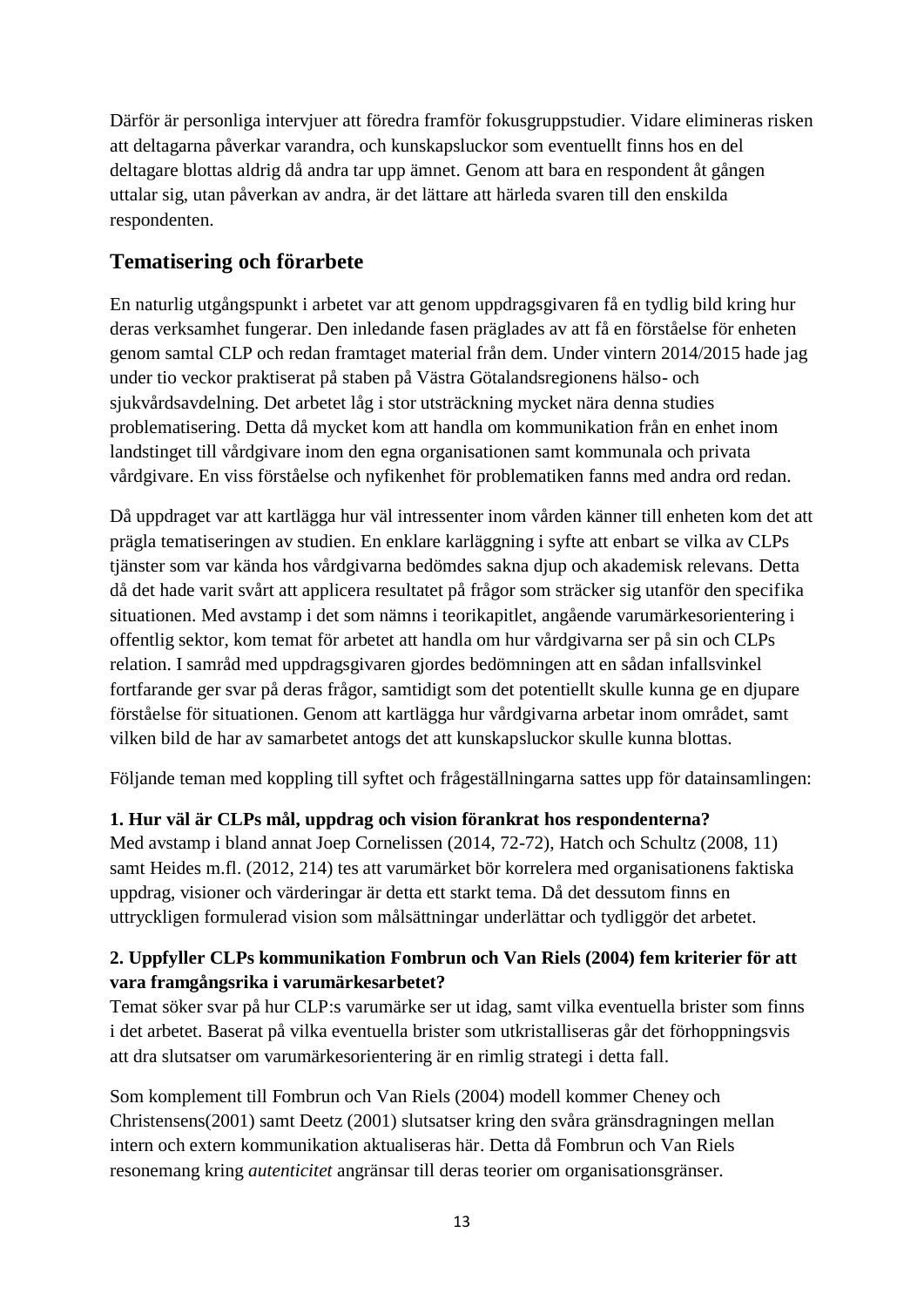## **3. Finns det tecken på att CLP saknar förutsättningar för att vara varumärkesorienterade i sin kommunikation?**

Detta tema utgår från Haldor Byrkjeflot och Arild Wæraas (2012, 186-206) kritik mot fenomenet. En fördel är att deras resonemang i stor utsträckning bygger på Fombrun och Van Riels (2004) modell, vilket gör att det inte är två olika förklaringsmodeller för samma resultat, utan snarare två perspektiv på samma fråga. Inte minst kommer *the uniqueness problem* att aktualiseras genom att studera huruvida CLP klarar av att distansera sig från Västra Götalandsregionen.

## **Urval och avgränsning**

För att överhuvudtaget kunna besvara frågeställningarna behövde urvalet bestå av personer som uppfyller följande krav:

- De ska i sitt arbete med patienter använda produkter som CLPs verksamhet omfattar.
- De ska i det arbetet vara i kontakt med CLP. Exempelvis genom att beställa produkter.

Då studien kartlägger relationen mellan CLP och vårdgivarna, och inte hur de upplever produkterna i sig, räcker det inte att de arbetar med produkterna, utan måste även integrera med enheten på något sätt.

Det kan enligt CLP finnas geografiska, kulturella skillnader inom vården i regionen (Lord, 2015). Utgångspunkten för urvalsprocessen blev därför att söka personer som arbetar på vårdenheter i hela Västra Götaland. Geografiskt utspridda intervjuobjekt skulle leda till ett mindre, men mer representativt urval. Målsättningen var ett tiotal bokade intervjuer. Det var däremot en tidskrävande och svår process. Detta ledde till att endast en, av totalt sex, intervjupersoner verkade utanför Göteborg.

I urvalet var maximal variation inom ett antal områden ett mål för att bredda resultatet (Esaiasson et al;2007, 362). Med bakgrund av bland annat Mats Heides m.fl. (2012, 63-64) resonemang kring gränsdragning mellan inter och extern kommunikation, var en variation i typ av arbetsgivare önskvärd. Skillnader, eller snarare en eventuell brist på skillnader, i kommunikationen inom och utanför regionen var något som behövde beaktas. Även typen av vårdenhet var en faktor där variation krävdes för att utesluta arbetssätt, patientgrupp eller andra omständigheter som skulle kunna påverka resultatet. Slutligen lades stor vikt vid att samtliga fyra produktområden skulle vara representerade. Ålder, kön, utbildning och arbetslivserfarenhet var faktorer där maximal variation inte var prioriterat, men önskvärt. Det är noterat och en viss spridning återfinns även där.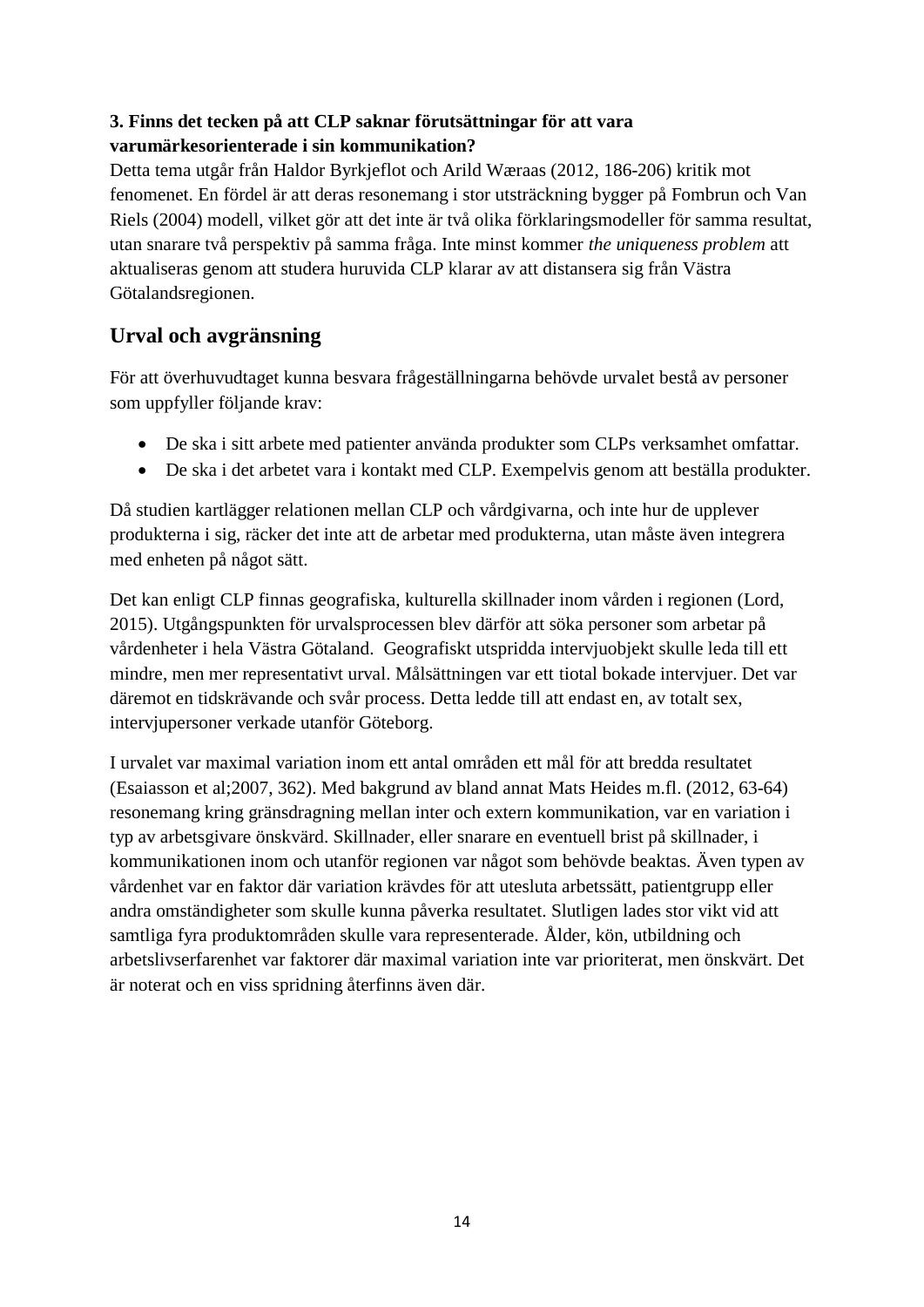Tabellen (fig. 1) nedan sammanfattar respondenterna utefter de nämnda kriterierna. De presenteras här i kronologisk ordning med den första respondenten som intervjuades överst:

| Fig 1              |           |                      |              |                 |  |  |
|--------------------|-----------|----------------------|--------------|-----------------|--|--|
| <b>Befattning</b>  | Ort       | Vårdenhet            | Arbetsgivare | Produktområden  |  |  |
| Sjuksköterska      | Göteborg  | Aldreboende          | Kommunal     | Samtliga        |  |  |
| Diabetessköterska  | Göteborg  | Specialistmottagning | Privat       | <b>Diabetes</b> |  |  |
| Diabetessköterska  | Uddevalla | Specialistmottagning | Landsting    | <b>Diabetes</b> |  |  |
| Distriktssköterska | Göteborg  | Vårdcentral          | Privat       | Samtliga        |  |  |
| Distriktssköterska | Göteborg  | Vårdcentral          | Privat       | Samtliga        |  |  |
| Distriktssköterska | Göteborg  | Vårdcentral          | Privat       | Samtliga        |  |  |

*Observera att endast en respondent verkar utanför Göteborg. En förhållandevis god spridning återfinns dock gällande de andra faktorer som nämns.* 

#### **Praktiska förhållningssätt kring urvalet**

I samråd med uppdragsgivaren togs beslutet att intervjubokningen skulle ske i ett så tidigt skede som möjligt. Detta då man bedömde att ett pressat tidsschema på många vårdenheter innebar att det skulle vara svårt att på kort varsel få möjlighet att boka intervjuer. Att rådgöra med de som redan har ett etablerat kontaktnät är en framgångsrik metod i urvalsprocessen (Larsson;2010, 63). Därför tillhandahöll CLP kontaktuppgifter till vårdenheter som hanterar deras produktområden. Svårigheterna med bokningsarbetet kom senare att leda till att listan fick frångås. Flera av de vårdenheter som inte hade möjlighet att ställa upp kunde däremot rekommendera andra enheter som troligen hade större möjlighet att avsätta tid. Således övergick urvalsprocessen i viss utsträckning från ett strategiskt- till ett snöbollsurval av pragmatiska skäl. Detta hade kunnat leda till validitetsproblem om urvalet blivit ett annat än det tänkta (Esaiasson et al.;2007, 216). Det var däremot bara två av sex respondenter som kom med i urvalet på detta sätt, och de uppfyllde de kriterier som satts upp.

## **Intervjuguide**

Utifrån arbetets teman formulerades en intervjuguide, eller intervjumanual. Grunden i utformandet av den var att mer öppna frågor skulle följas av konkretiserande och uppföljande frågor. Detta då det var angeläget att intervjupersonerna inte skulle känna sig låsta i sina svar. Men samtidigt utan att samtalet skulle frångå temat. Målet var att genom användandet av deskriptiva frågor få intervjupersonerna att vara spontana och berätta hur det faktiskt går till på deras arbetsplats (Esaiasson et al.;2007, 298). De utformades på ett sådant sätt att respondenterna fick förklara hur de använder CLPs tjänster, och hur enheten påverkar deras arbete. De uppföljande frågorna kom sedan att bli uppföljande och konkretiserande. Då det var svårt att på förhand förutse vilka svar respondenterna skulle ge på de öppna, inledande frågorna kom uppföljningsfrågorna att vara mycket varierande. Det blev således en semistrukturerad intervjuguide (Larsson;2010, 60) som applicerades i detta fall.

Intervjuguiden var dynamisk i bemärkelsen att lärdomar drogs från varje tillfälle och därefter gjordes justeringar inför varje intervju. Dels kom oväntade och intressanta aspekter upp i samtalen som kunde utvecklas vidare genom att följa upp och jämföra dem i vid de senare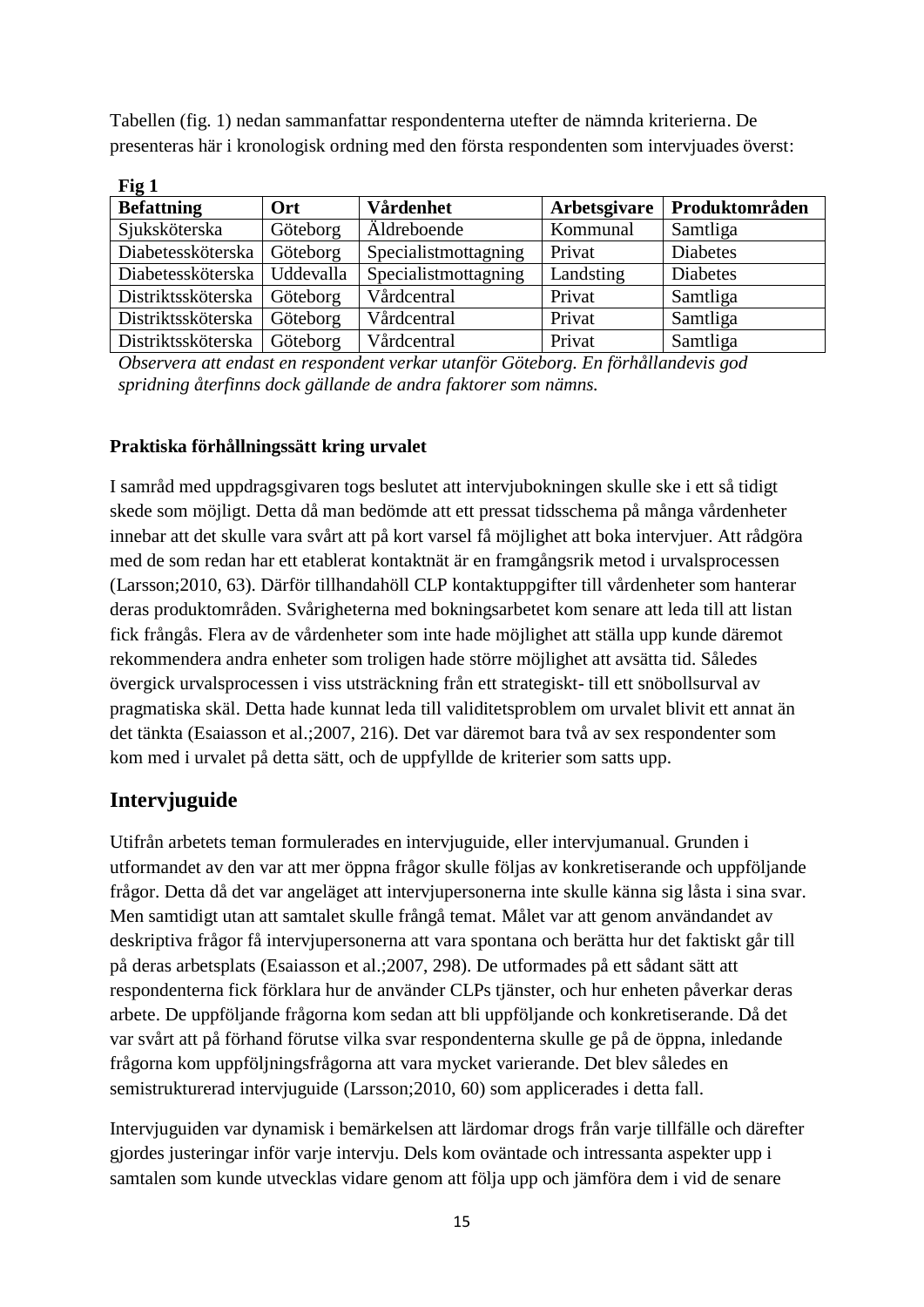tillfällena. Dessutom leder det faktum att intervjupersonerna har olika befattningar och förutsättningar till att en del frågor inte kan formuleras på samma sätt i samtliga fall. Lärdomar kunde dessutom dras baserat på vilka typer av formuleringar som gav bättre svar, och vilka frågor som intervjupersonen hade svårt att förstå. Ekström och Larsson (2010, 68) kallar detta för *kumulativ förståelse* och menar att det innebär både utmaningar och stora fördelar. Förvisso leder den ökade förståelsen för ämnet till positiva effekter så som att mindre vikt kan läggas vid mer självklara frågor. Det ger dessutom ett mer avslappnat och ledigt samtal om intervjuaren har bredare förförståelse för ämnet. Samtalet utgör grunden för en intervjustudie och en flexibel intervjuguide främjar ett gott samtal genom att intervjuaren ges möjlighet att anpassa frågorna efter situationen. Respondenten som ger utömmande men oklara svar kan styras in på det tema man söker. På samma sätt kan man få de som är mer tystlåtna att utveckla sina resonemang genom uppföljningsfrågor (Esaiasson et al.;2007, 298; Larsson;2010, 66). Risken är dock att om en del svar tas för givet kan mottsatt svar förbises. Därför måste det finnas en balans mellan att lita på de förkunskaper man har och en förutsättningslös hållning till situationen.

I sitt grundutförande finns intervjuguiden som bilaga. Med anledning av resonemanget ovan har en del frågor tillkommit och inte heller samtliga frågor i guiden har ställts till samtliga respondenter. Många frågor är dessutom på många sätt lika varandra. Vilket lett till att intervjupersonerna ofta besvarat flera frågor samtidigt. Ibland har det även funnits behov av att omformulera samma fråga flera gånger för att få ett mer uttömmande svar.

#### **Metoddiskussion**

Den största utmaningen var att få vårdgivare att ställa upp på intervjuer. Målsättningen på tio bokade intervjuer uppnåddes inte, trots att kontakt togs med ett mycket stort antal vårdenheter. Att via telefon och mejl nå rätt person var ett tidskrävande arbete vilket ledde till att den processen till slut fick avbrytas för att arbetet skulle kunna fortsätta. De tillfrågade var undantagslöst positivt inställda till att delta, men tidsbrist framhävdes som den huvudsakliga orsaken till att de inte kunde. En mättnad nåddes ändå i det resultat som kom ut av de sex intervjuerna som tillslut ägde rum. Förlusten blev istället att den bild av regionen som helhet, och eventuella geografiska skillnader, som var önskvärd uteblev. Då endast en intervjuperson verkade utanför Göteborg är det dessvärre inte möjligt att dra några slutsatser kring eventuella skillnader beroende på var i regionen vårdgivarna verkar. Kvalitativa samtalsintervjuer som metod får som helhet ändå anses vara framgångsrik i detta fall. Samtliga respondenter visade ett stort intresse för studien och en stark samarbetsvilja. Stundtals kunde samtalen landa i för syftet irrelevanta teman. Det uppstod därför ett behov av att genom direkta frågor leda in samtalen på rätt spår (Esaiasson et al.;2007, 299).

I kontrast mot fördelarna med en flexibel metod som denna bör reliabiliteten problematiseras. Det faktum att alla intervjusituationer ser olika ut leder till frågan huruvida de mäter samma sak, och om de därmed kan sammanställas till ett resultat. Det är de facto en subjektiv bedömning som avgör vilka och på vilket sätt frågorna ställs. Andra, nyckfulla faktorer så som tonalitet och kroppsspråk påverkar samtalet på sätt som är svåra att mäta. Sammantaget är detta faktorer som på ett slumpmässigt sätt kan påverka resultatet och därmed skada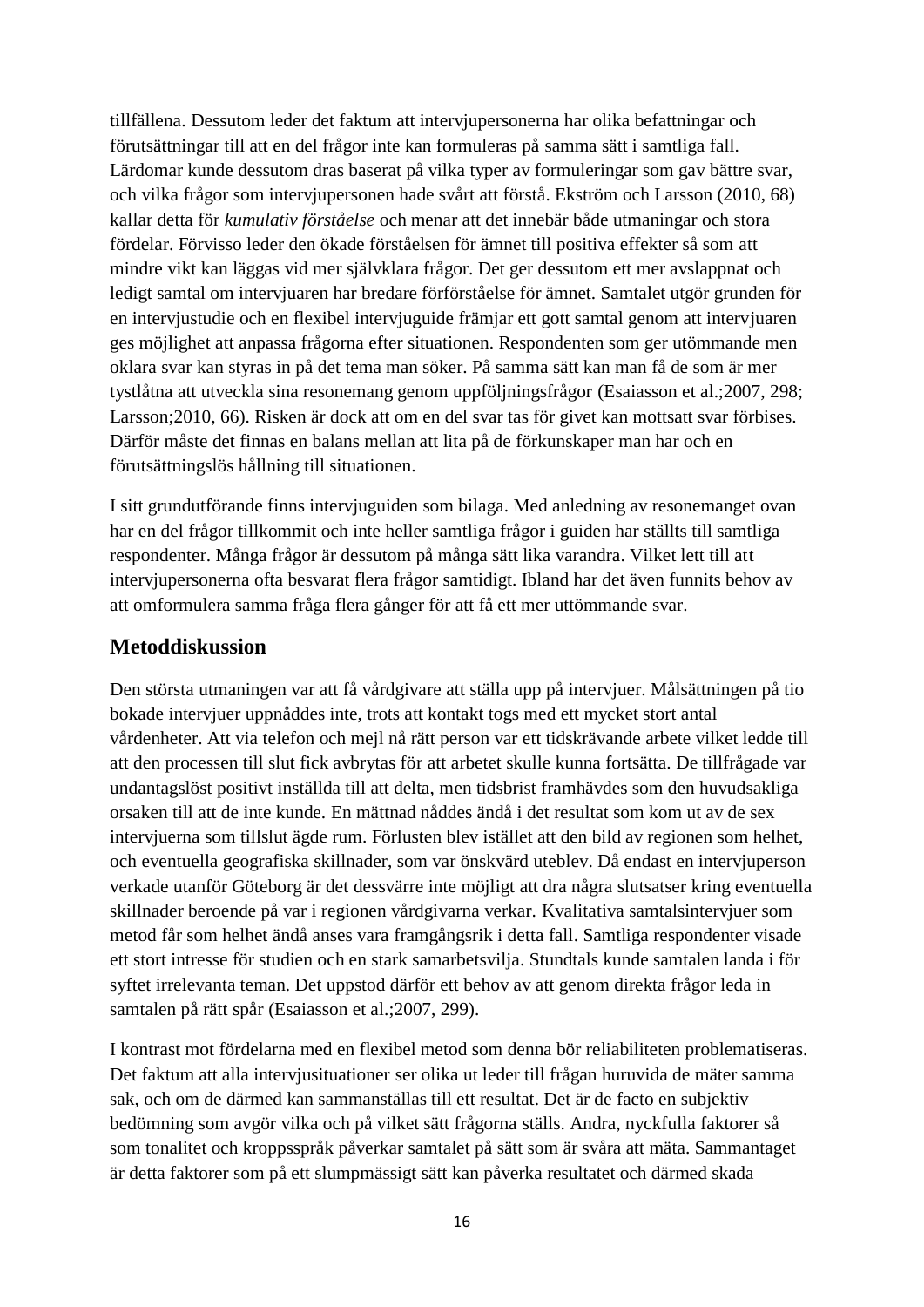reliabiliteten (Esaiasson et al.;2007, 70). För att minimera de slumpmässiga felen i datainsamlingen frångicks aldrig de övergripande teman som var på förhand bestämda. Intervjuerna spelades dessutom in, för att sedan transkriberas, istället för att svaren antecknades under samtalet. På så sätt kunde större fokus läggas på samtalet och risken för slumpmässiga fel minskades ytterligare.

Att inte frångå de teman som på förhand var uppsatta var även nödvändigt för studiens validitet. I synnerhet vid utformandet av intervjuguiden var det av stor vikt att arbetets syfte och frågeställningar, tillsammans med de nämnda temana genomsyrade den intervjuguide som författades. Då intervjuguiden är ett stöd för att främja ett gott samtal (Larsson;2010, 60) ledde det till utmaningar då detta inte fick ske på bekostnad av studiens syfte. Därför skrevs den systematiskt med detta i åtanke.

För att få de teoretiska begreppen och de empiriska indikationerna att överensstämma togs stor hänsyn till vilket perspektiv de teorier som utgjorde grunden för temana tog. Detta för att främja begreppsvaliditeten (Esaiasson et al.;2007, 64-65). Exempel på det är den kulturella tillhörigheten, där det inte var möjligt att besvara hur vårdgivarnas kulturella tillhörighet faktiskt såg ut. Detta då det är en allt för komplex fråga som inte kan ha ett entydigt svar. Istället gör studien endast anspråk på att visa hur respondenterna själva ser på den kulturella tillhörigheten.

En kvalitativ intervjustudie medför nackdelen att resultatet är svårare att generalisera än vid många kvantitativa metoder. Tendenser och specifika insikter kan utkristalliseras, vilket kompletterat med annat material kan leda till bredare slutsatser. Då resultatet ställs i relation med forskning som har olika perspektiv på samma fenomen, kan denna studie potentiellt stärka eller försvaga dessa teorier. Detta genom att ställa dem mot varandra i sken av detta specifika fall.

#### **Etiska förhållningssätt**

Då en rad faktorer, så som befattning, erfarenhet och arbetsgivare i högsta rad är relevant för resultatet kommer det presenteras. Det anses därför inte rimligt att utlova anonymitet för respondenterna. Detta då det betraktas vara möjligt för utomstående att härleda svar till specifika personer. En försäkran om konfidentialitet i största möjliga utsträckning lämnades däremot. Dessutom presenteras i resultatet endast de kännetecken hos personerna som för den specifika tesen är relevant. När respondenterna explicit använde arbetsgivarens eller vårdenehetens namn i intervjuerna har dessa byts ut när de citeras. Efter varje intervju informerades dessutom respondenterna om att de kunde välja att deras intervju inte skulle användas i studien. Däremot uttryckte ingen av de tillfrågade att de så önskade.

Då anonymitet inte kunde utlovas kan det inte uteslutas att detta påverkat respondenternas svar (Esaiasson et al.;2007, 290). Det bör däremot påpekas att inga personliga eller tillsynes känsliga ämnen behandlades, och ingen av respondenterna gav intrycket av att vara reserverad i samtalet. Det är därför troligt att detta inte påverkat resultatet i en betydande utsträckning.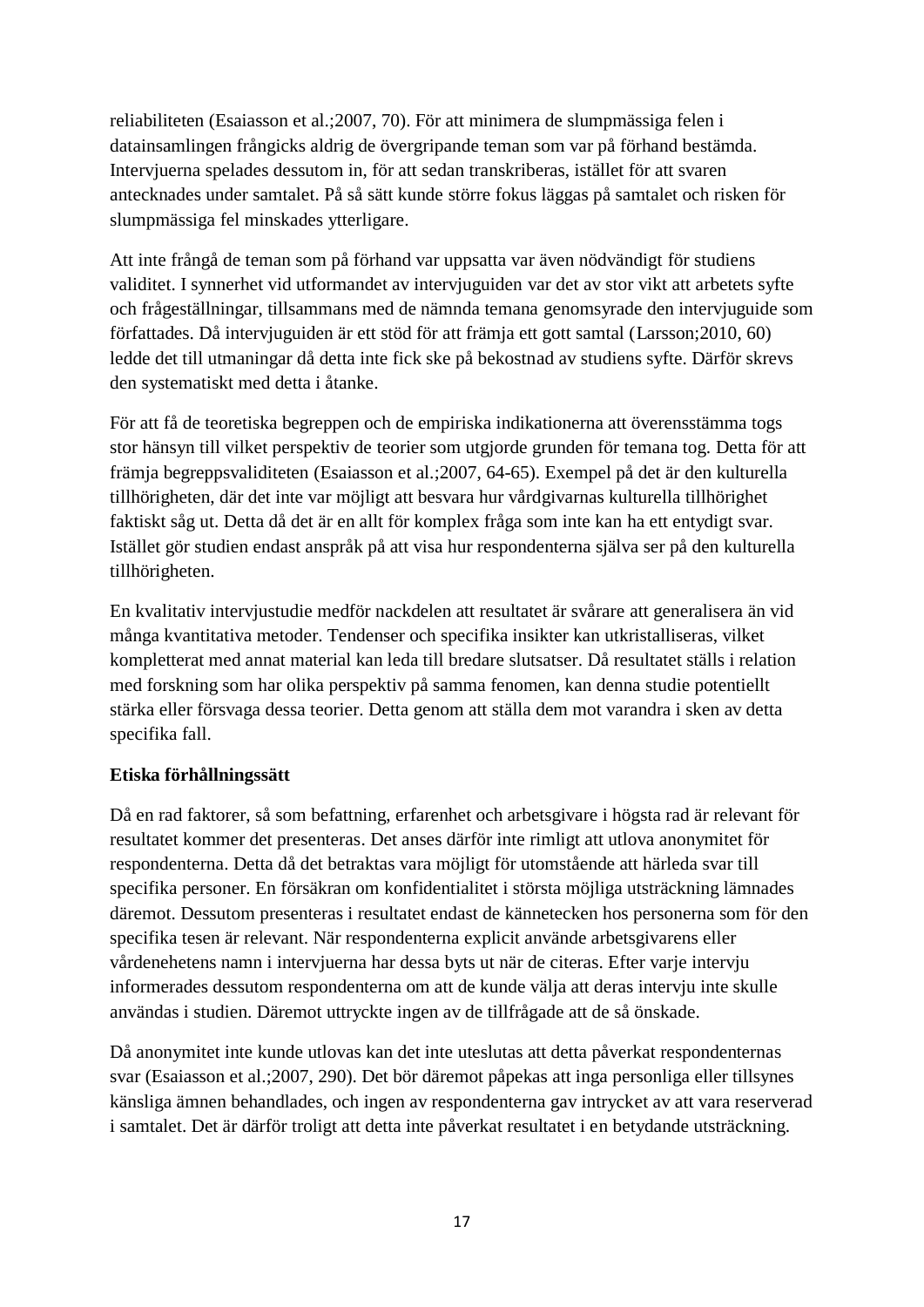## **Resultat och Analys**

Kapitlet är disponerat efter de teman som presenteras i metodkapitlet (se sid. 13). Inledningsvis kommer en bild av respondenternas praktiska relation med CLP att redovisas. Detta är av pedagogiska skäl då mycket av det som är relevant för de tre temana utgår från det. Med andra ord undviks onödig upprepning i de senare delarna. Därefter presenteras hur väl CLP:s mål och vision är förankrat, följt av Fombrun och van Riels fem kriterier, och slutligen sätts resultatet i relation till Byrkjeflot och Wæraas kritiska artikel. Observera att resultaten blev av sådan karaktär att av pedagogiska skäl kommer resultat och analys presenteras tillsammans utifrån varje tema. Kapitlet avslutas med att sätta resultatet i relation till studiens övergripande frågeställningar.

## **Den praktiska relationen med CLP**

 $\overline{a}$ 

Majoriteten av respondenterna arbetar i mycket stor utsträckning med sådant som är relaterat till de fyra produktområdena. Detta gäller i synnerhet diabetesskjutsköterskorna där ordinering av produkter samt samtal med patienter kring dem är centralt i deras arbete. Undantaget är skjutsköterskan på äldreboendet som menar att endast 10 procent av hens arbetsuppgifter är relaterat till produkterna. I det ingår även dokumentation och utvärdering av dem. Alla andra respondenter har daglig kontakt med CLPs verksamhet. Notera att den kontakten inte alltid innebär direkt dialog med personer på enheten. Här räknas även beställning och ordinering in, som sker via beställningssystemet *Sesam<sup>1</sup>* .

I regel fyller CLP en synnerligen funktionell roll hos respondenterna. När deras arbeten diskuteras är det med stor tonvikt på beställning och tillhandahållandet av ett brett sortiment. Som diskuteras senare (sid 24) är det mycket sällan de har faktisk kontakt med personer på CLP.

*"Jag förskriver via datorn. Men om man har patienter som inte kan eller vill beställa själva så ringer man åt dem. Så det är på den enkla nivån. Det är egentligen den enda kontakten jag har med CLP." –* Diabetessköterska.

Citatet ovan är mycket talande för de båda diabetessköterskornas arbetssätt. Det är de som i minst utsträckning integrerar med CLP utöver de mest basala funktionerna, som att beställa produkter. Även på äldreboendet har man sparsam kontakt med CLP, men distriktssköterskorna bryter mönstret och har desto mer omfattande dialog med dem. Den dialog som förekommer är däremot av praktisk karaktär. Det handlar i regel om frågor kring speciella beställningar, leveranstid eller felanmälningar.

Den ovan citerade diabetesköterskan har en förklaring till varför hen, i förhållande till en del andra, har en väldigt praktisk relation med CLP.

<sup>1</sup> *Sesam* är benämningen på det system som vårdgivarna använder för att beställa produkterna som CLP:s verksamhet omfattar. Det är en digital plattform som används av samtliga respondenter. Observera att det inte är en plattform som tagits fram av CLP. Däremot använder ingen av respondenterna *Sesam* i något annat sammanhang än i interaktionen med CLP.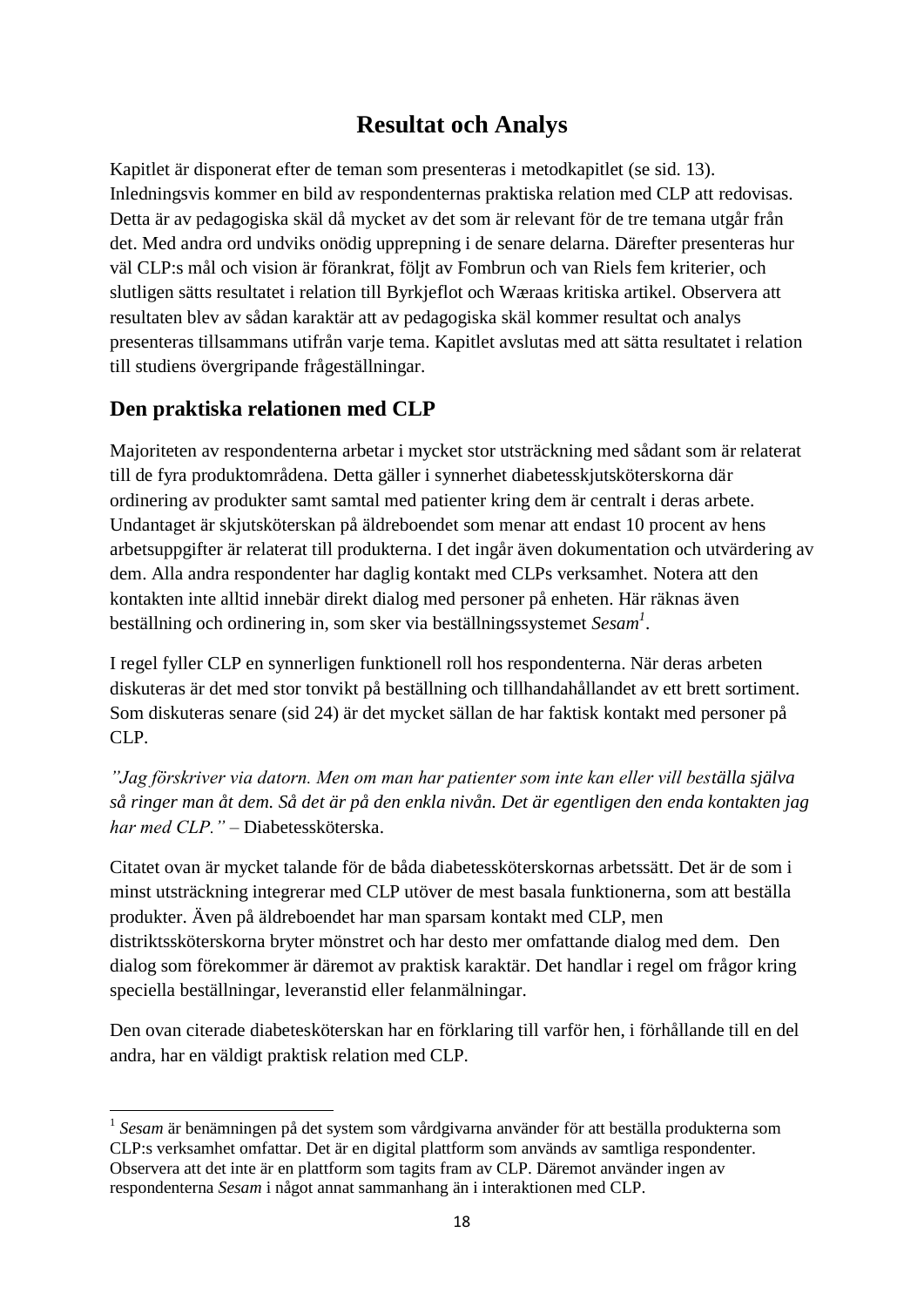*"Jag tror det beror på var man jobbar. Om man är ensam syrra på en vårdcentral där man inte kommer iväg ofta på utbildningar då är det klart att CLP fyller en större roll gällande information" –* Diabetessköterska.

Då specialistmottagningar är enheter med en, eller ett fåtal vårdområden minskar med andra ord behovet av andra tjänster än det mest grundläggande. Denna tes stärks av en distriktssköterska som menar att bredare vårdenheter är i större behov av information kring produkterna då färre personer har specifika spetskompetenser.

*"Vi har en diabetessköterska som gör allting som har med diabetes att göra. Men när hon är på semester så får någon annan ta de beställningarna. Jag gör det ibland, och märker att det är väldigt krångligt. Det blir svårt att hantera något man inte är van vid."* – Distriktssköterska.

Ytterligare en förklaring till varför somliga har ett större behov av information är den erfarenhet man har. Dels återfinns ett samband bland respondenterna med längre erfarenhet och en mer funktionell relation med CLP. Men det är även ett argument som nämns av en intervjuperson som arbetat länge inom området. Det är däremot av spekulativ karaktär som det framförs då intervjupersonen ombeds anta varför andra har en annan syn på CLP.

Sammanfattningsvis är det tre faktorer som i stor utsträckning påverkar om respondenterna har en mer praktisk relation med CLP, eller om man får ut mer än bara beställning av dem. Följande faktorer går att identifiera i det insamlade materialet:

- 1. Ett större antal produktområden gör det svårare att vara uppdaterad på vilka produkter som finns och hur de hanteras. Detta ökar behovet av kommunikation med externa aktörer.
- 2. På specialistmottagningar (som diabetesmottagningar) används färre produkter och mer spetskompetens finns på den egna vårdenheten. På en vårdenhet där få eller endast en person hanterar produkterna ökar också behovet av utbildning och råd utifrån.
- 3. Längre erfarenhet leder till ett minskat behov av informativa tjänster från CLP.

Den bild respondenterna har av CLP som en funktionell enhet är enligt Byrkjeflot och Wæraas (2012, 196) typisk för hur offentliga organisationer betraktas. För att en organisation på ett produktivt sätt ska vara varumärkesorienterade måste man visa att organisationen kan tillfredsställa andra behov än de praktiska. Detta menar man är en grundförutsättning i ett sådant arbete. Kommunikationen har i detta fall i syfte att få människor att må bra, beundra, respektera och lita på organisationen. Det måste finnas ett emotionellt band, inte bara ett funktionellt. Detta är något som avsevärt försvårar varumärkesarbetet i den offentliga sektorn enligt Byrkjeflot och Wæraas. Det är ett problem som kommer utvecklas vidare i detta kapitel.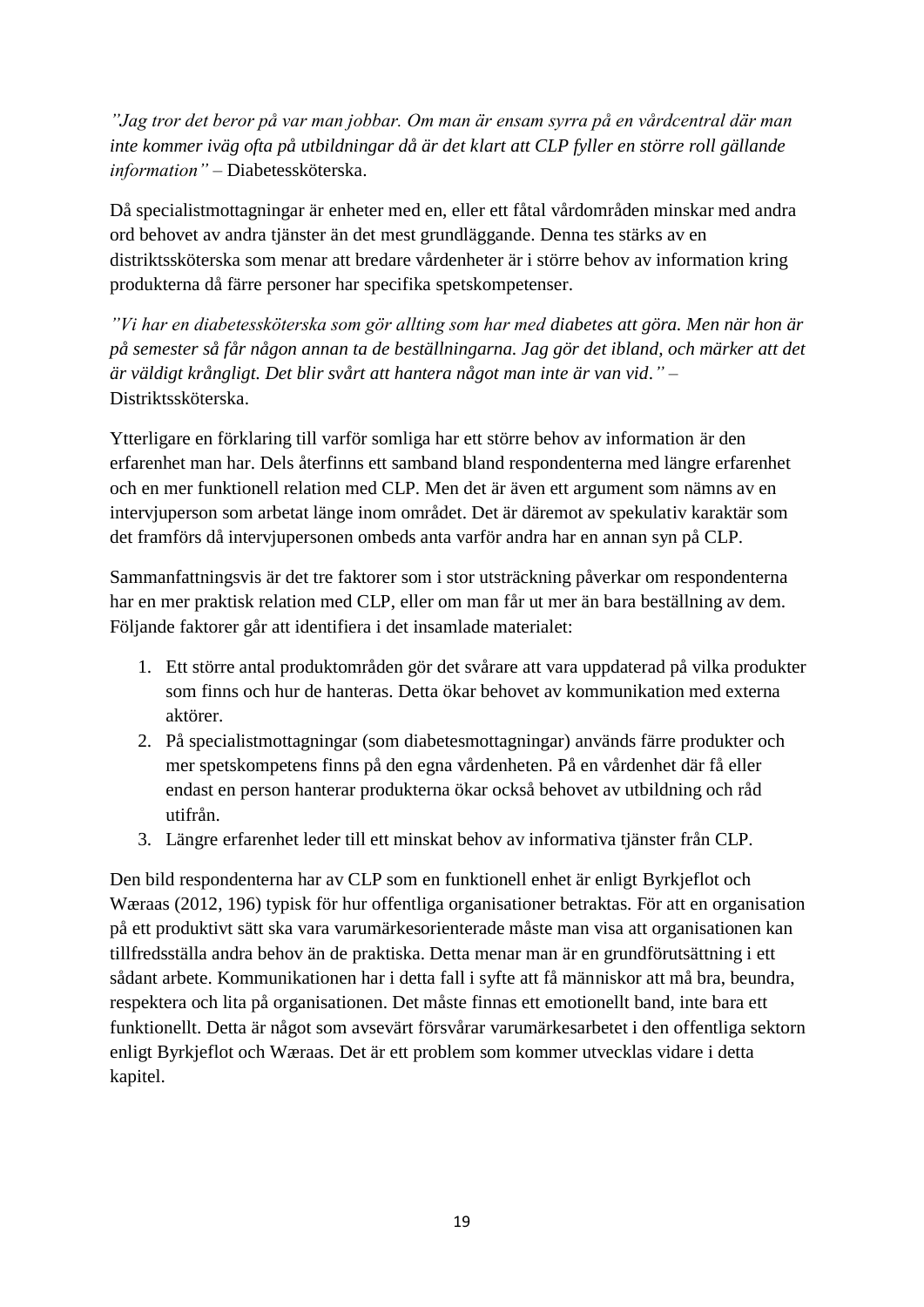## **1. Mål, uppdrag och vision**

De fem strategiska mål (se sid. 4) CLP formulerat var i vissa fall väl förankrade hos respondenterna, men målsättningen att kompetensutveckla vårdkedjan var något de intervjuade inte var medvetna om i lika stor utsträckning. Som redan diskuterats har många en mycket praktisk relation till CLP där stort fokus läggs på beställning, distribution och sortiment. Detta är återkommande i även denna del.

#### **Kompetensutveckling**

Målet, *att kompetensutveckla i vårdkedjans alla led,* är som sagt något som inte läggs stor vikt vid hos respondenterna. En del är över huvud taget inte medvetna om att CLP erbjuder utbildningar, och är mycket tveksamma till om det ingår i deras uppdrag. I många fall verkar det dessutom råda en uppfattning om att de utbildningar och andra informativa arbeten som finns idag endast är till för de som är nya och oerfarna.

*"Jag har jobbat så länge nu. Jag har sysslat med pumpar och sådant innan CLP fanns. Så nyheter och information får man inte från dem. CLP är upphandlingsorganisationen och de tar in det som är upphandlat[…]det fungerar bra, men jag kan inte tänka mig att deras uppgift är att informera"* – Diabetessjuksköterska.

Endast en respondent är fullt medveten om att det finns informationsmaterial och utbildningar i CLP:s regi, som man dessutom regelbundet tar del av. Detta är en distriktssköterska med lång erfarenhet på en privat vårdcentral. Således talar det emot tesen som diabetessköterskan framför i citatet ovan. Då andra erfarna personer anser sig få ut mycket av denna del av verksamheten tyder det på att dessa insatser är av värde för alla.

En respondent stack ut från de andra då hen hade mycket vaga kuskaper om CLP. Exempelvis var man inte medveten om att CLP och beställningsplattformen *Sesam* är skilda företeelser. Under intervjun gavs ofta motstridiga svar som tyder på att kunskap om hur CLPs arbete går till är mycket knapphändig. För att kunna behandla andra teman under intervjun behövde det förklaras vilka produktområden som ingår i verksamheten. Trots det hade man mycket svårt att hålla isär Västra Götalandsregionen, CLP och Sesam. På frågan om man har ett behov av kontakt med CLP svarade man:

*"Det var nog dem jag hade kontakt med när jag skrev ut stödstrumpor till en patient. Då pratade jag med någon, men tänkte inte på vad dem hette, hjälpmedelscentralen kanske."* – Distriktssköterska.

I detta exempel är det tydligt att man inte reflekterat över hur organisationerna ser ut, fokus ligger enbart på hur man i praktisk bemärkelse gör beställningar. Då intervjupersonen likställer CLP med beställningssystemet man använder är man inte heller medveten om att de arbetar med kompetensutveckling. Inte heller vet man vilka produkter som ligger under CLP. Med andra ord är målsättningen om kompetensutveckling överhuvudtaget inte förankrad hos respondenten.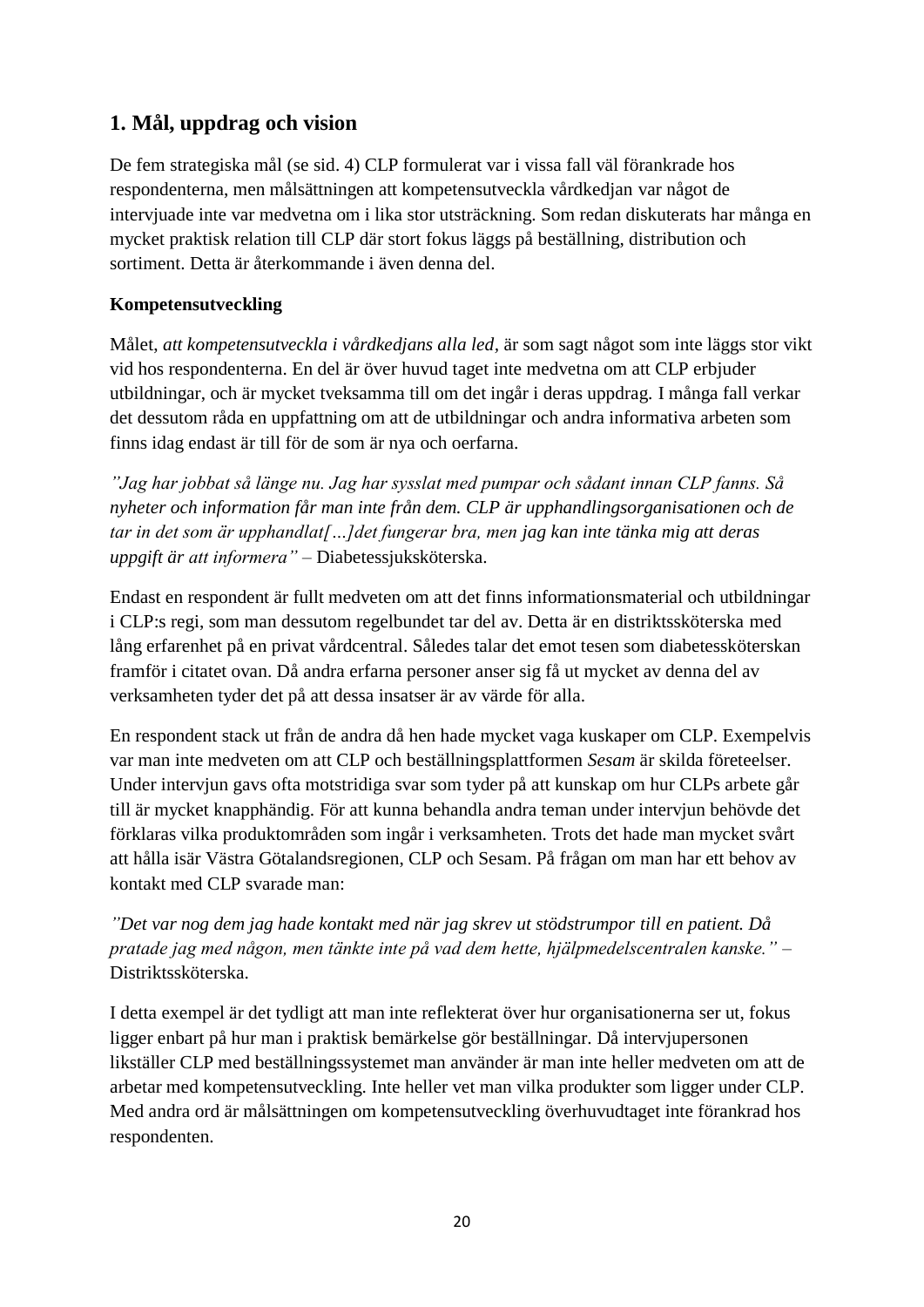En annan respondent är väl medveten om CLP:s övriga funktioner. Men är osäker på om de arbetar med kompetensutveckling. På frågan om de utvecklar vården inom området svarar man:

*"Det kan jag inte säga tyvärr. Jag ser det bara som att de håller i beställningssystemet och produkterna. Att de servar mig genom att hålla igång Sesam. Men när du säger det tror jag att jag skulle kunna använda CLP mer för utbildning och att ta reda på mer om produkterna. Men jag gör inte det idag."* – Distriktssköterska.

I detta fall framgår det tydligt att denna del av verksamheten inte är något som i vardagen påverkar arbetet. Men vid eftertanke framgår det att man känner till dessa tjänster, men utan att det är något man använder.

De flesta är däremot, på en direkt fråga, medvetna om att CLP erbjuder utbildningar. Flera respondenter har blivit erbjudna utbildning i hur beställningssystemet fungerar, men känner inte till att det finns ett löpande och långsiktigt kompetensutvecklingsarbete. Därför finns det en uppfattning hos en del av de intervjuade att CLP endast arrangerar utbildningar som är kopplade till IT-systemet. Således har CLP i teknisk bemärkelse framgångsrikt kommunicerat att man arbetar med kompetensutveckling. Det kan däremot ifrågasättas huruvida det till fullo är förankrat hos de som intervjuats för denna studie. Detta då kompetensutvecklingsarbetet sträcker sig utöver hur beställningarna praktiskt går till.

#### **Distribution och upphandling**

Följande målsätningar får betraktas som väl förankrade hos respondenterna. De har av CLP formulerats enligt följande:

- *Kvalitetssäkrat sortiment till en heterogen patientgrupp.*
- *Friktionsfri beställning, distribution och fakturering.*
- *Kostnadseffektivisering. (Centrum för läkemedelsnära produkter, 2015)*

På frågan hur man ser på CLP:s uppdrag och övergripande funktion svarar en respondent:

*"Vi får ett sortiment som de handlar upp. Det ska vara så bra pris som möjligt, men ibland tänker de nog också på att det ska vara mer kvalité, att det ska vara bra för patienterna.[…] Sortimentet har dessutom blivit mycket bredare, så man blir inte styrd i sitt arbete av det."* – Diabetessköterska.

Respondentens resonemang omfattar i hög grad två av målen, sortimentet och kostnadseffektivisering. Detta är en typisk beskrivning av verksamheten, som återfinns hos i stort sett samtliga respondenter. En annan beskriver enhetens troliga mål och uppdrag på följande sätt:

*"Att upphandla ett bra sortiment som ska vara rättvist. De ska se till att det finns ordentlig dokumentation, och ett visst ekonomiskt ansvar har man också antar jag."* – Sjuksköterska, Äldreboende.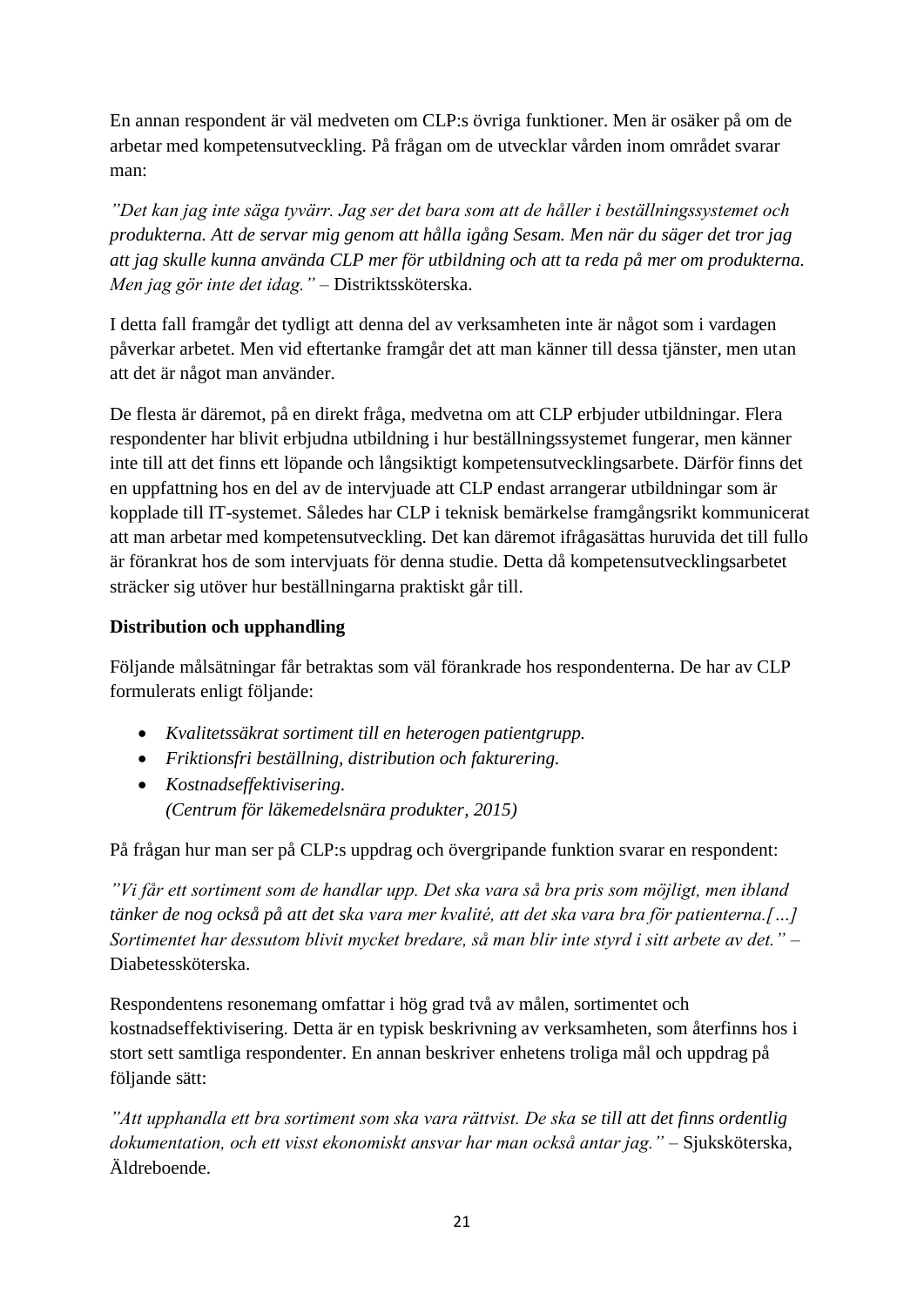Ingen av de som ingick i denna studie kan explicit redogöra för hur målen är formulerade. Det är däremot tydligt att man i stort har en rättvisande bild av dem. Sammanfattningsvis kan de delar som nämns av respondenterna sammanfattas på följande sätt:

CLP bör:

- Upphandla ett brett sortiment.
- Men hög kvalité.
- Som är rättvist för patienterna.
- För ett så bra pris som möjligt.

Med andra ord korrelerar deras uppfattning väl med målsättning två och fyra. Dessa punkter är emellertid de som lyfts fram på den direkta frågan om uppdrag och målsättningar. När andra ämnen diskuteras framgår det tydligt att även beställning och distribution är förknippat med verksamheten. En diabetessköterska ombeds beskriva vad hen i sin yrkesutövning kan få ut av CLP:

*"Man vill att det ska gå snabbt och smidigt för brukaren att få produkterna. Framförallt pumppatienter* (anm. insulinpumpar) *har stor nytta av CLP. De har totalkoll på detta."* – Diabetessjuksköterska.

Den distriktssköterska som inte gjorde en distinktion mellan CLP och beställningssystemet Sesam har visserligen en synnerligen felaktig bild av verksamheten. Men de facto en rättvisande bild gällande beställning och distribution. Detta kan däremot inte betraktas som att CLP har kommunicerat denna målsättning väl. Då hen inte reflekterat över hur organisationerna bakom beställningssystemen ser ut får devisen *mer tur än skicklighet* användas i detta fall.

#### **Vision**

Centrum för läkemedelsnära produkter har formulerat följande vision:

*"Centrum Läkemedelsnära produkter ska verka för att produkterna, vårdkedjan och förskrivningsprocessen är kvalitetssäkrad för läkemedelsnära produkter i Västra Götaland."*  $-$  CLP (2015)

Ingen av respondenterna utrycker att de känner till någon vision. Klart är däremot att man har en förhållandevis rättvisande bild av den, om man utgår från deras beskrivning av verksamheten. När de ombeds beskriva CLP:s långsiktaga arbete, och huruvida de har några visioner, är det ingen av respondenterna som kan göra annat än att spekulera och gissa. Enheten uppfattas helt enkelt som en organisation som tillgodoser behov i nuet, och ingen av respondenterna har reflekterat över ett mer långsiktigt arbete.

## **Är uppdrag, mål och vision förankrat?**

Sammanfattningsvis har respondenterna en tämligen god bild av vad CLP är för enhet. Det är däremot tydligt att den uppfattning man har formas utifrån de dagliga arbetsuppgifter som kräver integration med avdelningen. Ingen känner till några uttalade mål eller uppdrag från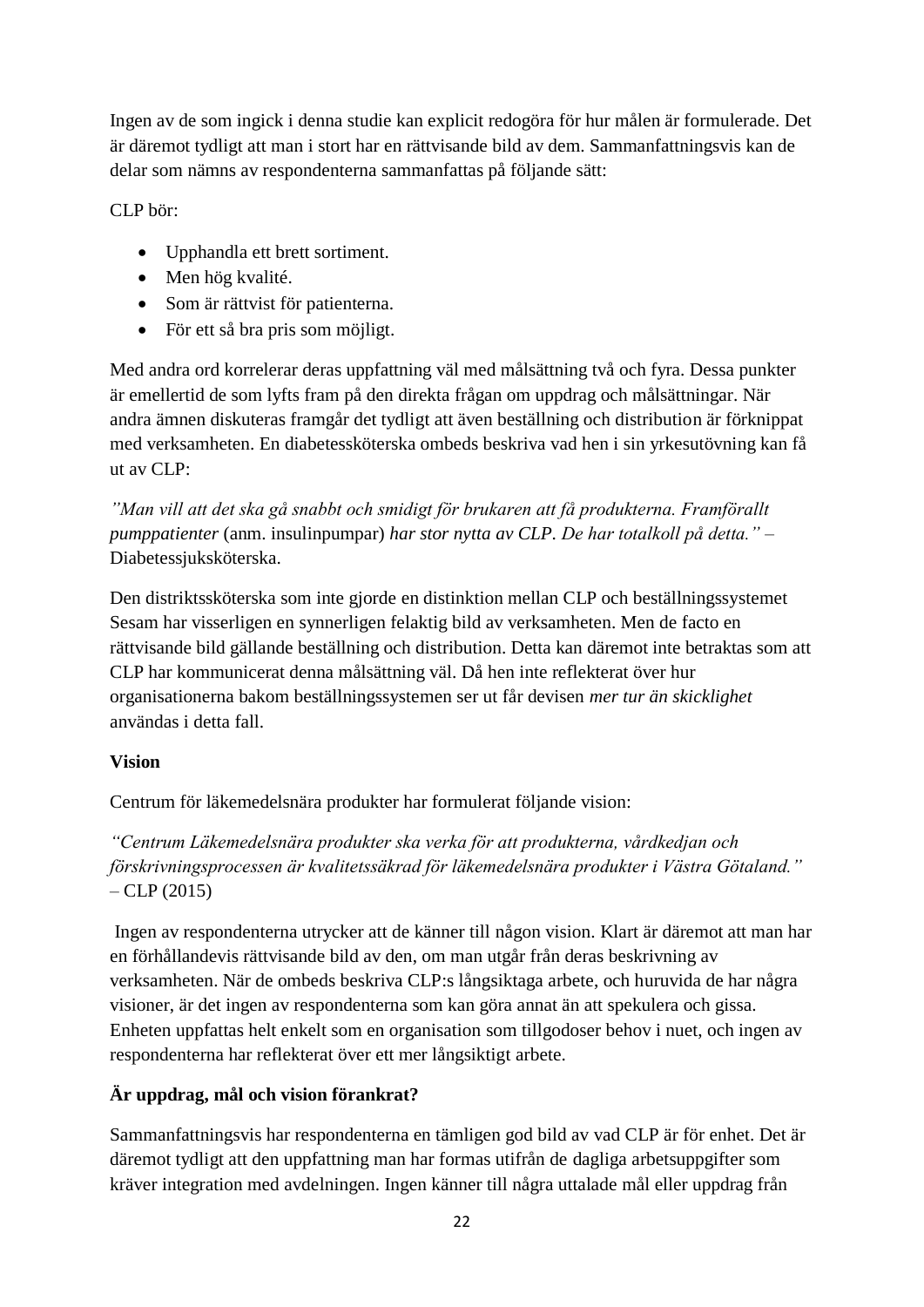dem. De mål som finns förankrade hos de intervjuade vårdgivarna är det på grund av att de har att göra med nödvändiga arbetsuppgifter i deras dagliga arbete. Det femte målet, att CLP ska ta fram *riktlinjer för leverantörernas produktinformation*, är inte känt hos respondenterna, och påverkar inte heller deras dagliga arbete. Det är däremot en punkt som skiljer sig från de andra då vårdgivarna inte är en direkt målgrupp för det arbetet. Det är därför naturligt att det arbetet gått vårdgivarna förbi. Det är däremot viktigt att samtliga målsätningar hos en organisation kommuniceras (Fombrun och Van Riel, 2004), vilket innebär att även denna målsättning bör förmedlas till vårdgivarna. Att kommunicera sådant som vårdgivarna inte direkt anser sig påverkas av blir därför en utmaning. Men likväl en viktigt faktor om man avser stärka sitt varumärke.

Det faktum att kompetensutvecklingsarbetet inte är väl förankrat hos vårdgivarna leder till tydliga negativa konsekvenser för det arbetet. Om vårdgivarna inte känner till att de kan få utbildning inom området kan inte CLP bedriva utbildning, och målet kan inte uppfyllas. Frågan är däremot om de delar i verksamheten som inte direkt riktar sig mot vårdgivarna behöver vara förankrat hos dem. Behöver de känna till det som de inte berörs av?

I *Taking Brand Initiative* (2008, 11) argumenterar Mary Jo Hatch och Majken Schultz för att vision, målsättningar och uppdrag ska vara väl förankrade både internt och hos externa intressenter. Detta är en förutsättning för varumärkesarbetet som sträcker sig bortom de praktiska element som nämns i detta fall. Ett varumärke, menar man, är inte starkt om inte bilden hos intressenterna överensstämmer med de faktiska grundpelarna i organisationen. Därför är CLP:s varumärke inte att betrakta som etablerat eller starkt hos respondenterna i denna studie, även om de i stor utsträckning känner till tillräckligt för att bedriva sitt dagliga arbete. Joep Cornelissen (2014, 72), baserat på Fombrun och Van Riel (2004), menar att en organisation som är framgångsrik inom området behöver kommunicera sina grundläggande delar, och göra det på ett distinkts sätt. Med andra ord, man måste vara mycket tydliga med vilka de delarna är och hur de ser ut. Detta måste även sträcka sig utöver de praktiska delarna i organisationen. Det är centralt i ett varumärkesarbete att man lyckas förmedla hela bilden av vad man är, och inte bara utvalda delar (Heide et al.;2014, 210-214; Cornelissen;2014, 72).

I detta fall är de målsättningar som vårdgivarna i sitt dagliga arbete måste känna till väl etablerade. Det är däremot tydligt att det inte finns något intresse från dem att sätta sig in i CLP:s organisation, utöver det som man anser direkt påverkar dem. Vilket är något som enligt de ovan nämnda teorierna skadar varumärket, och försvårar deras arbete. Ett hinder för att enheten ska kunna vara varumärkesorienterade på ett framgångsrikt sätt är med andra ord att intressenterna inte ser varför de ska sätta sig in i hur organisationen ser ut. En respondent menade att hen redan hade tillräckligt stor kunskap och inte behövde utbildning, samtidigt deltog en annan mycket erfaren sköterska regelbundet på dem. Med andra ord är det troligt att de utbildningar som erbjuds är av nytta även för de mer erfarna vårdgivarna. Detta är då något man inte lyckas kommunicera.

Det bör även poängteras att även om respondenterna uppvisar en del kunskapsluckor, är det sällan de har uppfattningar om CLP som är direkt felaktiga. Med undantag för en respondent som har svårt att hålla isär begreppen, är det som man framför i intervjuerna korrekt.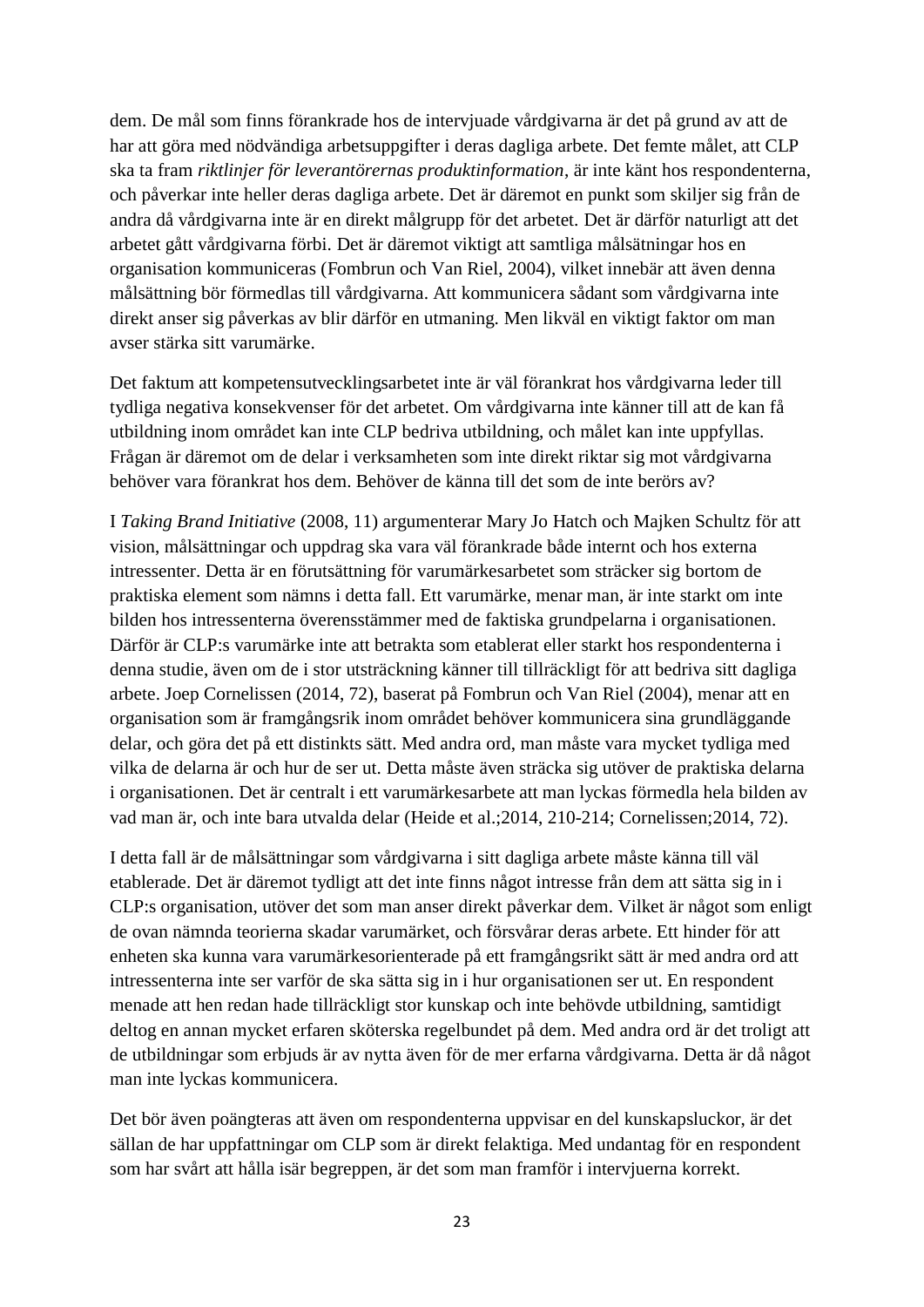## **2. Fombrun & Van Riels fem kriterier**

I tidigare delar har all typ av interaktion med CLP inräknats, vilket bland annat inkluderar beställning och ordinering via datorsystemet *Sesam*. Detta tema fokuserar på kommunikationen mellan CLP och vårdgivarna, med avstamp i Fombrun och Van Riels (2004) modell.

#### **Synlighet**

CLP skickar regelbundet nyhetsbrev via mail som en klar majoritet av de intervjuade exponeras för. Det är en uppskattad kanal med stort praktiskt fokus på sortimentet och beställningssystemet *Sesam.* Utöver nyhetsbrevet menar respondenterna att CLP sällan är synliga om de inte söks upp på eget initiativ.

*"Gör inte jag något så dyker dem inte upp. Det ligger på oss att ta reda på saker. Dom skickar brev och så men i och med att jag skummar igenom det så kan det hända att jag missar en del."* Sjuksköterska, äldreboende.

*"Det kommer ju ett nyhetsbrev från dem ibland. Men det står inte mycket i dem."* – Diabetessköterska.

Citaten ovan är talande för hur respondenterna ser på nyhetsbreven som skickas ut. De är uppskattade, men det läggs inte stor vikt vid dem. I övrigt är respondenterna eniga om att CLP inte är en enhet som syns mycket.

*"Jag skulle inte säga att de är en enhet som syns mycket. Skulle du fråga folk här på vårdcentralen vad CLP är så är det nog ingen förutom vi distriktssköterskor som vet vad det är."* – Distriktssköterska.

I likhet med när målsättningarna diskuteras kommer andra aspekter upp som besvarar en tidigare fråga mer utförligt i ett annat skede av intervjuerna. När enhetens synlighet tas upp är citatet ovan typiskt, men det framgår även att de anses vara aktiva på andra håll. Det är framförallt på mässor och regionala möten där man menar att CLP ofta är mycket delaktiga. Det är däremot ingen av respondenterna som uppger att de regelbundet deltar på mässorna. Av allt att döma är det andra från vårdenheterna som deltar, men respondenterna känner till att de finns. Det är därför svårt att utifrån det insamlade materialet säga att CLP är synliga i den kanalen. Med undantag för nyhetsbrevet är det med andra ord mycket sällan respondenterna kommer i kontakt med CLP om man inte själva tar initiativ till det.

#### **Distinkta och konsekventa?**

Enligt Fombrun och Van Riels (2004) definition går det knappats att påstå att kommunikationen mellan CLP och vårdgivarna är distinkt och konsekvent. Tydligt är även att respondenterna i intervjusituationen ofta motsäger sig själva i denna fråga. På frågan om CLP i sin kommunikation kan vara tvetydiga svarar en respondent: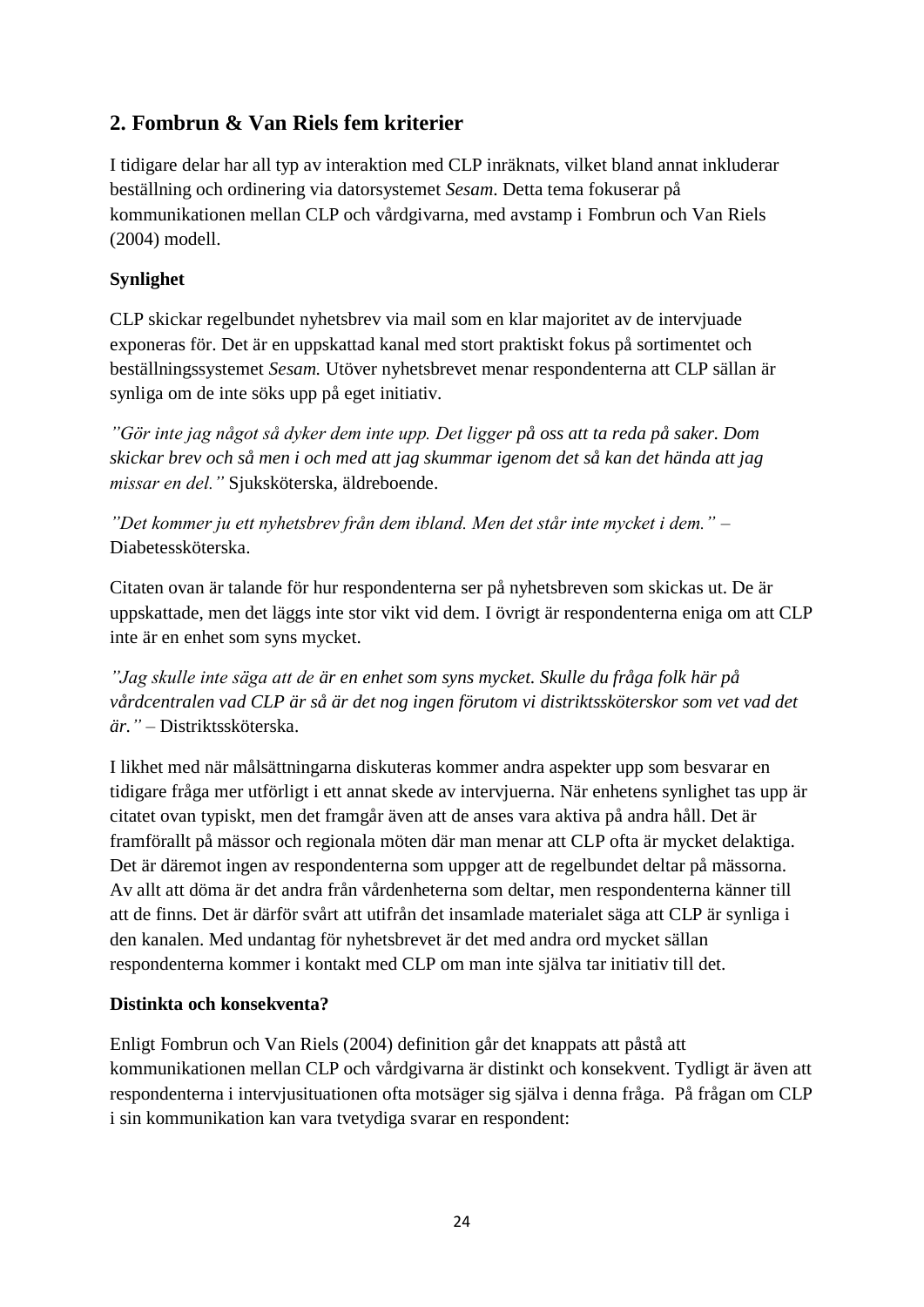*"Nej det tycker jag inte. Man fattar alltid. Men det är inte så omfattande, vilket kanske behövs när det är ett så stort flöde av information* (anm. totalt sett i arbetet)*. Då behöver man vara konkret, och det är dem"* – Sjuksköterska, äldreboende.

Med andra ord anses CLP vara tydliga i sin kommunikation. Däremot menar man att det är återhållsamt med information från deras sida, vilket är anledningen till att de sällan är inkonsekventa i sin kommunikation. Fombrun och van Riel (2004) menar däremot att en organisation bör vara konsekventa och distinkta i bemärkelsen att de tydligt visar vilken position man har och vilka man är, och gör detta på samma sätt över tid. Med andra ord kan inte CLP:s kommunikation med vårdgivarna beskrivas som konsekvent och distinkt enligt deras definition. Ett centralt tema i deras modell är att mjukare värden måste förankras hos intressenterna. Detta är inget som någon respondent anser sig ha uppfattat.

*"*[…] *men CLP har inga särskilda mål eller värderingar. Det finns alla produkter man behöver, sedan hur upphandlingen gått till kan jag inte svara på. Men jag känner mig fri i min yrkesutövning."* – Distriktssköterska.

Återigen ser inte vårdgivarna något behov av att bredda kommunikationen med CLP. Den funktion de fyller idag är fullt tillräcklig menar man.

*"CLP upphandlar utefter olika kriterier, de ska bara tillhandahålla produkter.* […] *om de utvecklas åt det ena eller andra hållet har att göra med hur resurser fördelas på en högre nivå."* – Diabetessköterska.

Här blir därför frågan vilken funktion CLP själva anser sig fylla central. Om man å ena sidan delar den bild av verksamheten som vårdgivarna visar i citaten ovan, är troligen en varumärkesorientering inte rätt väg att gå. Åtminstone inte utifrån Fombrun och van Riels modell. Å andra sidan finns i deras målsättningar och vision delar som tyder på att en diskrepans mellan de olika synerna på enheten existerar. Denna slutsats utvecklas vidare i slutdiskussionen på sida 30.

#### **Transparens**

*"Vet inte om jag någonsin tänkt på det. Men det går att förstå allt. Om jag inte gör det är det en brist hos mig, att jag inte tagit reda på det. Generellt litar jag på dem, så jag har inget behov av att kolla med dem varför de fattar beslut."* – Sjuksköterska, äldreboende.

En viktig anledning till varför en organisation tjänar på att vara transparenta är att det ökar förtroendet för dem (Fombrun och van Riel, 2004). Respondenterna har genomgående ett mycket stort förtroende för CLP, och upplever i regel att de förstår varför de agerar som de gör. Undantaget är en diabetessköterska och en distriktssköterska som ofta saknar förklaringar till varför produkter tas bort ur sortimentet. Diabetessköterskan har mycket lång erfarenhet av att arbeta med produkterna, samtidigt som distriktssköterskan bara arbetat inom området i knappt tre år. Det går därför inte att se ett orsakssamband mellan längre erfarenhet och större förståelse för CLP:s beslut, som annars vore en rimlig slutsats.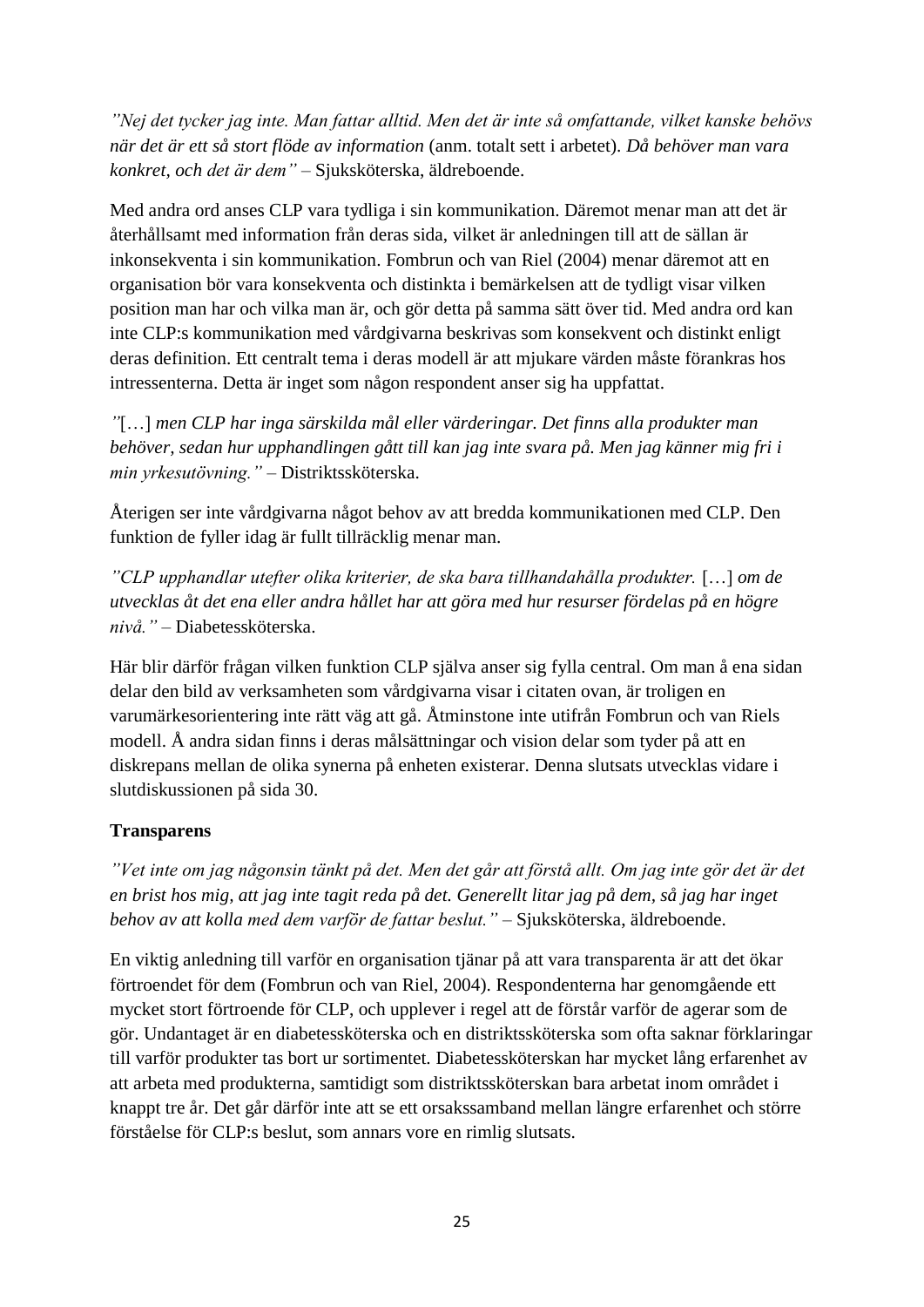*"När man gjort en ny upphandling som leder till ett ändrat sortiment i exempelvis inkontinensskydd så har jag lagt märke till att vissa produkter försvunnit. Oftast har man inte fått någon motivering. Ibland händer det att patienter vill beställa något de haft i åratal och jag måste förklara att det inte går. Dom undrar så klart varför, men jag kan inte ge någon förklaring. Så den informationen saknar jag verkligen."* – Distriktssköterska.

I båda fallen har de fortfarande ett högt förtroende för CLP, och menar att det är lätt att kontakta dem för att få en förklaring. Således är den brist på transparens de beskriver inte något som får andra konsekvenser än rent praktiska. Med andra ord uppfattas CLP allmänt som en mycket transparent enhet. I de fall där de inte uppfattas på det sättet får det inte de negativa konsekvenser som enligt Fombrun och van Riel (2004) kan komma av brist på transparens.

#### **Autenticitet och kulturell tillhörighet**

Trots att transparensen av allt att döma finns och leder till positiva konsekvenser, bör det ifrågasättas om den utgår från rätt faktorer. Fombrun och van Riel (2004) gör en nära koppling mellan transparens och autenticitet. Man ser att organisationer som är framgångsrika i varumärkesarbetet inte bara är öppna med hur de praktiskt fattar beslut utan även med vilka värden som finns förankrade i kulturen. Därför återkommer detta tema till det problem som diskuterats tidigare: De delar i CLP:s verksamhet som går utöver upphandling och distribution är inte väl förankrade hos respondenterna. Den funktionella roll man anser att CLP har försvårar ett varumärkesorienterat arbete, då det kräver att en större bild av verksamheten finns etablerad hos intressenterna Fombrun och van Riel (2004).

*"Över huvud taget har man inom vården en bild av Västra Götalandsregionen som en stor koloss. En gigantisk apparat. Och* [CLP] *är en del av det. Så jag har ingen speciell bild av dem. Bara en bild av regionen. Jag ser det som att de är en del av massan."* – Distriktssköterska.

Citatet ovan kommer från en distriktssköterska som arbetar på en privat vårdcentral. Hen har tidigare arbetat inom landstinget och menar att den uppfattning som presenteras ovan delas av landstingsanställda. En landstingsanställd diabetessköterska beskriver de kulturella skillnaderna på följande sätt:

## *"Förut var ju alla offentliga. Men nu håller man inte reda på det. Det har inte delat upp sig riktigt.* […] *Vi sjuksköterskor bryr oss inte om det."* – Diabetessköterska.

Med andra ord är det inte bara svårt för mindre enheter inom landstinget att sticka ut ur vad distriktssköterskan kallar *den stora kolossen*, man betraktar dessutom vårdenheter som inte är i Västra Götalandsregionens regi som en del av den. En privatanställd diabetessköterska beskriver på följande sätt att hen identifierar sig med andra inom samma område, snarare än med sin arbetsgivare: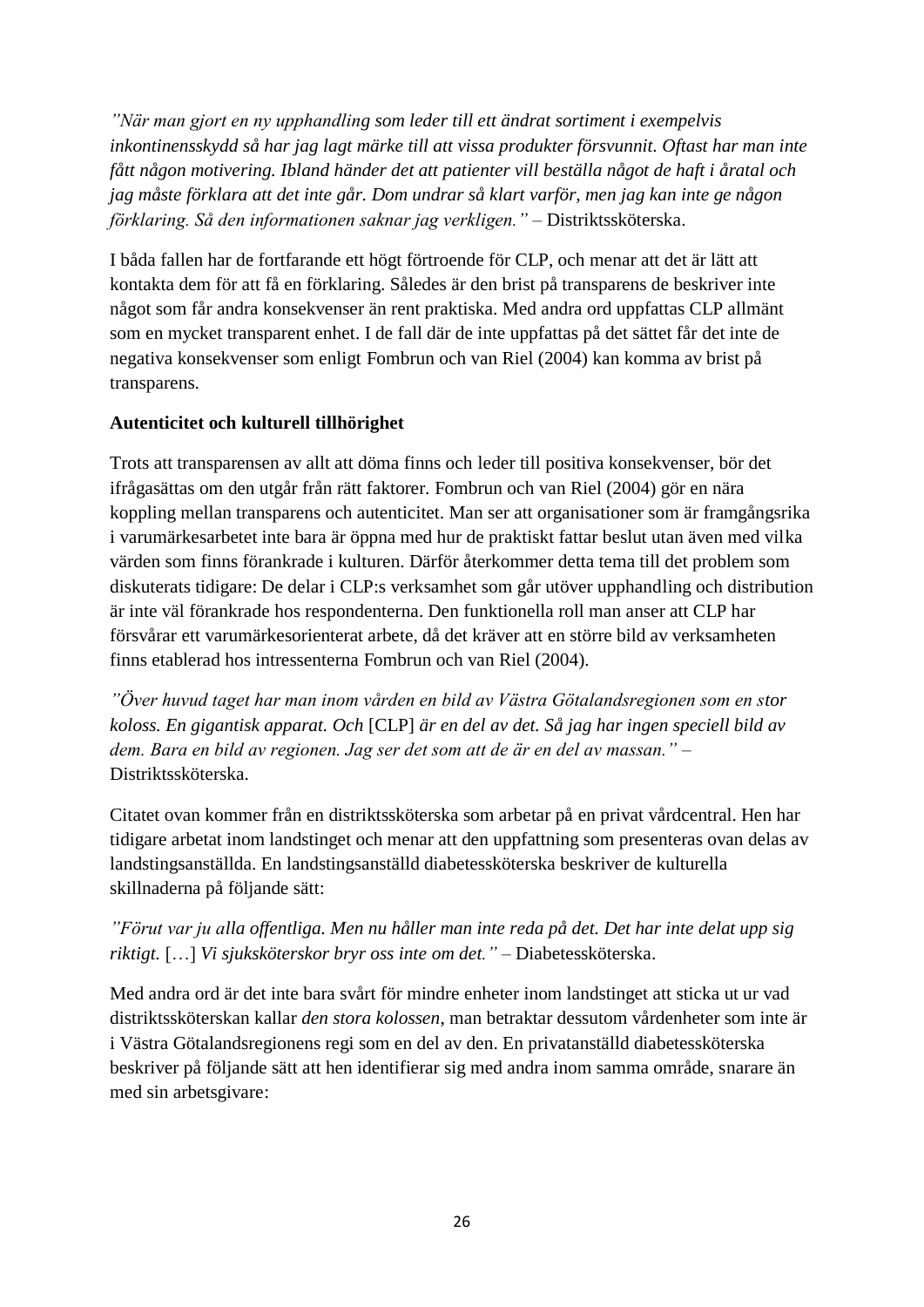*"Jag jobbar här, på en privat enhet. Men inte för att jag ska jobba för den privata ägaren. Jag upplever att jag jobbar på uppdrag av regionen, inte för ett privat företag. Det är snarare en diabetesfamilj. Egentligen ser jag ingen skillnad på den här mottagningen och Västra Frölunda* (anm. offentlig mottagning)*".* – Diabetessköterska.

Ur ett kommunikativt perspektiv aktualiserar detta Cheney och Christensens (2001, 231-233) och Deetz (2001) slutsatser att en distinktion mellan intern och extern kommunikation ofta kan bli kontraproduktiv. I praktiken är den citerade diabetessköterskan anställd av en privatägd organisation, men känner mer kulturell tillhörighet till Västra Götalandsregionen. De diffusa gränserna mellan de organisationer som denna studie berör gör att CLP kan få svårt att kommunicera det som sträcker sig utöver det praktiska arbetet, så som värden och kulturell identitet. Det är följaktligen troligt att enheten har svårt att vara autentiska, enligt Fombrun och van Riels (2004) definition. För att kommunicera de värden som är unika för CLP, och inte landstinget i stort, krävs det att deras intressenter gör skillnad på dem.

## **3. Byrkjeflot och Wæraass kritik**

Som framgår hittills i detta kapitel finns det flera områden där CLP:s varumärke inte anses vara starkt enligt Fombrun och van Riels (2004) modell. Det innebär däremot inte per automatik att de saknar förutsättningarna för att på sikt komma dit. Deras forskning visar endast vilka karaktärsdrag som är vanligast hos de organisationer som har starka varumärken. Det innebär inte att samtliga kriterier måste uppfyllas för att en organisation är att betrakta som framgångsrik i sitt varumärkesarbete. Haldor Byrkjeflot och Arild Wæraas (2012, 186- 206) argumenterar, utifrån Fombrun och van Riels punkter, för att offentliga organisationer i sin natur saknar dessa förutsättningar. Det är däremot inte tydligt att CLP:s situation går att applicera på de argument man framför i sin artikel.

Som diskuterats tidigare kan de kulturellt oklara gränserna mellan organisationerna CLP arbetar mot leda till att de får svårt att distansera sig från Västra Götalandsregionen i stort. Det Byrkjeflot och Wæraas (2012, 197-198) kallar *the uniqueness problem* ligger mycket nära den slutsatsen. Man menar att offentliga organisationer i allmänhet har mycket svårt att förmedla att man är unika då de inte förväntas sticka ut.

Samtliga respondenter uppger att de mycket sällan beställer produkter, eller använder andra tjänster som CLP tillhandahåller från andra aktörer. Undantaget är produktinformation som erbjuds av representanter från leverantörerna, vilket är relativt vanligt.

*"Vi beställer bara CLP:s upphandlade produkter* […] *Det har hänt ibland att konsulenter kommer hit från olika företag och visar upp produkterna. Dom skickar också brev. Men dem läser man inte jättenoggrant om jag ska vara ärlig."* – Sjuksköterska, äldreboende.

*"Det har hänt att det beställts från andra. Men till 99 procent från CLP. Det har med upphandlingen att göra. Om det inte är upphandlat går man ändå via dem. Men det kan vara direkt mot företagen, då köper kliniken in det."* – Diabetessköterska.

Det faktum att man inte verkar på en konkurrensutsatt marknad kan tillsynes underlätta arbetet med att sticka ut ur mängden. Byrkjeflot och Wæraas (2012, 198) menar att det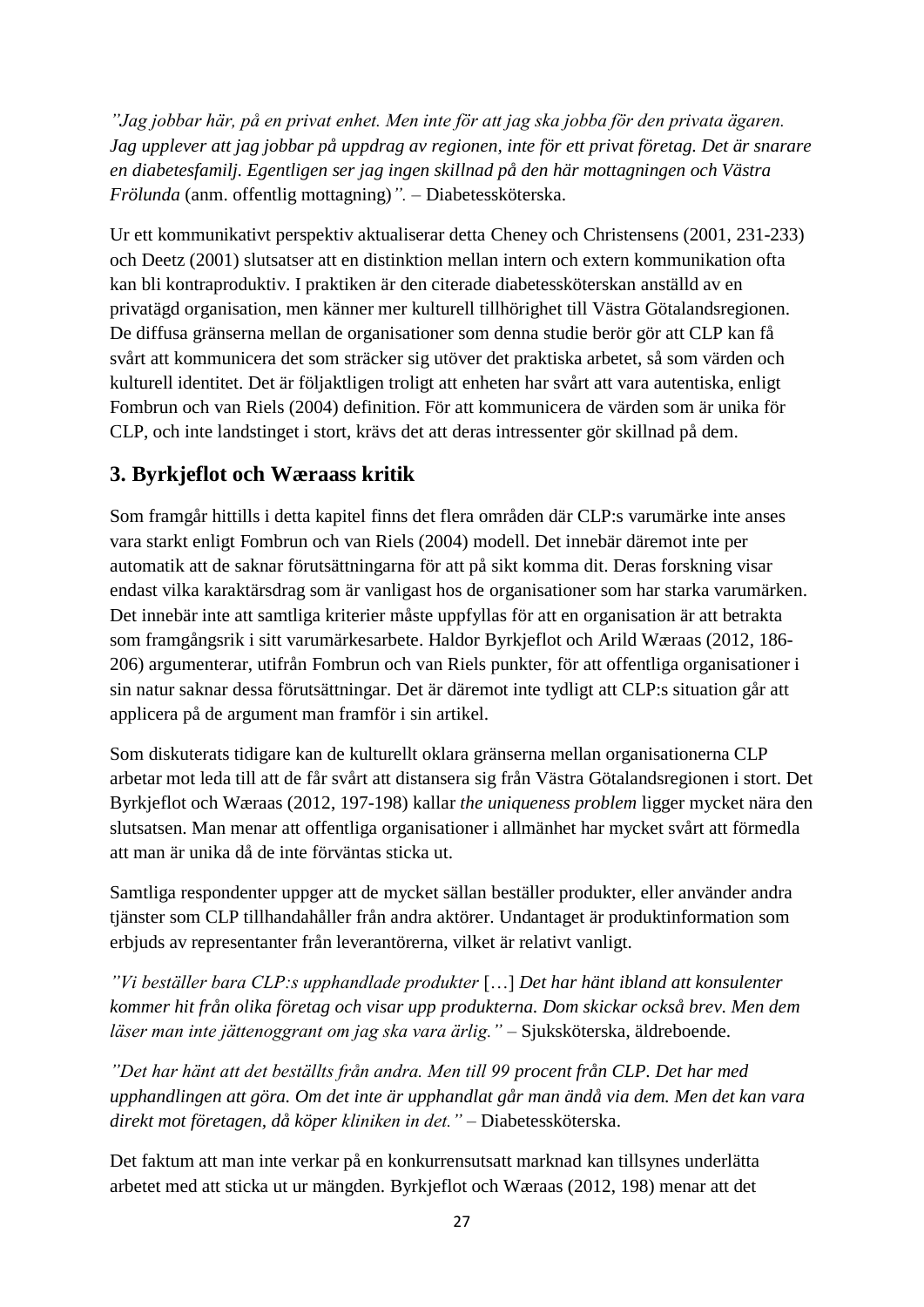snarare får motsatt effekt. Detta då organisationerna inte kan jämföras med andra, och därmed inte visa vad det är som skiljer den egna organisationen från andra. I detta fall är det däremot möjligt att argumentera mot den slutsatsen. CLP är förvisso inte konkurrensutsatta, men det innebär inte att de är ojämförbara. De arbetar endast mot vårdenheter i Västra Götalandsregionen, vilket betyder att motsvarande lösningar finns i andra landsting. Därtill startades verksamheten 2010 (CLP, 2015), vilket gör att många kan relatera till hur det var innan. I intervjuerna gör respondenterna frekvent jämförelser med hur deras arbete fungerade innan CLP fanns:

*"Innan CLP fanns så gick man via apoteket, de ersatte ju apoteket på det sättet. Man skapade CLP för att ha mer kontroll och samordning, mer koll på läget helt enkelt. Dessutom skulle det bli billigare. CLP är väldigt bra, väldigt snabba."* – Diabetessköterska.

*"Patienterna var väldigt tveksamma först. De ville gå till apoteket. Men nu är alla nöjda, när det väl är igång. CLP är vänliga och varorna kommer snabbt"* – Diabetessköterska.

Märk väl att i exemplen ovan uppmanades inte respondenterna till jämförande av hur det fungerade innan. Som svar på öppna, inledande frågor valde man att göra jämförelsen i syfte att förklara hur verksamheten ser ut idag.

Det är därför svårt att argumentera för att CLP verkar i en miljö där de inte kan visa på sina egna unika egenskaper på grund av att de inte kan sättas i relation till andra. Svårigheterna med att distansera sig från Västra Götalandsregionen kommer därför troligen inte av bristen på referenspunkter.

Byrkjeflot och Wæraas (2012, 198) menar att offentliga organisationer inte förväntas sticka ut. Man menar att det kan skada deras anseende då det går emot den förväntade bilden av en offentlig verksamhet. Med andra ord bör en offentlig organisation inte försöka sticka ut, även om man skulle ha förutsättningarna för det. I sin artikel har Byrkjeflot och Wæraas ansatsen att varumärket ska etableras hos allmänheten. CLP däremot, vänder sig till vårdgivare som verkar inom det offentliga och har goda förkunskaper om vården. Det är därför troligt att de inte delar allmänhetens bild av hur en offentlig organisation bör vara. Åtminstone inte inom vårdsektorn.

Det Byrkjeflot och Wæraas (2012, 196) kallar *the charisma problem* är något som aktualiseras väldigt tydligt i detta resultat med anledning av den funktionella syn man har på enheten. Om ett framgångsrikt varumärkesarbete måste kunna förmedla något som går utöver det matnyttiga, har man ett problem. I CLP:s fall går det att argumentera för att de kompetensutvecklande delarna kan ge något mer till vårdgivarna då det utvecklar dem på ett personligt plan. Å andra sidan är det även möjligt att det är just på grund av detta som man har svårt att förmedla denna del av verksamheten. Frågan är med andra ord om CLP är en funktionell enhet i sådan utsträckning att ett varumärkesarbete omöjliggörs, eller om man kan hitta dessa delar i sin verksamhet. Slutsatsen är därför att enhetens uppdragsformulering i detta fall är avgörande för vilka förutsättningar man har.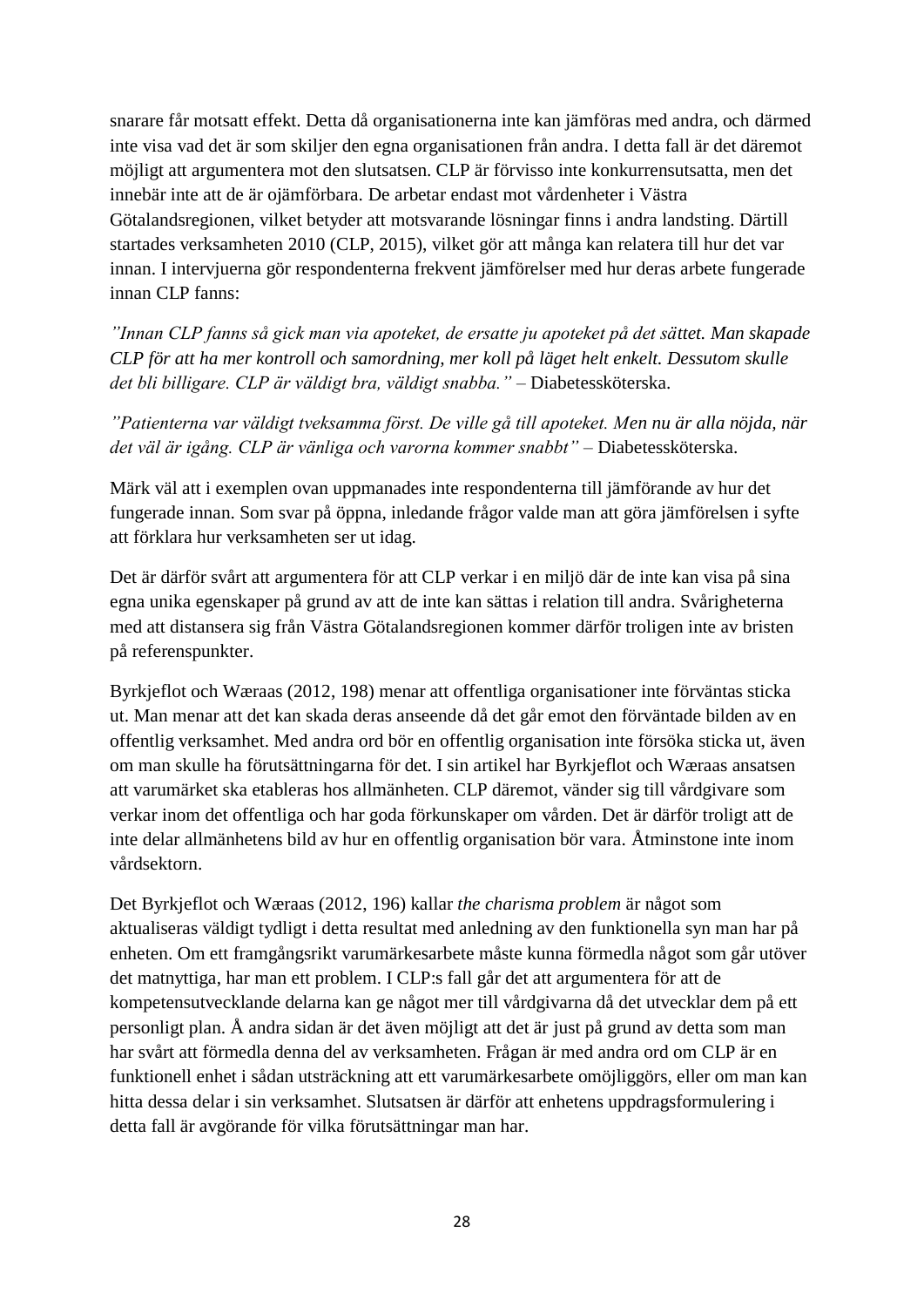## **Frågeställningar**

#### **1. Hur väl känner de berörda vårdgivarna till CLP:s uppdrag, arbetssätt och målsättningar?**

Resultatet visar tydligt att vårdgivarna känner till det som dagligen påverkar deras arbete. Utöver det visar dem ett mycket svalt intresse för verksamheten. Men detta påverkar inte deras attityd gentemot dem i en negativ bemärkelse. Ur vårdgivarnas perspektiv är CLP en enhet som på ett utomordentligt bra sätt tillhandahåller ett brett sortiment som underlättar deras arbete. Inte heller känner man sig i sin yrkesutövning styrd av dem. CLP servar dem på ett sådant sätt att de får vad de behöver gällande produkterna de använder.

Denna mycket positiva inställning bör däremot inte förväxlas med framgång gällande huruvida CLP lyckas förmedla vad man är, och kan erbjuda. När deras arbetssätt, uppdrag och mål diskuteras besvaras det med gissningar och spekulationer. I mångt och mycket träffsäkra gissningar, men likväl gissningar. Det vårdgivarna känner till om CLP är av allt att döma sådant de måste veta för att klara sina arbetsuppgifter. Hur de arbetar, och varför de gör som de gör, är inget som läggs stor vikt vid.

CLP står därför inför en utmaning i att inte bara kommunicera verksamhetens grundläggande delar, utan även göra det till vårdgivare som inte anser sig behöva den kunskapen.

#### **2. Vilken typ av kommunikation sker mellan CLP och vårdgivarna?**

Kommunikationen mellan CLP och de vårdgivare man arbetar mot är mycket sparsam. De vårdgivare som intervjuats är mycket sällan i direkt kontakt med någon från avdelningen. Då CLP består av ett litet antal personer är det inte heller rimligt att interpersonell kommunikation ska kunna äga rum i en större utsträckning. Avdelningen har en hemsida som används för att bland annat informera om upphandlade produkter, utbildningar, personalen och avdelningen i sig. Via hemsidan är det även möjligt att nå beställningsplattformen *Sesam* (se sid. 18). Det sistnämnda är däremot det enda som i en egentlig mening används av de vårdgivare som ingick i denna studie. Slutligen skickas det även nyhetsbrev via mail, vilket är den kanal som i störst utsträckning används. Det är via mail som används mest frekvent av vårdgivarna när de kontaktar CLP.

De kommunikativa behov som finns hos vårdgivarna berör i första hand upphandlingen av produkter. Eller snarare, varför produkter inte längre finns upphandlade. De menar att det finns ett behov av att veta vilka faktorer som gör att produkter som ibland under lång tid funnits i sortimentet utgår. Detta är något man menar får konsekvenser för mötet med patienterna då man får svårt att förklara för dem varför de bör byta produkt. Det finns även ett visst behov av produktinformation som sträcker sig utöver vad som finns i sortimentet. Vårdgivarna uttrycker en önskan om att få mer deskriptiv information kring produkterna som möjliggör för dem att snabbare förstå hur de ska användas.

Den knapphändiga kommunikation som förekommer idag gör att CLP får svårt att visa vårdgivarna vilka man är och vilken position man har. Om ett varumärkesarbete ska implementeras bör kommunikationen med organisationens intressenter ske på nya sätt, och i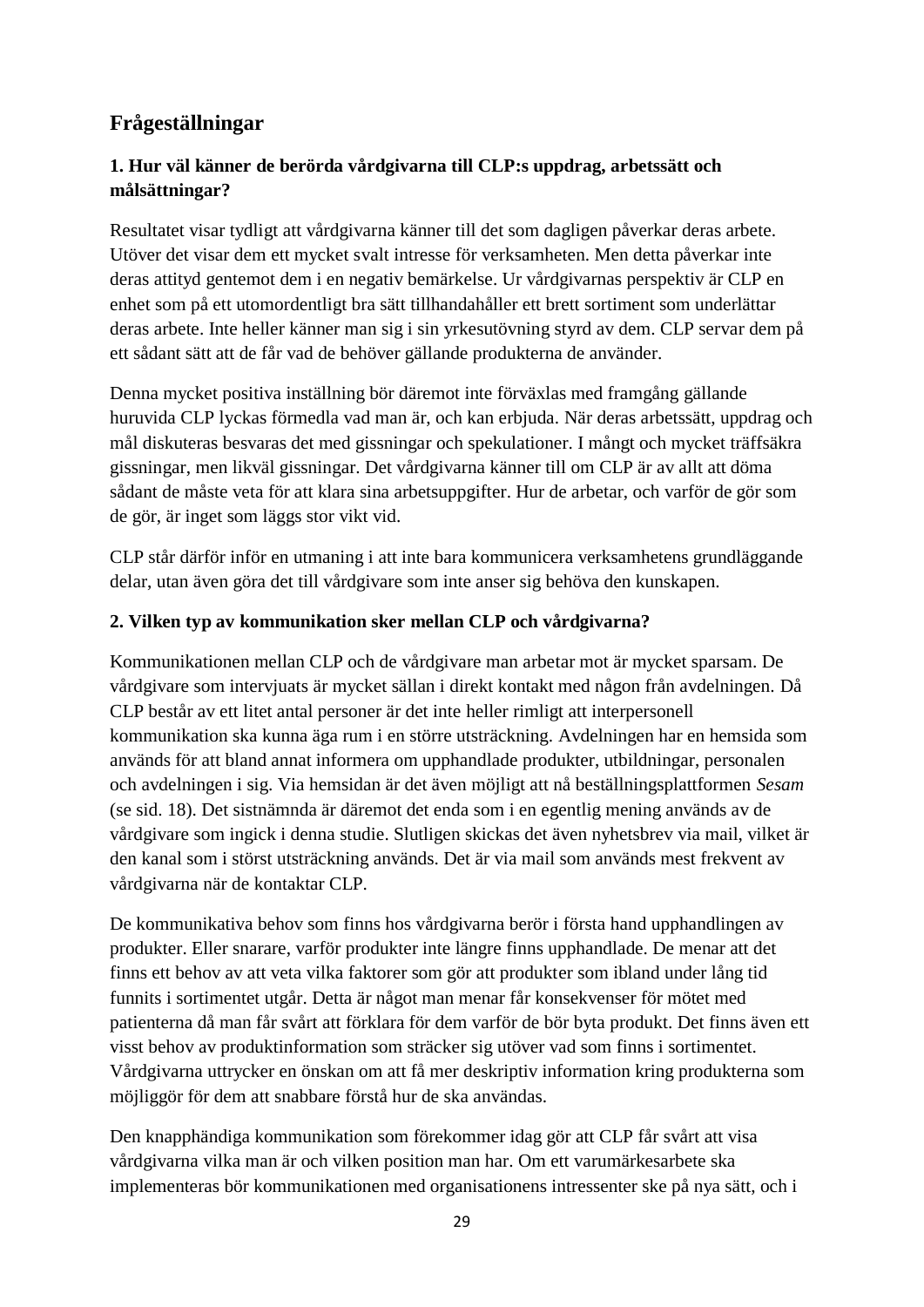större omfattning. Detta kan bli problematiskt då vårdgivarna anser att mängden informationsmaterial de tar del av i sina arbeten i många fall är väldigt omfattande

#### **3. Hur identifierar sig vårdgivarna med sin egen organisation och hur ser man på CLP:s identitet?**

Gällande de kulturella organisationsgränserna är det tydligt att de inte på konventionellt sätt utgår från arbetsgivaren. Snarare identifierar sig vårdgivarna med de som verkar inom samma vårdområde. Det är i första hand det, och inte vad man är anställd, som avgör vilka som betraktas som kollegor. I linje med teorin är det därför rimligt att det blir kontraproduktivt att göra den distinktionen, som i reell och kulturell bemärkelse inte existerar.

Ett mycket talande citat från en vårdgivare beskrev Västra Götalandsregionen som *en stor koloss* ur vilken hen sällan gjorde distinktioner mellan olika enheter. Detta kan tyckas vara ett mycket otacksamt utgångsläge för CLP om man vill distansera sig och i ett varumärkesarbete visa vad som gör enheten unik. Detta bör däremot inte per automatik betraktas som ett oöverkomligt hinder för dem. Snarare kan det vara en fördel att visa på vilka sätt man är unika genom att kommunikativt jämföra den enskilda enheten med landstinget i stort. Detta kan tyckas mycket svårt. Faktum är däremot att vårdgivarna redan i nuläget jämför CLP med hur regionen valde att arbeta inom områden innan de fanns. Detta sker när de besvarar frågor söker en beskrivande bild av verksamheten.

## **Slutdiskussion**

Syftet med studien var att undersöka förutsättningar för mindre enheter i stora offentliga organisationer att bedriva varumärkesorienterad kommunikation. Centrala teman var vilken kunskap intressenterna hade om enheten, vilken typ av kommunikation man har och vill ha med den samt hur man ser på den kulturella tillhörigheten. Utifrån tidigare forskning betraktades varumärkesarbete som en process där en organisations grundläggande delar på ett direkt och transparent sätt ska förankras hos dess intressenter. Den forskningen som kan samlas under den definitionen är däremot inte enig kring vilken roll varumärkesbegreppet har och bör ha i den offentliga sektorn. Således är det tydligt att resultatet kan tolkas på olika sätt beroende på vilken ansatts man använder.

I sken av den tidigare forskning som gjorts i ämnet blir detta resultat något ironiskt. Utifrån bland andra Fombrun och van Riel (2004), Gromark och Melin (2013) samt Heide m.fl. (2012), som stödjer varumärkesorientering inom offentlig sektor, eller åtminstone inte utesluter det kan slutsatsen dras att mindre enheter i stora offentliga organisationer har tuffare förutsättningar för det arbetet. Fombrun och van Riels (2004) karaktärsdrag som genomgående påträffas hos de inom området framgångsrika organisationerna återfinns i mycket liten utsträckning i denna studies resultat. CLP kan inte betraktas som synliga, autentiska och transparenta. Huruvida de är distinkta eller konsekventa är svårt att svara på utifrån detta resultat. Det blir då en fråga om spekulation och gissningar som inte går att dra några klara slutsatser kring. Studiens syfte är däremot inte primärt att kartlägga hur starkt varumärket är idag, utan undersöka om förutsättningar finns för att stärka det i framtiden.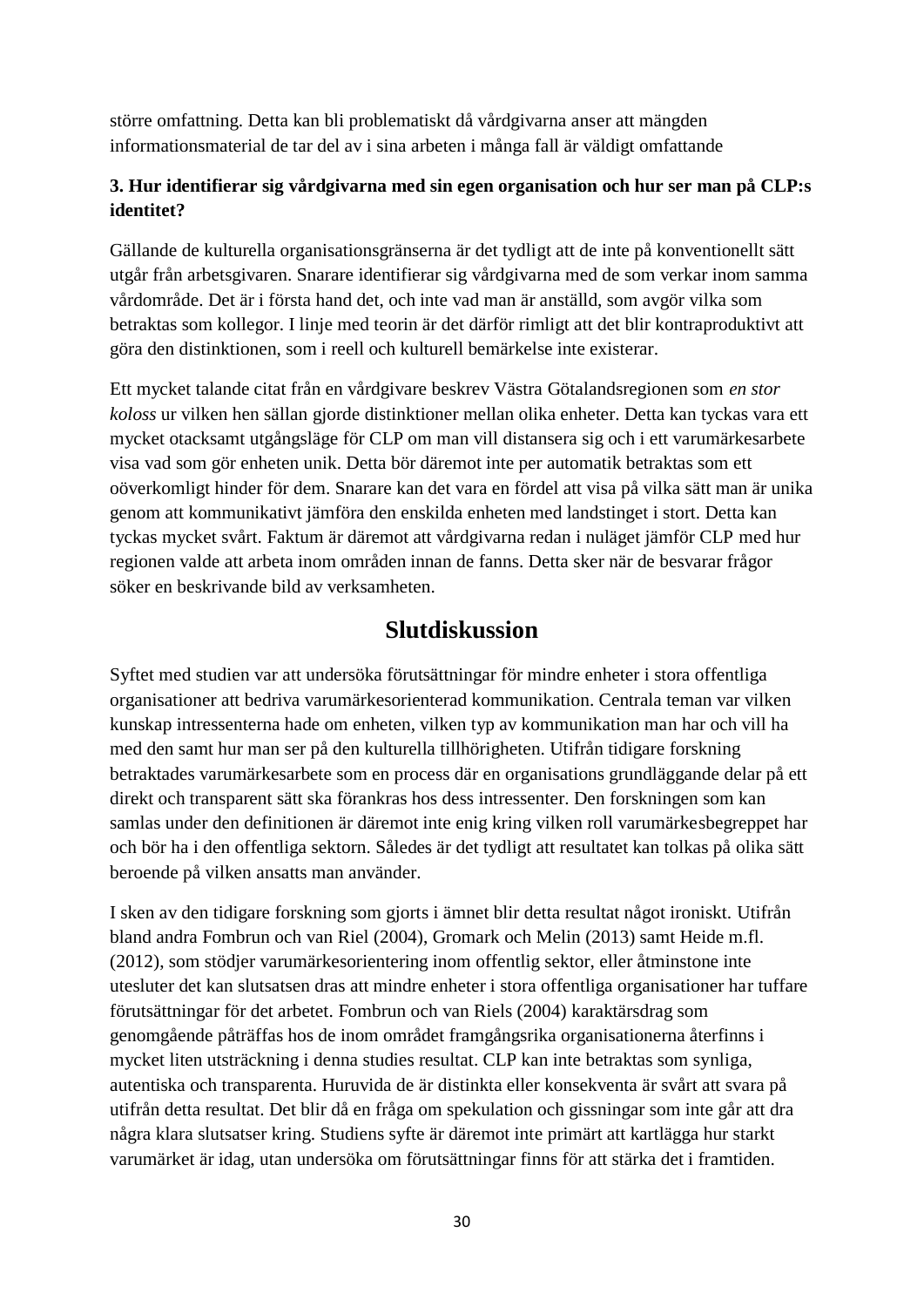Samtidigt är det inte tydligt att CLP, utifrån Bjyrkeflot och Wæraass artikel (2012), saknar dessa förutsättningar. Av de fem argument Bjyrkeflot och Wæraas lägger fram är det i detta fall i princip bara vad man kallar *karismaproblemet* som tydligt är applicerbart i detta fall. Om en organisation har ett uppdrag som gör den mycket funktionell, blir det betydligt tuffare för dem i ett varumärkesarbete. En annan slutsats är att enheter som CLP har svårt att distasera sig från organisationen i stort. Bjyrkeflot och Wæraas (2012, 197-198) menar att det är ett vanligt problem som grundas i avsaknaden av konkurrenter att jämföras med. Denna studie har däremot visat att organisationer som inte verkar på en konkurrensutsatt marknad fortfarande kan sättas i relation till andra.

#### **Slutsatser**

Slutsatsen blir därför att de offentliga organisationer med uppdrag som leder till en mindre funktionell verksamhet har bättre förutsättningar för att bedriva varumärkesinriktad kommunikation. Det kan däremot vara en utmaning att kommunicera de delar i organisationen som inte är enkom funktionella. Man måste lyckas förmedla vad andra kan få ut av dem på ett personligt plan och gå utanför det dagliga praktiska arbetet. Är man en liten enhet i en mycket stor organisation ställs det även krav på att distansera sig från denna. Det är däremot inte bara något negativt att man jämförs med en större verksamhet. Detta kan användas genom att man jämför den egna verksamheten med den, och därmed visar vad som gör avdelningen unik.

Den går därför inte att avfärda varumärkesbegreppets plats i den offentliga sektorn. Denna studie visar att under vissa förutsättningar kan det vara en mycket effektiv metod som gynnar verksamheten. Tanken om att ett varumärkesarbete ska sträva efter transparens och öppenhet, är något som gör arbetssättet till en stor tillgång i vissa fall. Om en enhet har svårt att förankra sina grundpelare hos andra behöver det däremot inte per automatik innebära att ett varumärkesarbete är den självklara lösningen. Om förutsättningarna inte finns för att bedriva ett sådant arbete spelar det inte roll om behovet av det till synes är stort. Om en organisations intressenter inte är medvetna om hur den ser ut och fungerar bör man därför se om man har rätt förutsättningar för att bedriva ett sådant arbete. Det är dessutom möjligt att vissa delar i en organisation inte är förankrade hos rätt personer för att det helt enkelt inte är något de behöver. Om de tjänster man erbjuder inte är något som efterfrågas står man inte inför ett varumärkesproblem, troligtvis inte ett kommunikativt problem över huvud taget.

## **Är man rätt ute?**

Den mycket funktionella roll vårdgivarna anser att CLP har får, utifrån detta resultat, konkreta och negativa konsekvenser för dem. Det faktum att de som intervjuats inte har en rättvisande bild av vad CLP är och vad man kan få ut av dem leder till att enheten i mindre utsträckning arbetar med en del av sina mål. Detta handlar i första hand om kompetensutvecklingen. Man har ett uttalat mål att kompetensutveckla vården, men få respondenter tar del av det arbetet och en del känner inte till att det finns att tillgå. En del av dem som känner till att de kan ta del av utbildningar anser inte att de är i behov av dem. Det faktum att en mycket erfaren distriktssköterska tar del av, och uppskattar utbildningarna och konferenserna tyder på motsatsen. Även om det är så att det kompetensutvecklande arbetet inte ligger på tillräckligt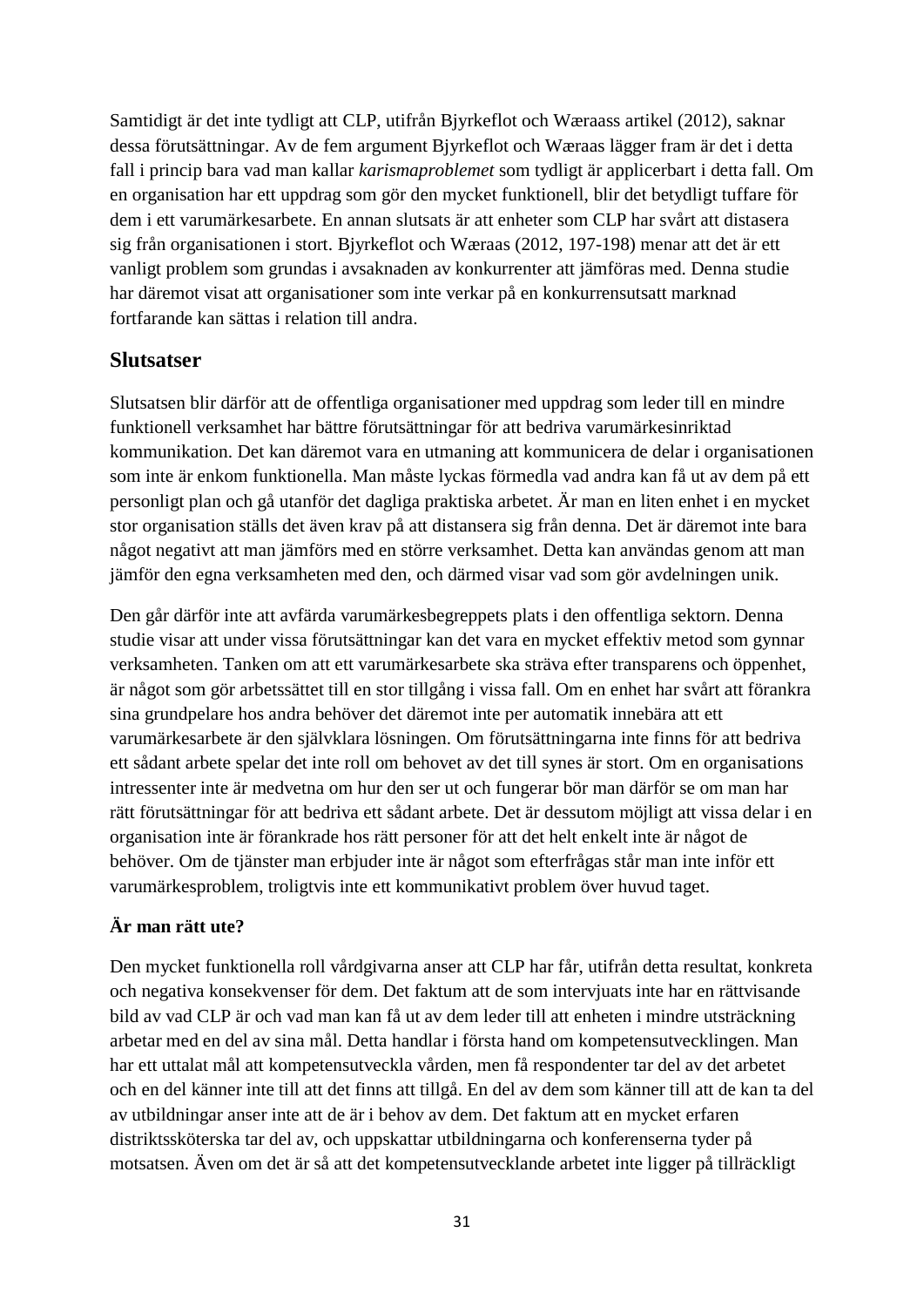hög nivå för att tilltala alla vårdgivare, bör det inte vara ett konstant tillstånd som inte går att förbättra.

Resultatet av detta blir att färre tar del av CLP:s tjänster inom området, och det kompetensutvecklande arbetet blir med största sannolikhet lidande. Det är med andra ord tydligt att verksamheten skulle tjäna på att minska diskrepansen mellan vad verksamheten i faktisk mening arbetar med och vårdgivarnas bild av det samma. Ett kommunikativt arbete i syfte att förankra varsamhetens målsättningar hos dess intressenter är av allt att döma något man skulle tjäna på.

## **Genomförandet**

Som nämns i metoddiskussionen var antalet respondenter betydligt färre än vad som på förhand var önskvärt. Även om de intervjuer som ägde rum var mycket givande och gav uttömmande svar på de frågor som ställdes innebar urvalet att den geografiska variationen uteblev. I efterhand är det även tydligt att större variation gällande vilka produktområden respondenterna arbetade med hade varit relevant. Två diabetessköterskor, som bara arbetade med den typen av produkter ingick i studien. Övriga deltagare hade tjänster där samtliga produktområden ingick. Resultatet visade en tydlig skillnad mellan dessa två grupper. Huruvida det beror på att diabetesprodukter i sig påverkar arbetet, och relationen med CLP eller om det är det faktum att man är specialiserad var orsaken till dessa skillnader går bara att spekulera kring. Denna fråga lyftes i de senare intervjuerna, men det landade i att respondenterna i viss utsträckning fick spekulera kring varför situationen såg ut som den gjorde.

Retrospektivt hade arbetet med intervjubokningarna kunnat inledas tidigare, vilket hade kunnat ge fler intervjutillfällen. Bedömningen gjordes att den processen skulle inledas när alla detaljer i metoden hade fastslagits och intervjuguiden var formulerad. Att börja boka intervjuer hade därför blivit på bekostnad av att dessa delar inte till fullo var färdigställda. I efterhand är det däremot tydligt att tillräcklig information kring urvalet var färdigställt i ett tidigt skede för att kunna böra boka intervjuer.

Intervjupersonernas vilja att bidra och resonera var, som redan nämnts, en stor tillgång. Det fanns däremot områden som en del respondenter inte tidigare hade reflekterat över. De inledande frågorna som handlade om deras arbetssätt och praktiska relation med CLP var av naturliga skäl lätta för dem att besvara. Andra ämnen så som organisationsidentitet och kommunikation hade de i vissa fall svårare att svara på. Förvisso var i regel *icke-svar* intressanta för resultatet då det blottade kunskapsluckor som fanns hos respondenterna. Faktum var att det hade förväntats vara en del frågor där de inte hade utförliga svar. I vissa fall var det däremot svårt att utifrån intervjuguiden förmedla vad kärnan i frågorna var. I många fall kom diskussionerna att hamna nära andra områden så som politik och fördelning av resurser inom sjukvården. I vissa fall blev det därför svårt att leda in samtalet på det som var relevant för studien. Detta resulterade i att frågorna fick konkretiseras och hamna på detaljnivå. Därför kunde det bli svårt att ha en förutsättningslös hållning i frågeformuleringarna, då konkretiserade frågor minskade antalet potentiella svar.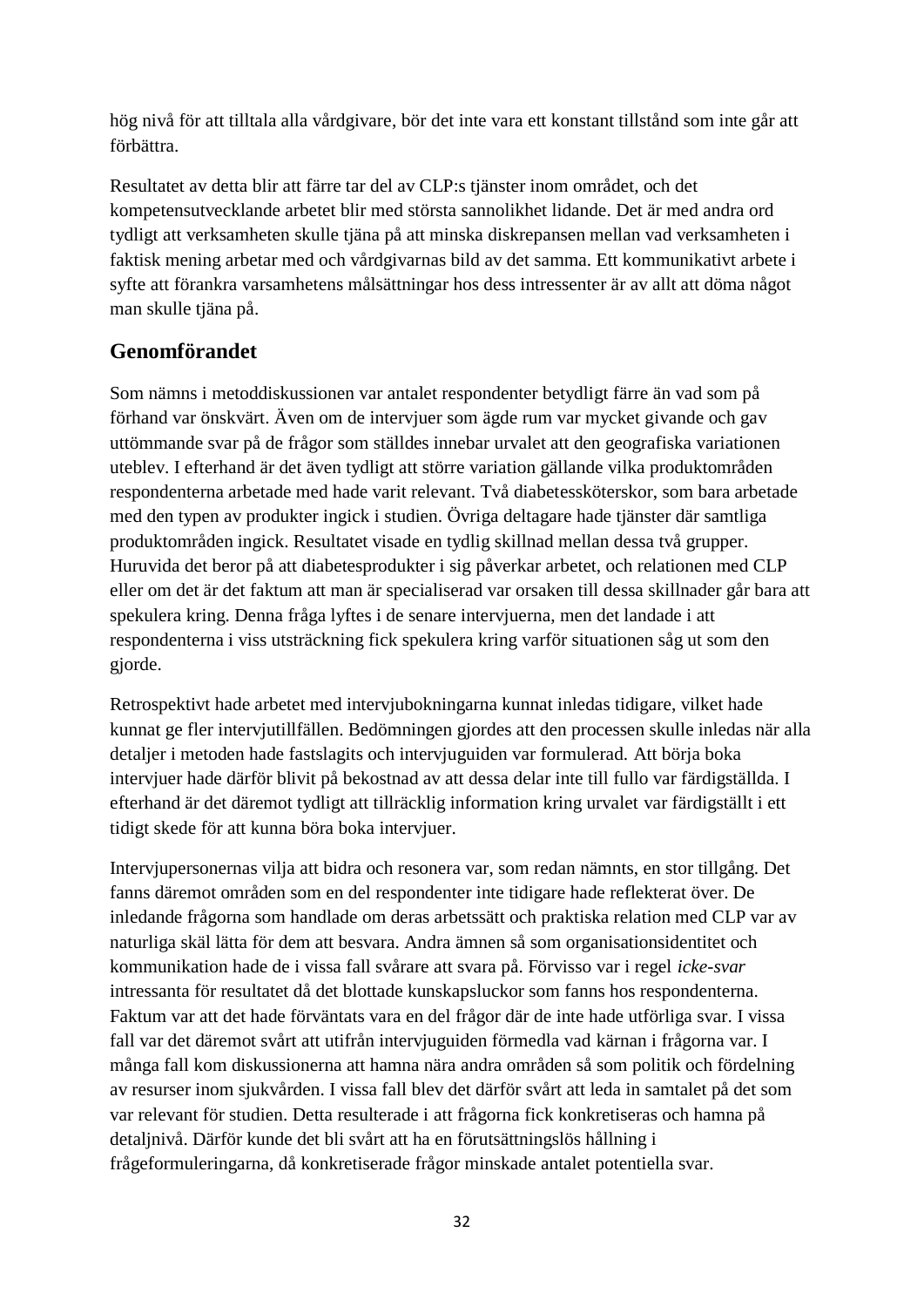#### **Validitet på bekostnad av reliabilitet?**

Från det att arbetet med intervjuguiden påbörjades har det kontinuerligt skett återkopplingar till de grundläggande frågeställningarna. Detta för att inte tappa validitet under arbetets gång. Som nämns i metodkapitlet gjorde intervjuernas karaktär att intervjuguiden justerades som följd av att intressanta aspekter dök upp under samtalen. Detta ansågs nödvändigt, och är en stor fördel med en flexibel metod som samtalsintervjuer (Larsson;2010, 54;Esaiasson et al.;2007, 282). En annan anledning till att justeringar gjordes efter varje intervju var att det framkom vilka typer av frågor som bättre besvarade frågeställningarna. På så sätt kunde de senare intervjuerna bättre besvara dessa, och vara mer matnyttiga för syftet. Med andra ord var de små justeringar som gjordes efter varje intervju viktiga för att främja validiteten.

Det faktum att intervjuerna skildes åt något bör däremot problematiseras ur ett reliabilitetsperspektiv. Om de tidigare intervjuerna inte utgick från exakt samma frågor som de senare finns det en risk för slumpmässiga fel, vilket skadar reliabiliteten (Esaiasson et al.;2007, 70). De skillnader mellan de tidigare och senare intervjuerna kan i teoretisk mening berott på att nya frågor tillkom som inte ställdes till en början. Detta var däremot en risk som var känd på förhand. Beslutet att göra mindre ändringar fattades alltså med vetskap om att det potentiellt skulle kunna skada reliabiliteten. Då gjordes bedömningen att det fanns mer att tjäna i validitet än vad som skulle förloras i reliabilitet. Detta är en uppfattning som kvarstår även i efterhand. Det bör poängteras att det aldrig gjordes ändringar i de inledande öppna frågorna som var vägledande för samtalen. Inte heller togs delar bort ur materialet. Istället var det följdfrågor som refererade till tidigare intervjuer som i det senare skedet fanns med. Med andra ord var det inga delar i de första intervjuerna som inte fanns med i de senare. Det lades till, men togs inte bort delar i intervjuguiden.

## **Förslag på fortsatt forskning**

Som diskuteras i metodkapitlet medför kvalitativa studier att de blir mindre generaliserbara än många kvantitativa metoder. Retrospektivt var metodvalet i denna studie i stort ett framgångsrikt tillvägagångssätt. Studien gjorde inte anspråk på att generalisera i ett bredare perspektiv utan snarare lyfta fram fenomen och sätta dessa i relation till tidigare forskning. Det finns dock flera av dessa fenomen som med fördel kan studeras i ett surveyliknande eller annat kvantitativt format, för att se om det är tendenser som är återkommande ur ett större perspektiv. Bland annat hade frågan om vilken kunskap vårdgivarna har om uppdrag och målsättningar hos CLP kunnat studeras på ett bredare sätt. Genom att konkretisera frågeställningarna och undersöka ett större urval hade man tydligare kunnat se om det som denna studie visade är vanligt förekommande. Dessutom hade man kunnat göra jämförande studier med utgångspunkt i andra enheter av samma storlek som CLP, eller i andra landsting. På så sätt hade man lättare kunnat härleda orsakerna till de slutsatser som dras här.

De teorier som utgör ramverket för denna studie är baserade på utländska organisationer (framför allt USA och Norge). Ett förslag på vidare studier är att se om de faktorer Fombrun och van Riel identifierar hos varumärkesstarka organisationer återfinns i Sverige. Denna studie har använt ett Svenskt perspektiv på Byrkjeflot och Wæraass artikel (2012). Detta är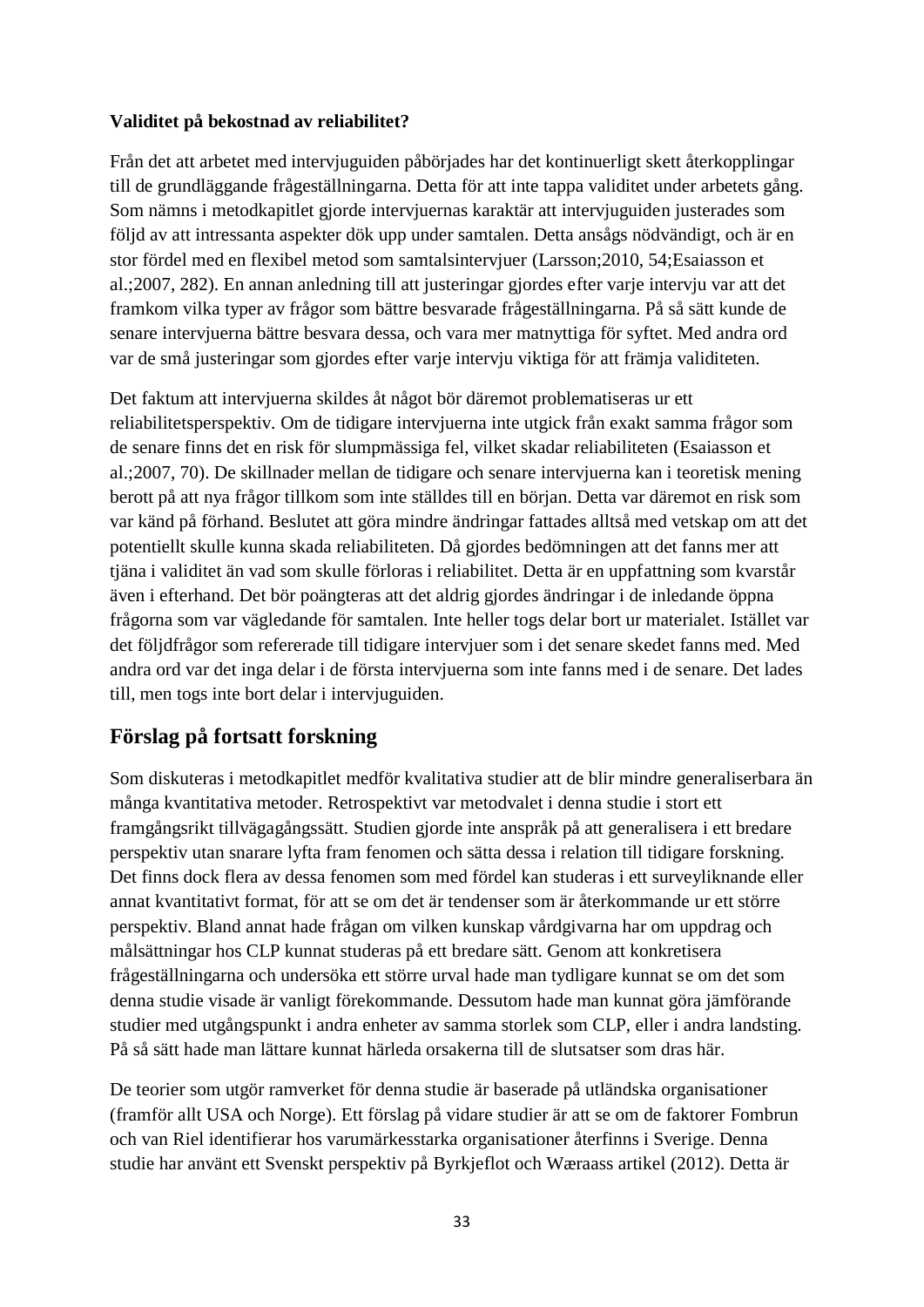något man kan utveckla genom att framförallt studera de faktorer som inte verkade vara applicerbara på CLP:s situation. Man hade kunnat studera huruvida det är effektivt att visa på att man är unik genom att sätta avdelningen i relation till organisationen. Detta bör göras genom att använda organisationer som skiljer sig åt från CLP genom att de inte verkar inom sjukvården. Detta då de kulturella förhållandena som denna studie tar upp troligen är mycket unika för den branschen.

## **Avslutningsvis, till CLP**

Centrum för läkemedelsnära produkter är en enhet som är väl ansedd hos de vårdgivare man arbetar mot. De respondenter som ingick i denna studie var mycket positiva till det arbete som CLP utförde och hade sällan invändningar på arbetssättet. Det var däremot tydligt att de som intervjuades sällan reflekterade över CLP som enhet. De kunskapsluckor som finns har av allt att döma sitt ursprung i det faktum att man fokuserar på de praktiska delarna man måste känna till för att klara sitt dagliga arbete. Så länge allt funkar finns det ingen anledning att reflektera över hur det fungerar.

Sammanfattningsvis är de som deltog i denna studie väl medvetna om att CLP upphandlar läkemedelsnära produkter, ser till att dessa håller hög kvalitet och inte kostar för mycket. Man var även i stor utsträckning medvetna om att CLP arbetar med förskrivningsprocessen och distribution av produkterna. Det rådde för det mesta inga oklarheter kring vilka produktområden enhetens arbete omfattade. Undantaget var en distriktssköterska som likställde CLP med *Sesam*. Hen bör däremot betraktas som ett undantag då de övriga var väl medvetna om vilken funktion *Sesam* fyller, och att det inte är synonymt med CLP. Den tydligaste kunskapsluckan var i frågan om kompetensutveckling och huruvida CLP erbjuder utbildningsinsatser. På en rak fråga hävdade de intervjuade att de var medvetna om att de kunde få utbildning från enheten. Uppenbart var att de var medvetna om att utbildningarna fanns, men inte varför de bör ta del av dem. Följaktligen var det få som i en betydande utsträckning tagit del av dem.

Studien hade för avsikt att studera geografiska skillnader i regionen. På grund av svårigheter med intervjubokningarna uteblev dessvärre den aspekten. Den delen av verksamheten kan därför inte på ett rättvisande sätt redovisas. Inte annat än att konstatera att ingen av de intervjuade uttryckte något annat än att de ansåg vården som jämlik.

Om CLP vill utveckla sitt varumärke finns det utifrån denna studie ett flertal faktorer man bör ta hänsyn till: Om man vill öka intressenternas kunskap om enheten är det viktigt att visa hur man sticker ut från Västra Götalandsregionen i övrigt. I sin kommunikation måste man klargöra vad som gäller för landstingen i stort, och vad som är unikt för CLP. Detta är av extra stor vikt när man kommunicerar med de som i mindre utsträckning arbetar inom området. Viktigt är även att man tar hänsyn till det faktum att de som är anställda inom kommuner och privata organisationer ser sig som en del av *sjukvårdsfamiljen*. Detta innebär i praktiken att man inte bör göra distinktionen mellan intern- och externkommunikation.

Det är dessutom viktigt att kommunikationen inte bara syftar till att informera om vad man arbetar med. Detta måste ske ur intressenternas perspektiv i bemärkelsen att man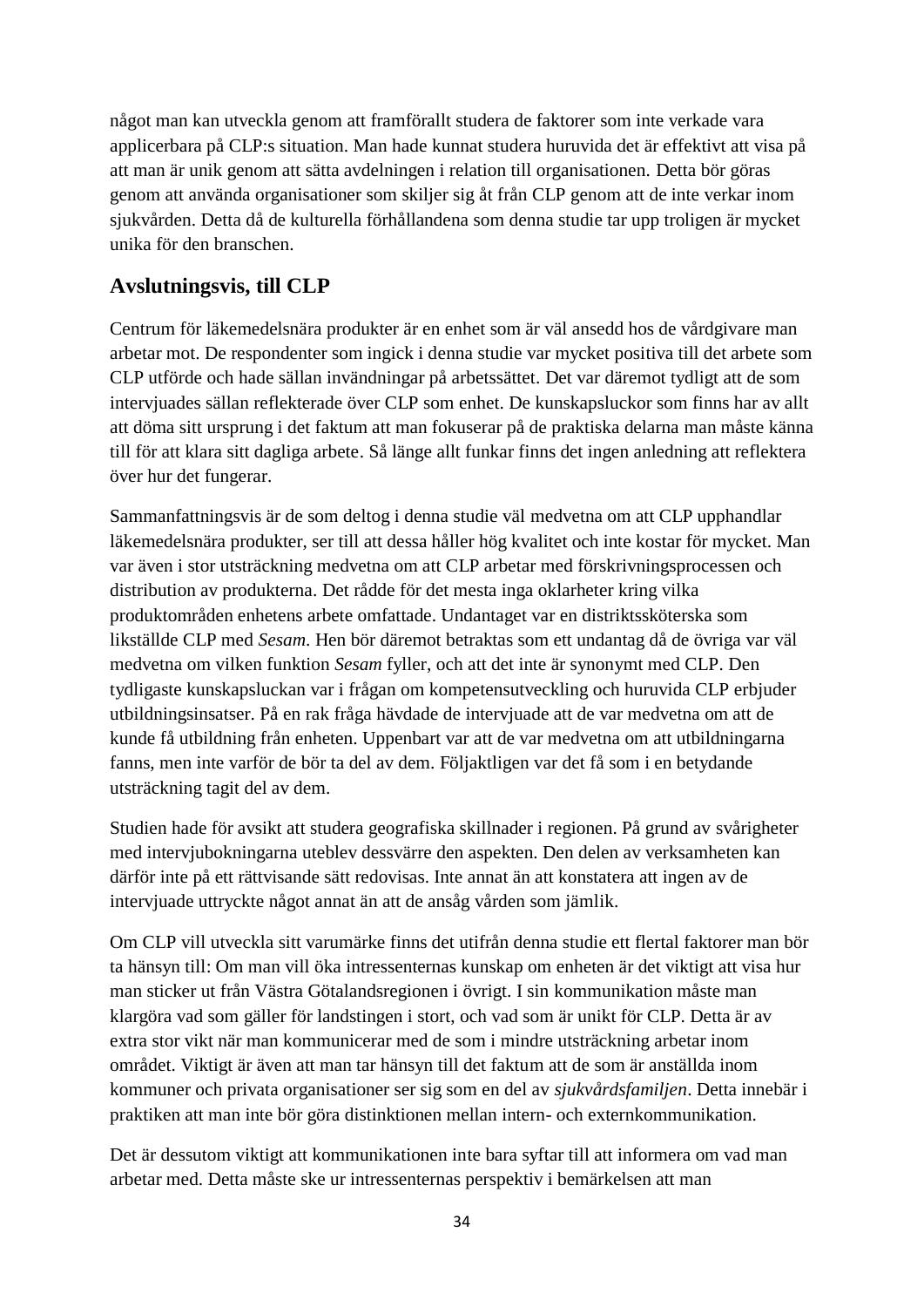kommunicerar *vad de kan få ut av CLP.* Gällande utbildning och kompetensutveckling visar denna studie att vårdgivarna är medvetna om att utbildningarna finns, men inte varför de bör ta del av dessa. CLP måste visa att man är en enhet som inte bara tillhandahåller produkter, utan arbetar långsiktigt med att förbättra vården på fler sätt. Slutligen bör CLP sträva efter att vara mer synliga ur vårdgivarnas perspektiv. Om vårdgivarna exponeras för enheten på olika sätt, utöver när de själva initierar kontakten med dem, kommer det troligen leda till en tydligare bild av vad verksamheten är.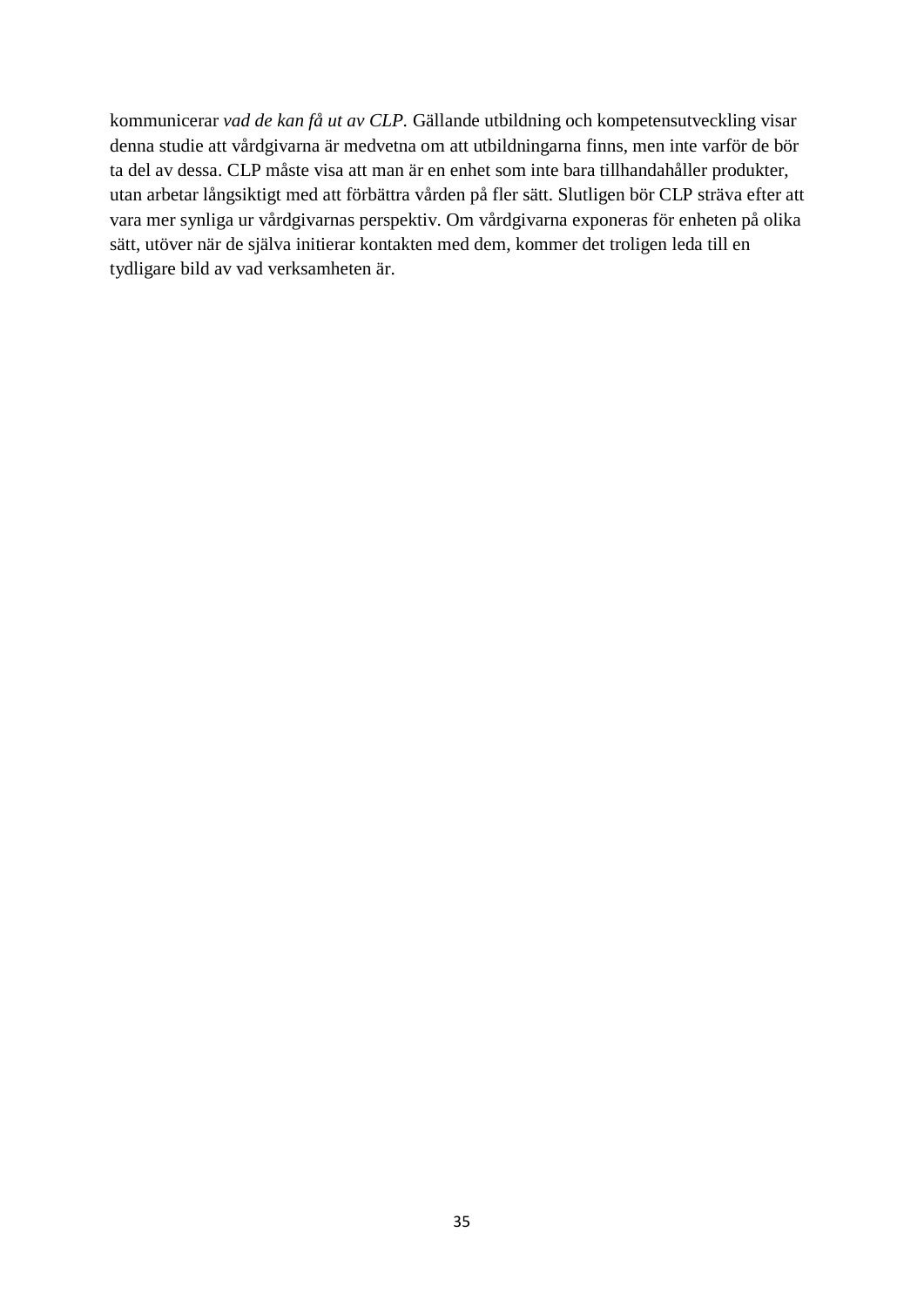## **Referenser**

Byrkjeflot, Haldor & Wæraas, Arild. (2012). International Public Management Journal, vol. 15. (sid. 186-206). *Public Sector Organizations and Reputation Management: Five Problems.*

Cheney, George & Christensen, Lars Thøger. (2001). Organizational identity: Linkages between internal and external communication. I F.M. Jablin & L.L. Putnam (red.), *Organizational communication: Advantages in theory, research and methods.* (s. 231-269). Thousand Oaks: Sage.

Cornelissen, Joep. (2014). *Corporate communication.* Fjärde upplagan. Thousand Oaks: Sage.

Deetz, Stanley. (2001). Conceptual foundations. I F.M. Jablin & L.L. Putnam (red.), *The new handbook of organizational communication: Advances in theory, research, and methods* (s.3- 46). Thousand Oaks: Sage.

Elving, Win J. L.; de Jong, Menno; Van den Bosch, Anette L.M.. (2005). Corporate communications: An international Journal, vol. 10. (sid. 108-116). *How corporate visual identity supports reputation.*

Esaiasson, Peter; Gilljam, Mikael; Oscarsson, Henrik; Wängnerud, Lena. (2007). *Metodpraktikan: Konsten att studera samhälle, individ och marknad.* Tredje upplagan. Stockholm: Nordstedts juridik.

Fombrun, Charles J. & van Riel, Cees B.M.. (2004). *Fame and fortune: How successful companies build winning reputations.* London: FT Prentice Hall.

Gromark, Johan & Melin, Frans. (2013). Journal of Marketing Management, vol. 29. (sid. 1099-1123). *From market orientation to brand orientation in the public sector.*

Hatch, Mary Jo & Schultz, Majken. (2002). Human Relations, vol. 55. (sid. 989-1018). *The Dynamics of Organizational Identity.*

Hatch, Mary Jo & Schultz, Majken. (2008). *Taking Brand Initiative: How Companies can Align Strategy, Culture and identity Through Corporate Branding.* San Francisco: Jossey-Bass.

Heide, Mats; Johansson, Catrin; Simonsson, Charlotte. (2012). *Kommunikation i Organisationer*. Andra upplagan. Malmö: Liber.

Hood, Christopher. (2007) Public Administration, vol. 69. (sid. 3-19). *A Public Management for all Seasons?.* 

Johansson, Bengt. (2010). Surveyundersökningar. Ekström, Mats & Larsson, Larsåke (red.), *Metoder i kommunikationsvetenskap.* (s.87-117). Lund: Studentlitteratur.

Larsson, Larsåke. (2010). Intervjuer. Ekström, Mats & Larsson, Larsåke (red.), *Metoder i kommunikationsvetenskap.* (s.53-85). Lund: Studentlitteratur.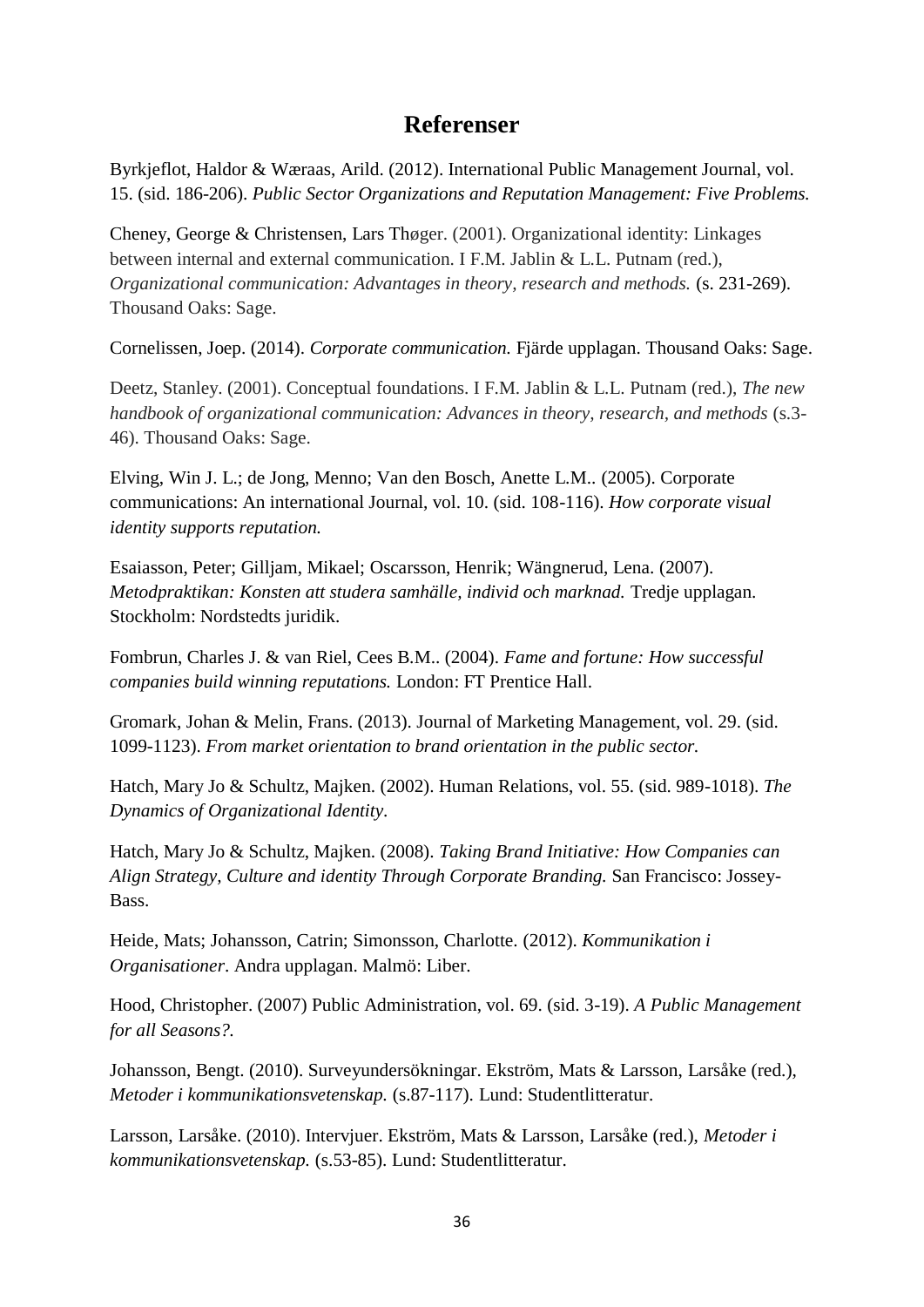#### **Elektroniska källor**

Ekonomifakta, 2015. *Största offentliga arbetsgivare, Västra Götalands län*. Hämtat från: [http://www.ekonomifakta.se/sv/Fakta/Regional-statistik/Alla-lan/Vastra-Gotalands](http://www.ekonomifakta.se/sv/Fakta/Regional-statistik/Alla-lan/Vastra-Gotalands-lan/?var=17259)[lan/?var=17259,](http://www.ekonomifakta.se/sv/Fakta/Regional-statistik/Alla-lan/Vastra-Gotalands-lan/?var=17259) 150525.

Centrum för läkemedelsnära produkter, 2015. *Om CLP.* Hämtad från: [http://www.vgregion.se/sv/Regionservice/tjanster/Centrum-for-Lakemedelsnara](http://www.vgregion.se/sv/Regionservice/tjanster/Centrum-for-Lakemedelsnara-produkter/Om-oss/)[produkter/Om-oss/,](http://www.vgregion.se/sv/Regionservice/tjanster/Centrum-for-Lakemedelsnara-produkter/Om-oss/) 150320.

Centrum för läkemedelsnära produkter, 2015. *Nyhetsbrev.* Hämtad från: [http://www.vgregion.se/sv/Regionservice/tjanster/Centrum-for-Lakemedelsnara](http://www.vgregion.se/sv/Regionservice/tjanster/Centrum-for-Lakemedelsnara-produkter/Arkiv/Nyhetsbrev/)[produkter/Arkiv/Nyhetsbrev/,](http://www.vgregion.se/sv/Regionservice/tjanster/Centrum-for-Lakemedelsnara-produkter/Arkiv/Nyhetsbrev/) 150415.

Centrum för läkemedelsnära produkter, 2015. *Snabbguide: Centrum läkemedelsnära produkter.* Hämtad från: [http://www.vgregion.se/upload/CLP/CLP%20snabbguide.pdf,](http://www.vgregion.se/upload/CLP/CLP%20snabbguide.pdf) 150415.

Lag (2002:297) om biobanker i hälso- och sjukvården m.m.. Hämtad från: [http://www.riksdagen.se/sv/Dokument-Lagar/Lagar/Svenskforfattningssamling/Lag-2002297](http://www.riksdagen.se/sv/Dokument-Lagar/Lagar/Svenskforfattningssamling/Lag-2002297-om-biobanker-i-_sfs-2002-297/) [om-biobanker-i-\\_sfs-2002-297/,](http://www.riksdagen.se/sv/Dokument-Lagar/Lagar/Svenskforfattningssamling/Lag-2002297-om-biobanker-i-_sfs-2002-297/) 150420.

#### **Muntliga källor**

Linda Lord, Centrum för läkemedelsnära produkter. (Personlig kommunikation, mars 2015)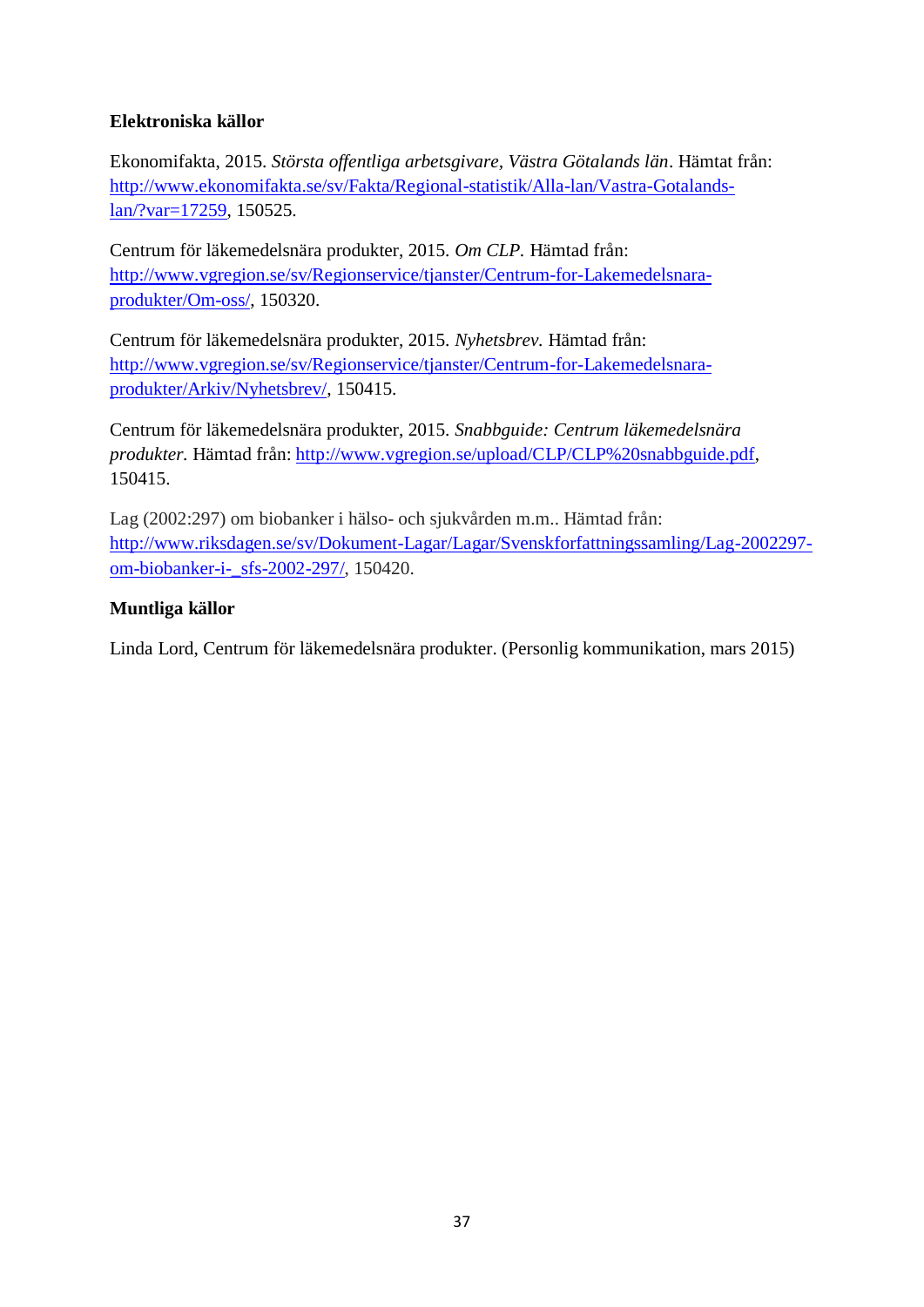## **Bilaga: Intervjuguide**

#### **Inledning**

- 1. Var är du anställd?
	- 1. Privat/kommunalt/regionalt?
	- 2. Var arbetar du (geografiskt)?
	- 3. Bara där?
	- 4. Tjänst? Sjuksköterska? Vilken typ/specialisering?
	- 5. Heltid/deltid?
- 2. Vilken utbildning har du?
	- 1. Speciallist?
	- 2. Är specialistutbildningen relevant för den tjänst du har idag?
- 3. Hur länge har du haft din nuvarande tjänst?
- 4. Har du arbetat med CLPs produkter innan du fick din nuvarande anställning?
	- 1. Har du tidigare arbetat med produkterna inom region/kommun/privata organisationer?
- 5. Har du tidigare arbetat inom området på ett sätt som inneburit att du inte behövt ha kontakt med CLP?
- 6. På vilket sätt arbetar du med CLPs produktområde?
	- 1. Hur stor del av ditt arbete är relaterat till CLPs produktområde?
	- 2. Vilket/vilka av de fyra produktområdena arbetar du med?
	- 3. I ditt dagliga arbete, använder du några andra tjänster än att beställa/ordinera produkter via Sesam?
	- 4. Har du genomgått en utbildning i CLPs regi?
- 7. Är det bara genom CLP som du beställer den typen av produkter?
- 8. Tar du del av utbildningar om produkterna genom någon annan organisation?
- 9. Tar du del av nyheter om produktområdena genom någon annan organisation?
	- 1. Tex tidsskrifter, kollegor eller andra kanaler som inte styrs av CLP.

#### **Relationen med CLP**

- 10. I vilken utsträckning har du kontakt med CLP?
	- 1. I ditt dagliga arbete, hur ofta är du i någon slags kontakt med deras verksamhet? Inklusive Sesam.
		- i. Exklusive Sesam?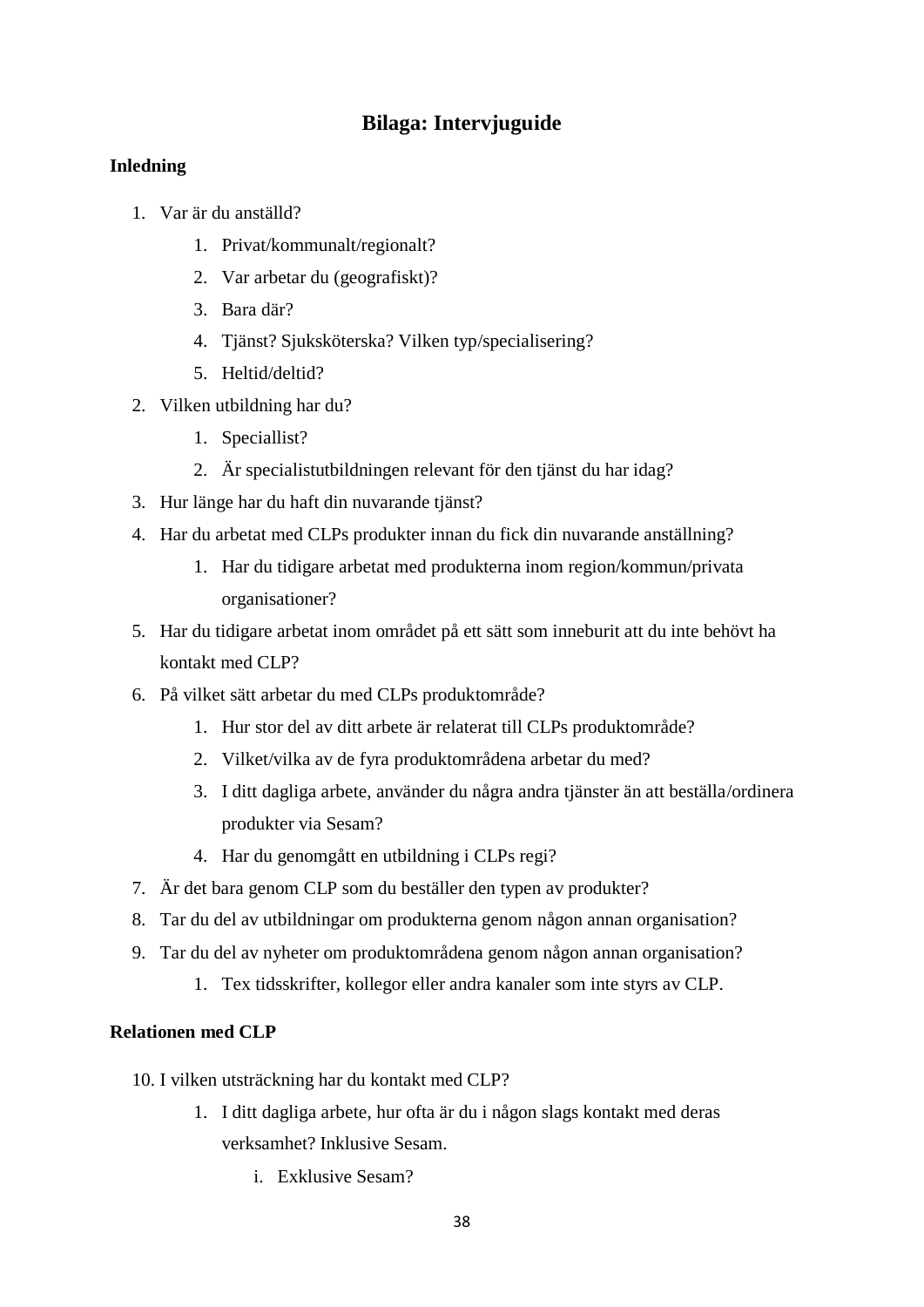- 2. Hur ofta tar du del av nyheter som publiceras på hemsidan?
- 3. Hur ofta pratar du med någon på CLP?
	- i. Om vad?
	- ii. Är det du eller CLP som tar kontakt?
- 11. Har du tagit del av deras utbildningar?
	- 1. Är det du bokat utbildningarna?
		- i. Hur ofta gör du det?
	- 2. Visste du att de erbjuder utbildningar?
- 12. Vad anser du om utbildningarna?
	- 1. Får du ut det du behöver av dem?
	- 2. Är det något du saknar?
- 13. Är det något du saknar i kommunikationen med CLP?
	- 1. Tycker du CLP borde kommunicera genom andra kanaler?
	- 2. Finns det områden där du saknar kommunikation med CLP?

#### **Uppdrag, målsättningar och vision**

- 14. Känner du till vad CLP har för uppdrag?
	- 1. Om inte: Hur tror du det är formulerat?
	- 2. Ur ditt perspektiv: Vad får du ut av dem? Vilken roll fyller CLP i ditt arbete?
- 15. Känner du till vilka målsättningar de har?
	- 1. Känner du till att man har målsättningar?
	- 2. Upplever du att man arbetar långsiktigt på något sätt? Att man strävar mot något?
	- 3. Upplever du att CLP bidrar till att utveckla vården inom området?
	- 4. Känner du till någon formulerad vision?
- 16. Kan du se några särskilda värderingar hos CLP?
	- 1. Har CLP några tankar kring hur vården inom området bör bedrivas?
	- 2. Försöker de styra arbetet på något sätt, utöver vilket sortiment man har?
	- 3. Försöker de aktivt styra arbetet via sortimentet, eller ser de bara till att tillgodose de behov ni som beställare och patienterna har?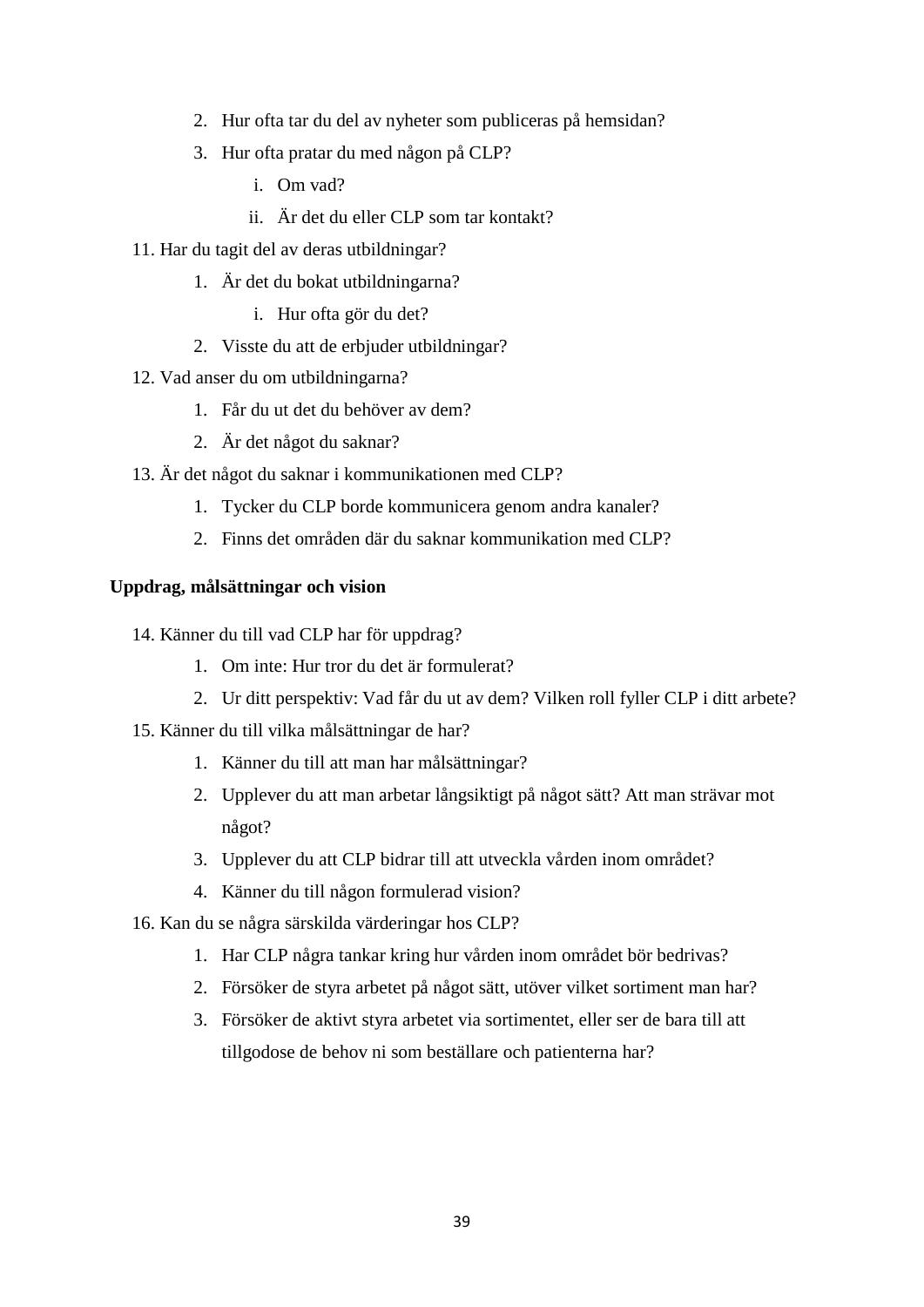#### **Fem-faktorer**

- 17. Är CLP synliga?
	- 1. Är de aktiva i sin kommunikation?
	- 2. Ser man dem ofta i olika sammanhang?
	- 3. Upplever du att du ofta missar viktig information om CLP:s verksamhet?
	- 4. Upplever du att du ofta missar viktig information om produkterna?
	- 5. Är du nyfiken på CLP som organisation?
	- 6. Har du ett behov av att veta mer om dem som organisation?
	- 7. Tycker du dig se något mönster/agenda i CLPs kommunikation?
- 18. Är CLP konsekventa i sin kommunikation?
	- 1. Kommer det ofta tvetydiga budskap från dem?
	- 2. Kommer det olika budskap i olika kanaler?
	- 3. Ändras deras budskap ofta över tid?
	- 4. Är all kommunikation med CLP relevant?
	- 5. Förmedlas det en tydlig bild av vad CLP är och vill?
	- 6. Behöver CLP förtydliga vad man gör?
- 19. Upplever du att det är en transparent organisation?
	- 1. Upplever du att du förstår vad de gör?
	- 2. Hur de utvecklas som enhet?
	- 3. Är deras arbetssätt tydligt?
	- 4. Upplever du att man får tillräckliga motiveringar kring de beslut som tas?
	- 5. Försöker CLP framställa sin egen enhet och sina beslut på ett mer fördelaktigt sätt?
	- 6. Är det lätt att kontakta CLP?
	- 7. Kan du kontakta dem på det sätt du vill?
- 20. Kan du se några tendenser i hur CLP förändras över tid?
	- 1. Blir de mer eller mindre aktiva i sin kommunikation?
	- 2. Syns de mer eller mindre?
	- 3. Har ditt arbete påverkats som följd av att CLP har ändrat sin verksamhet på något sätt?